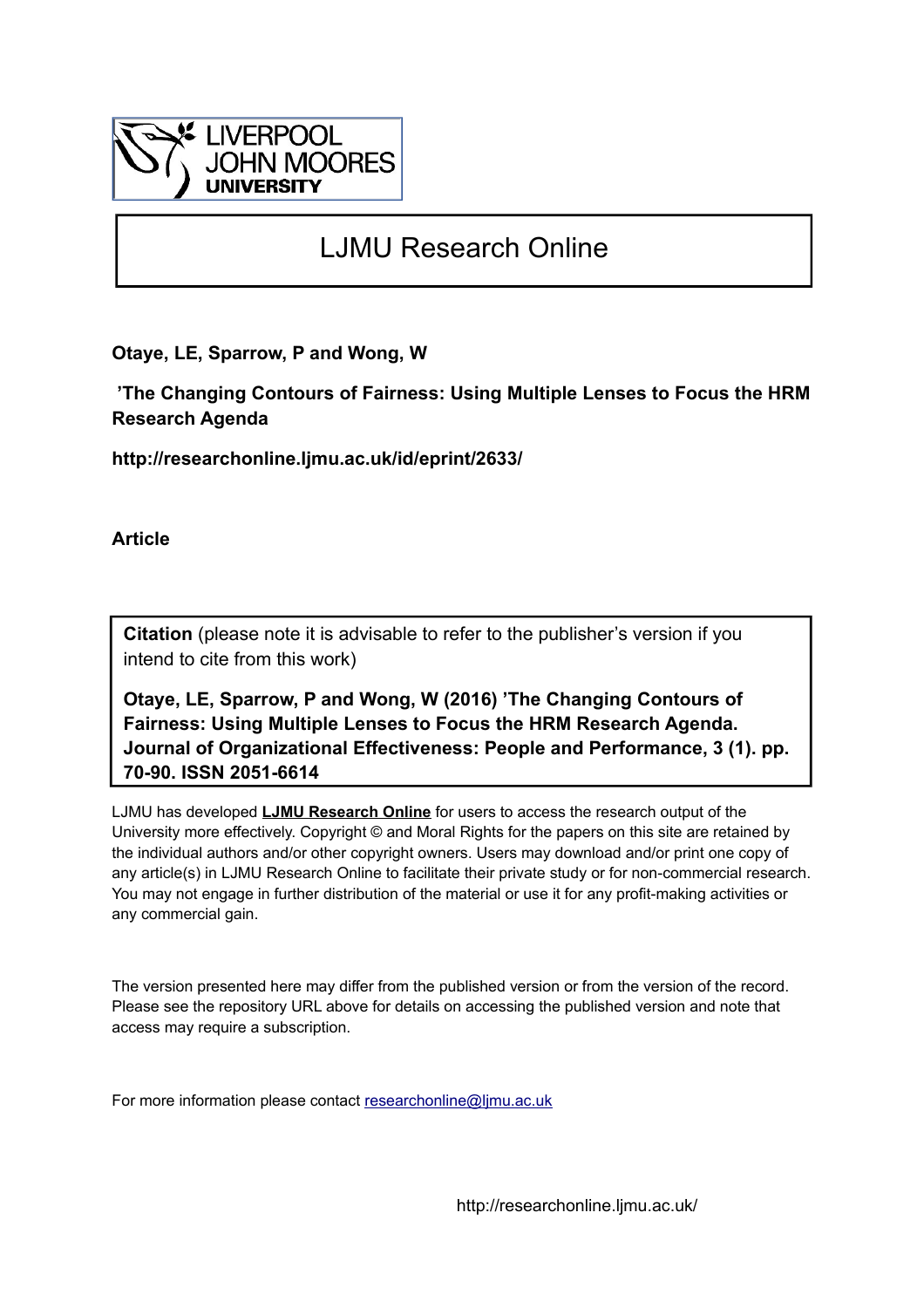**Journal of Organizational Effectiveness: People and Performance**



## **The Changing Contours of Fairness: Using Multiple Lenses to Focus the HRM Research Agenda**

|                                   | Journal: Journal of Organizational Effectiveness: People and Performance                  |
|-----------------------------------|-------------------------------------------------------------------------------------------|
|                                   | Manuscript ID   JOEPP-01-2016-0004                                                        |
| Manuscript Type:   Research Paper |                                                                                           |
|                                   | Keywords:   Fairness, Organizational justice, Social Structures, Intergenerational Equity |
|                                   |                                                                                           |

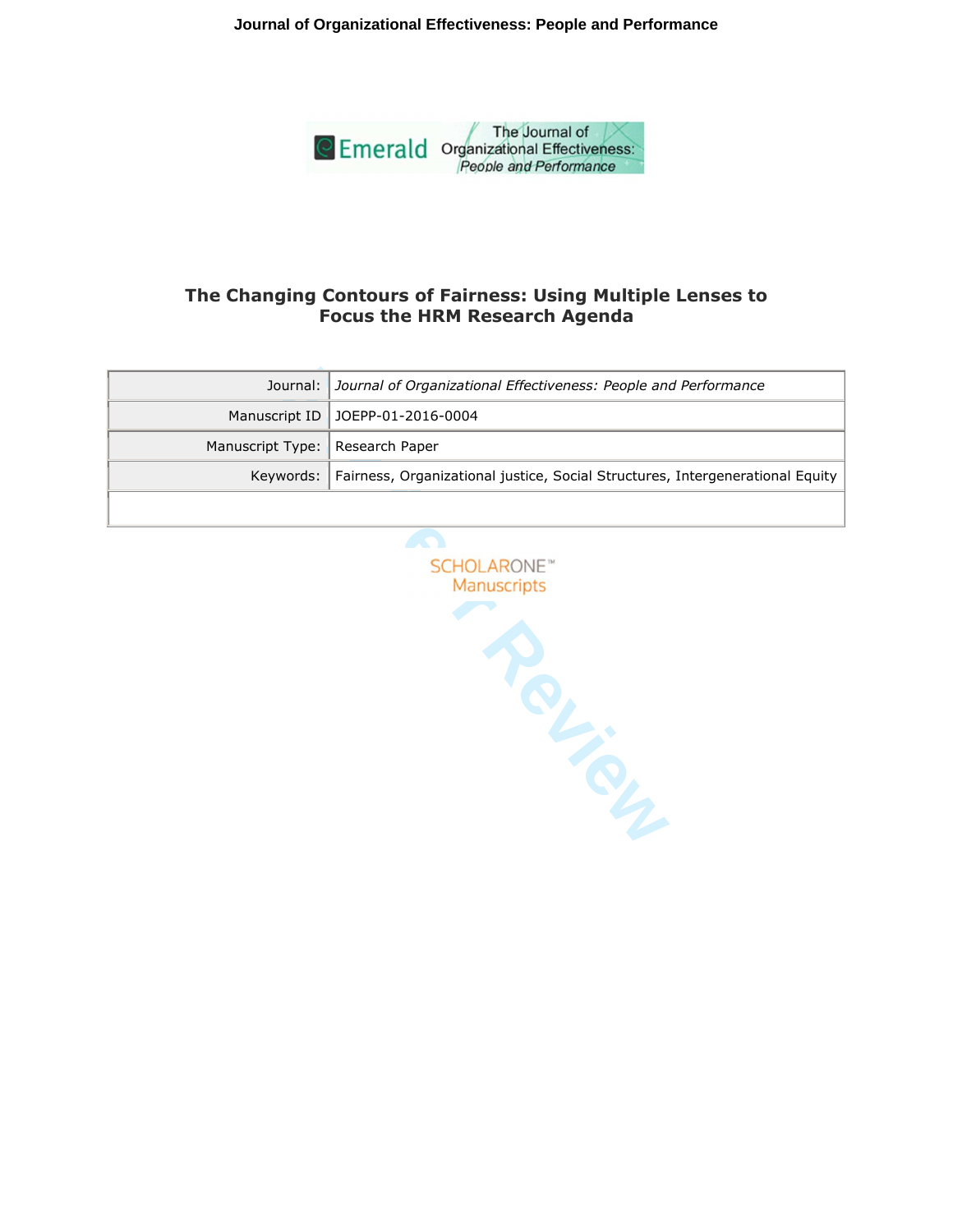#### **Structured Abstract**

#### **Purpose**

Organizational justice research has become the main paradigm of research in the field of HRM. The paper outlines a number of underlying challenges to which this paradigm is illsuited. It broadens the traditional understanding of what is meant by fairness within the HRM literature to help explain how justice judgements are formed and may be used to influence societal level fairness processes. It develops a framework to aid our understanding of the fairness of decisions that individuals or organizations make.

## **Design/methodology/approach**

**Example 12**<br>**Example 12**<br>**Example 12**<br>**Example 12**<br>**Example 12**<br>**Example 12**<br>**Example 12**<br>**Example 12**<br>**Example 12**<br>**Example 12**<br>**Example 12**<br>**Example 12**<br>**Example 12**<br>**Example 12**<br>**Example 12**<br>**Example 12**<br>**Example 12**<br> The paper presents a conceptual review of the main paradigms used in fairness research. It draws upon the organizational justice literature as the dominant paradigm in HRM research, and conducts a cross-disciplinary review that introduces a range of theories less frequently used by HRM researchers – specifically capability theory, game theory, tournament theory, equity sensitivity theory, theories of intergenerational equity and burden sharing. It demonstrates the relevance of these theories to a number of areas of organizational effectiveness.

## **Findings**

The paper shows that researchers are now augmenting the organizational justice research paradigm under two important pressures  $- (1)$  awareness of hidden structures that preclude the option for real fairness; and (2) new variables that are being added to the consideration of organizational justice.

#### **Research limitations/implications**

The fairness theories are used to identify a number of important and future research agendas in the field of HRM. Many of the judgements made by employee suggested by the theories now need measurement at the individual level. It remains to be seen whether these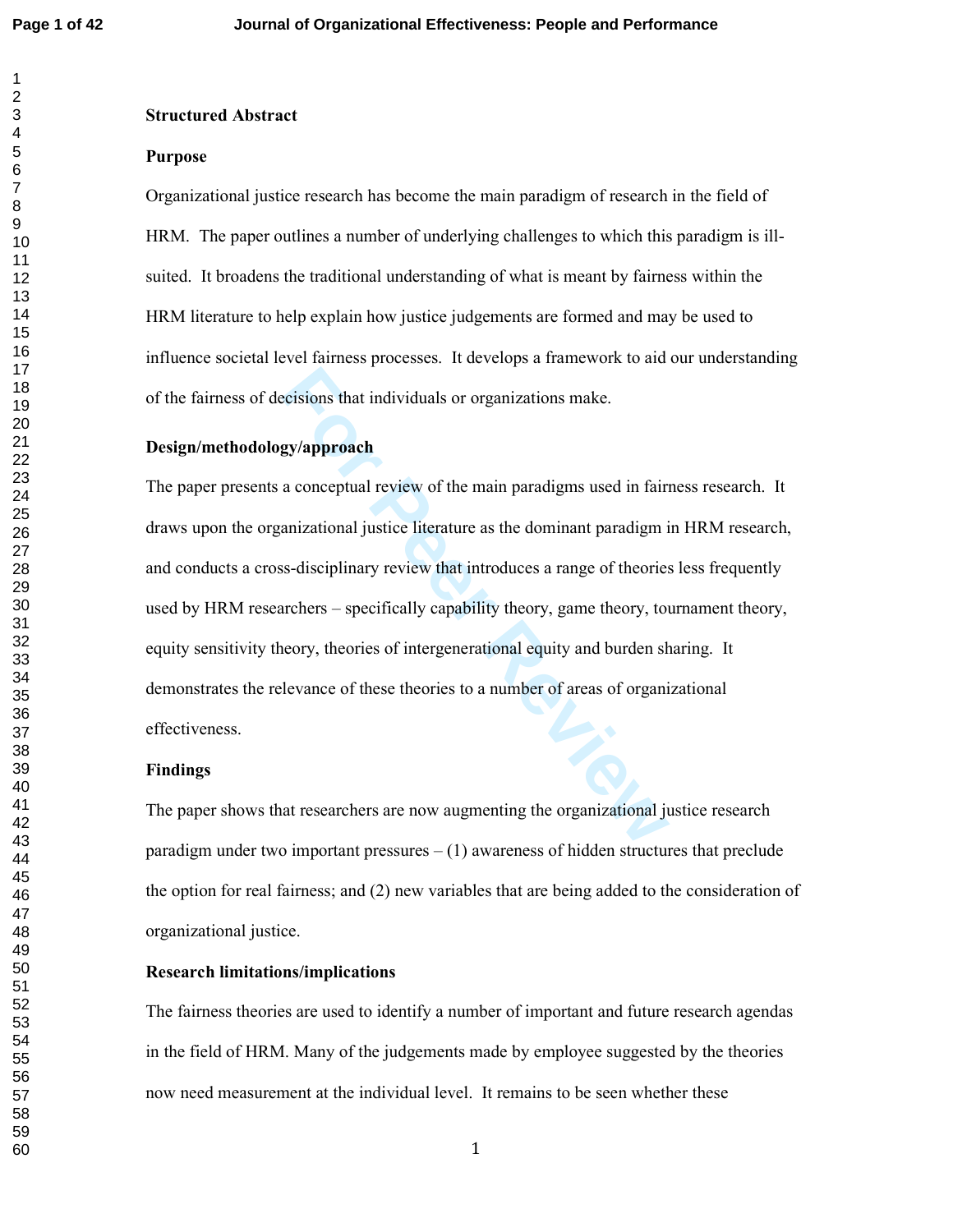judgements are highly situational and context-dependent or may be used to identify important individual characteristics. It is also likely that fairness judgements act as an important of a range of HRM-related outcomes such as trust and engagement.

#### **Practical implications**

**For all Assembes 2013** and deepening emperational advocacy, building an employer brand, or b<br>values. The framework suggests a broadened educar<br>d fairness. It also suggests that there may be complex enconsident<br>parameters. HR functions have invested significant resources in employee engagement or insight units, but if their policies trigger significant inequality of outcomes, perceived problems of justice, a lack of burden sharing, no sense proportionality, organizations may not be able to achieve other important HR strategies such as sustaining and deepening employee engagement, developing organizational advocacy, building an employer brand, or being seen to have authenticity in its values. The framework suggests a broadened educational base for HR practitioners around fairness. It also suggests that there may be complex employees segments concerning perceptions of fairness.

## **Originality/value**

The cross-disciplinary perspective taken on fairness helps deconstruct the judgements that employees likely make, enabling organizations and individuals alike to ask more critical questions about their respective behaviour.

#### **Keywords:**

Fairness, Justice, Inter-generational, Hidden social structures, HRM

## **Paper type**

Research paper

 $\mathbf{1}$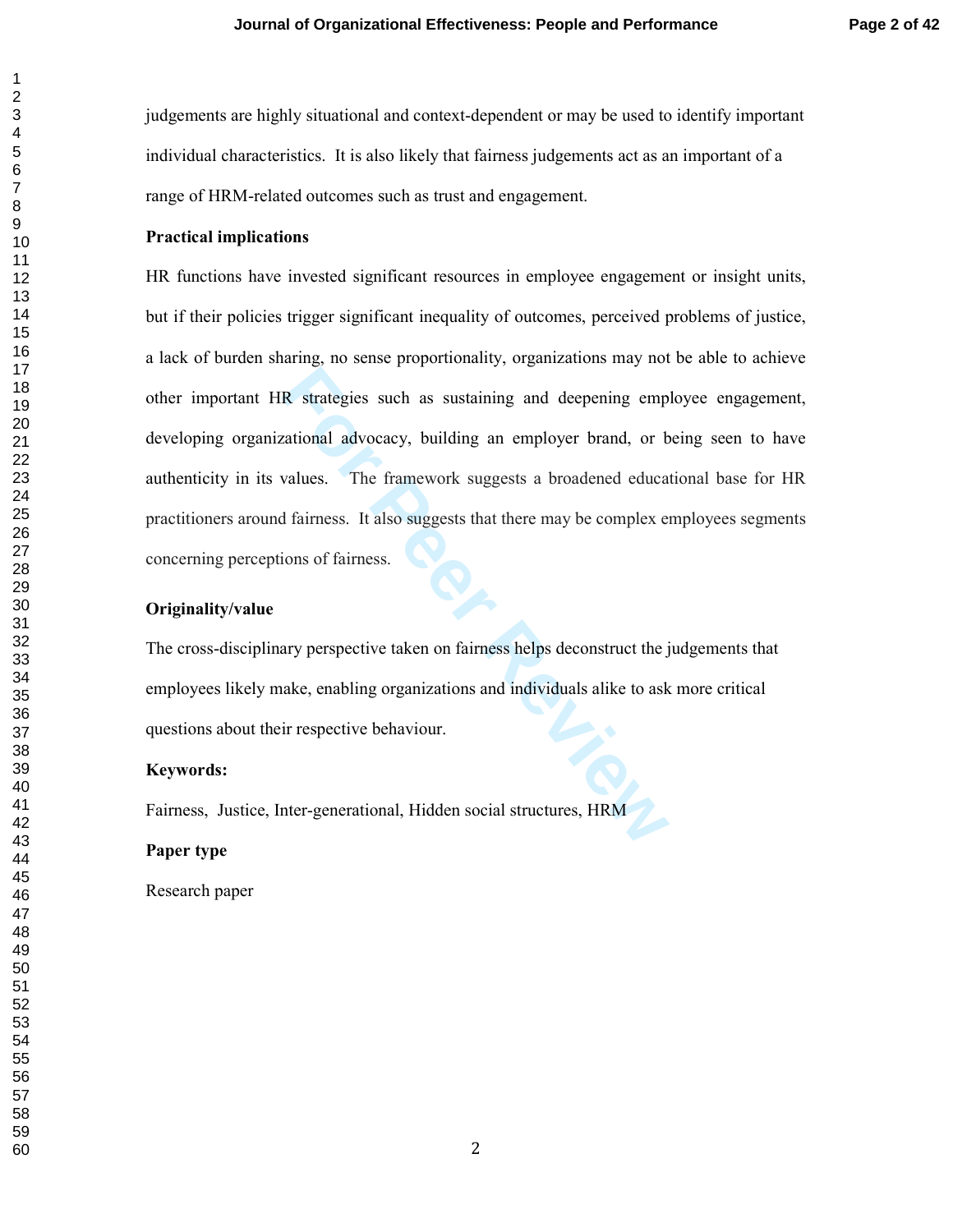$\mathbf{1}$  $\overline{2}$ 

**The Changing Contours of Fairness: Using Multiple Lenses to Focus the HRM research agenda** 

#### **Introduction**

For Persons and Supra-national bodies, organizations and<br> **For Persons and Supra-national bodies**, organizations and<br> **For Peer Reviewald Supramential different generations.** As we<br> **For Altions of the employment relations** A number of developments have made it timely to review concepts of fairness and the implications for research in HRM. We are living through a period where substantial transfers of costs, risk, responsibility and accountability are taking place, and these transfers are between markets, nation states and supra-national bodies, organizations and individuals – and indeed at the individual level also amongst different generations. As we consider the future of work and expectations of the employment relationship, therefore, complex questions of what is fair or unfair are being generated. The actions of organizations are invoking deep questions about what is fair or not: pension provision, questions about the adequacy or excessiveness of rewards, use of zero-hours contracts, the quality of careers across age groups, levels of social mobility, and the global sourcing of work. In terms of agency, organizations are operating in an environment where what is happening outside them may become as significant a shaper of employee behaviour as what they do within the organization.

Fairness refers to the idea that an action or decision is morally right (Tabibnia, Satpute,  $\&$  Lieberman, 2008). The theoretical literature on fairness makes it clear that in any situation there are many allocations that could be considered as fair. However, which of these perceptions of fairness are actually held by people in practice? The general conclusion from the existing empirical literature is that there is no one dominant fairness concept, principally because fairness concepts differ with the context of the situation and with the individual (Otaye & Wong, 2014).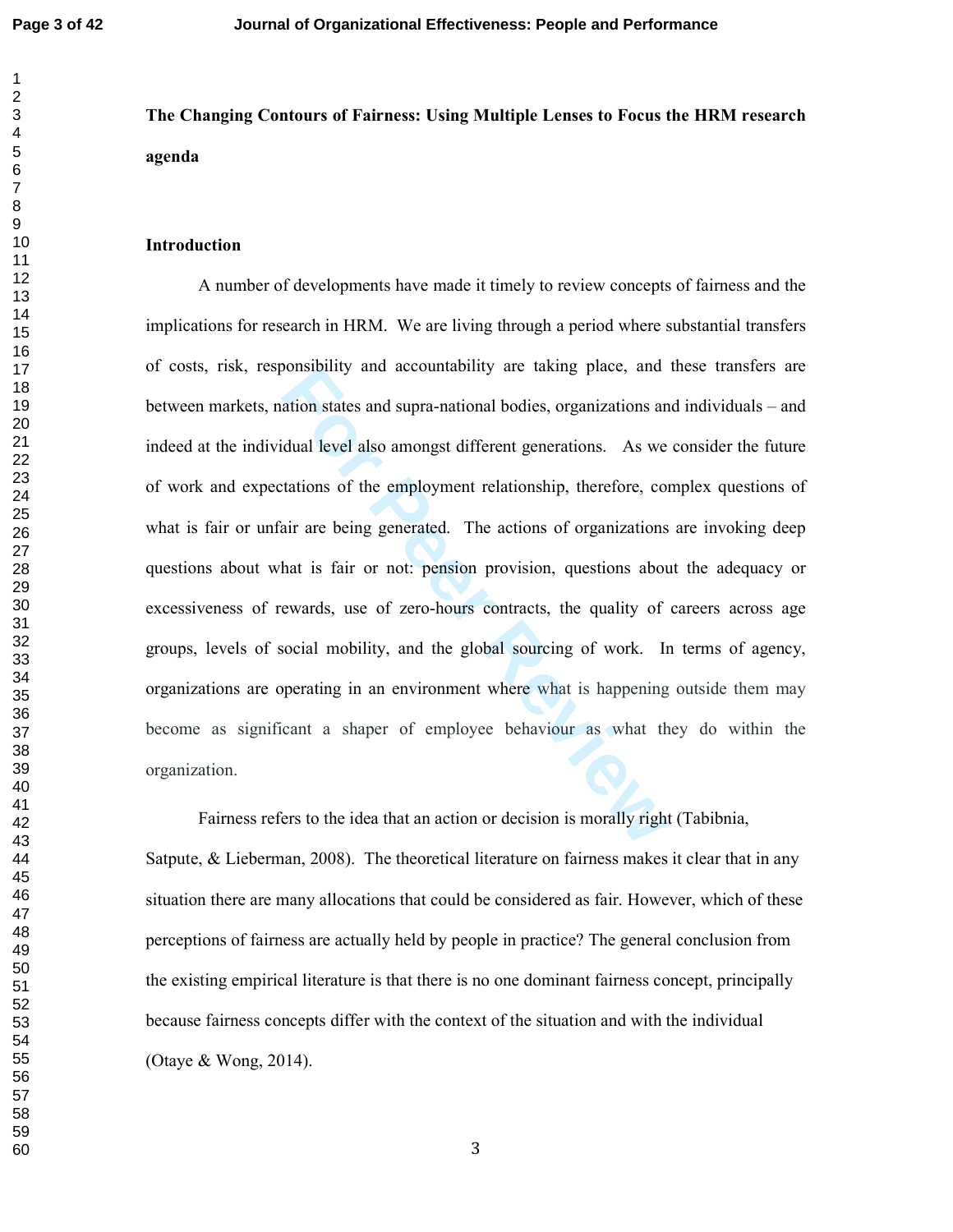law) as perceived by individuals, in their appraisal of the<br>Illy, organizational justice research suggests that individuals<br>of their work environment – (1) distributive justice - the<br>ecision-making system (Adams, 1965; Lev Given the difficulty in establishing the fairness concept, organizational scientists have resorted to explaining the concept by providing a thorough description of the facets of justice as an experience (Greenberg, 1987a, 1987b, 1987c, 1990; Crawshaw, Cropanzano, Bell & Nadisic, 2013). This has become the main paradigm of research in the field of HRM. By paradigm we mean a framework or theme that is underwritten by a set of theories, methodologies, ways of thinking, or model. Organizational justice concerns the moral rightness of a decision or treatment (which may be defined according to ethics, religion, fairness, equity, or law) as perceived by individuals, in their appraisal of the fairness of a situation. Specifically, organizational justice research suggests that individuals evaluate at least three aspects of their work environment  $- (1)$  distributive justice - the fairness of one's outcomes from a decision-making system (Adams, 1965; Leventhal, 1976); (2) procedural justice - the fairness of the processes used to decide those outcomes (Thibaut  $\&$  Walker, 1975; Leventhal, 1980); and (3) interactional justice - the fairness of the interpersonal exchanges that occur during work (Bies & Moag, 1986; Greenberg, 1993). More importantly, beyond these issues of description and structure, organizational justice research has tended to focus on four interrelated theoretical questions: (1) why justice at work matters to individuals; (2) what factors are antecedent to justice; (3) what are the consequences of justice and injustice; and (4) how justice judgements are formed (e.g. Cropanzano et al., 2001; Greenberg, 2001; Ambrose, 2002; Blader & Tyler, 2003; Crawshaw et al., 2013). Questions one to three have received ample attention over the years (e.g. Tyler & Bies, 1990; Cropanzano et al., 2001; Cohen-Charash & Spector, 2001; Colquitt et al., 2001; DeCremer, 2005; Crawshaw et al., 2012).

Following the seminal work of Greenberg (1987a, b, c, 1990) and existing scholarly reviews by. Colquitt, Colon, Wesson, Porter and Ng (2001) on organizational justice, a substantial literature has now evolved regarding the influential role justice plays on individual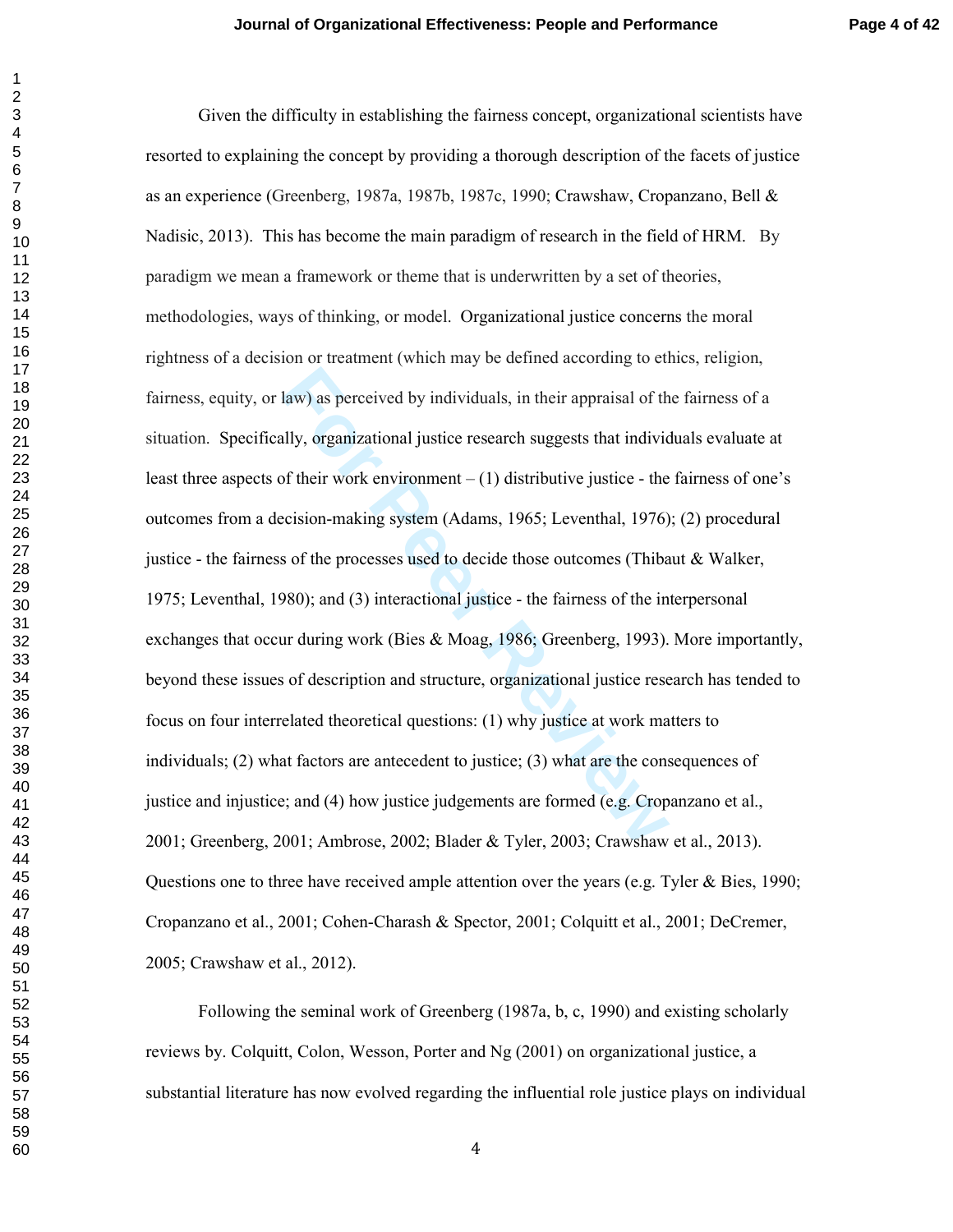attitudes and behaviours. Whilst research into organizational justice has many implications for the HRM domain, particularly, in our understanding of fairness as a psychological process, in judging fairness, there are a number of underlying challenges that it is ill-suited to explain. To complement this literature, in this paper we aim to explain a range of individual and organizational level fairness theories that influence societal level processes and aid the justice or fairness decisions that individuals or organizations make. The paper attempts to provide a more integrated, complete, and accurate model of the psychological determinants that underlie justice formations.

Formations.<br> **Formations** contract and the detectional understanding of what is meant by fairness that is<br> *Ne* argue that existing research on fairness from an oral<br>
us with two research problems. First, we need to<br>
mploy In order for academic research to address these issues, we believe that we need to broaden the traditional understanding of what is meant by fairness that is applied within the HRM literature. We argue that existing research on fairness from an organizational justice perspective leaves us with two research problems. First, we need to be able to better deconstruct *how* employees frame their judgments of fairness if we are to understand the cognitive and emotional processes through which fairness judgements are formulated, and that underlie its effects. The paper introduces a range of theories that have featured little in HRM research but that have surfaced hidden structures that may preclude the option for fairness. Second, and broadly as a consequence of the first problem, we need now to introduce some new variables and perspectives to our considerations of organizational justice. The conceptual model that we follow is summarised in Figure 1.

#### < FIGURE 1 AROUND HERE >

The aim of this paper is to deliver a credible framework for research into fairness intended to facilitate a more mature employment relationship with a richer, constructive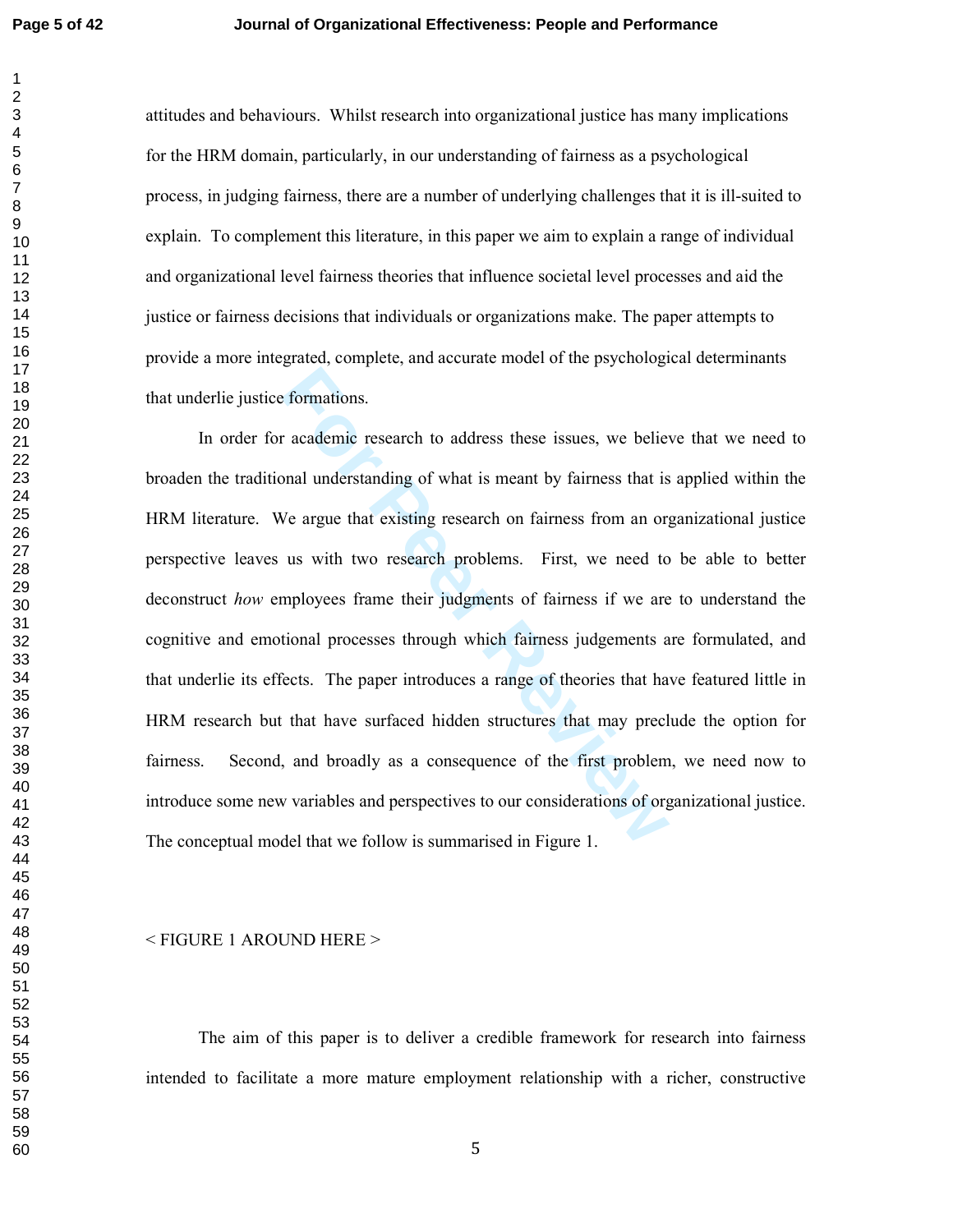For an interactional theory in developing this argument<br>
For all changes are creating new dimensions which need<br>
Francizational justice. We draw on inter-generations<br>
heory in developing our argument. Finally, we review t conversation between organizations and their employees, managers and their reports around aspects of fairness. We start by providing a detailed review of the dominant paradigm in Human Resource research on fairness - that of organizational justice. Particular attention is given to distributive, procedural and interactional justice. We then draw on cross-disciplinary work on fairness in order to make two arguments. First, when making fairness judgements, there are hidden structures that preclude the options for real fairness. These hidden structures aid the cognitive frameworks individuals use in making judgements. We draw on capability theory, game theory and tournament theory in developing this argument. Second, recent economic and global changes are creating new dimensions which need to be added to the consideration of organizational justice. We draw on inter-generations equity theory and equity sensitivity theory in developing our argument. Finally, we review the implications for HRM of a range of different literatures on fairness and maps the contours of fairness in a way that is useful to HRM researchers.

#### **Organizational Justice**

The dominant paradigm within the HRM literature on fairness has been organizational justice, which comprises of distributive justice, interactional justice, and procedural justice (see; Cropanzano & Greenberg, 1997; Cohen-Charash & Spector, 2001; Colquitt et al., 2001 and Greenberg & Colquitt, 2005 for literature reviews). We explain the principles that dominate this paradigm. According to Rupp, Shao, Jones  $\&$  Liao, (2014) these three constructs are assumed to represent employees' perceptions of whether the outcomes they receive, the procedures used to determine outcomes, and both the information conveyed about procedures and the interpersonal treatment bestowed as information is shared, are all fair.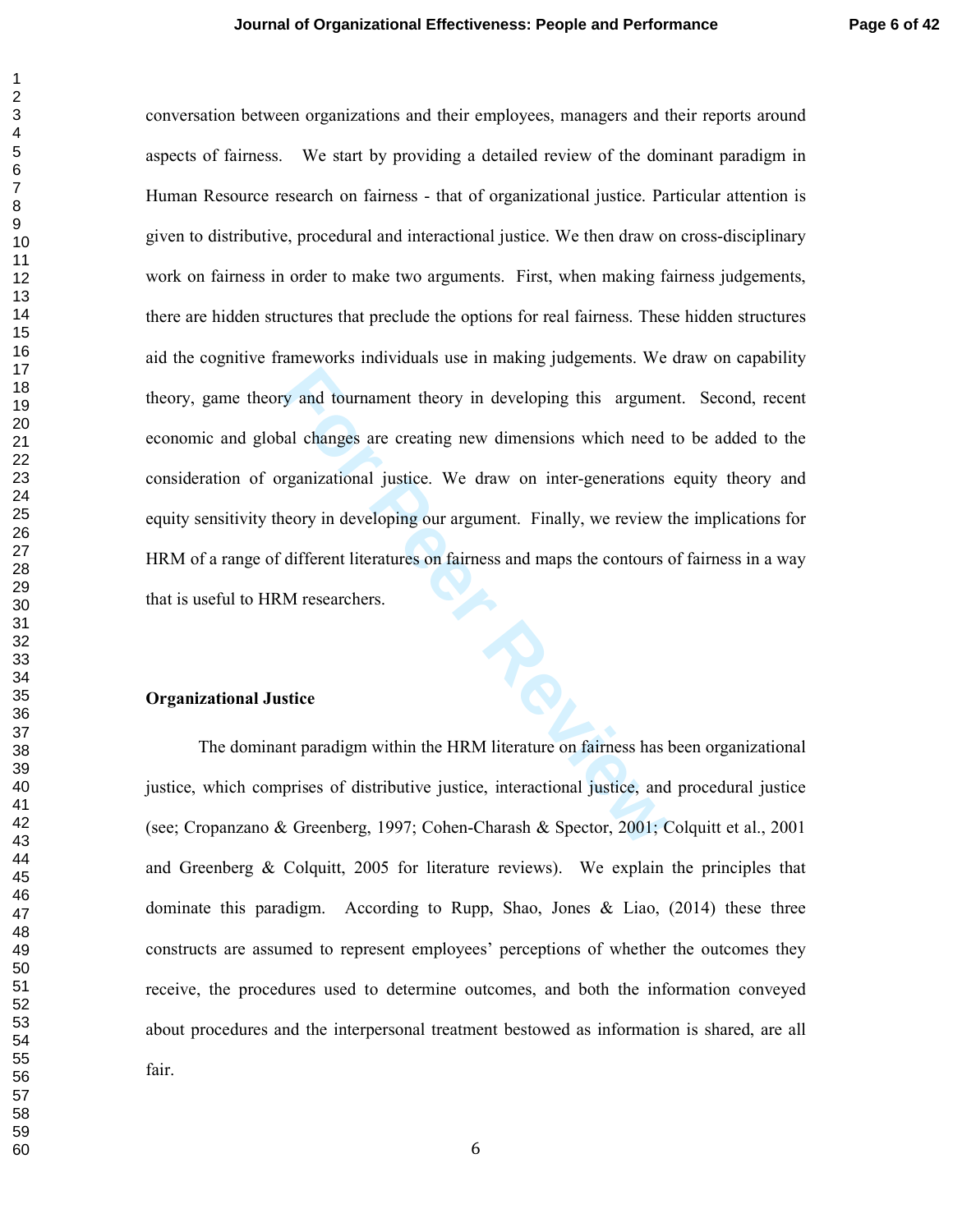ple determine fairness via a deliberate and reasons<br>perceived contributions or inputs (i.e. skills, effort, pe<br>ngible and intangible rewards) they have received. The<br>narison or referent standard to determine whether the of *Distributive justice* is broadly defined as the fair distribution of resources (Greenberg & Colquitt 2005). Within the organizational and HR literature, it has been shown to be negatively related to turnover intention (e.g.,Griffeth et al., 2000; Poon, 2012), positively related to affective commitment (Poon, 2012) and to be associated with affective  $(e.g.,)$ resentment), cognitive (e.g., perceptual distortion), and behavioral (e.g., withdrawal) reactions to particular outcomes (Cohen-Charash & Spector, 2001). This form of justice is most commonly discussed in relation to equity theory (Adams, 1965). According to Adams' equity theory, people determine fairness via a deliberate and reasoned calculation and evaluation of their perceived contributions or inputs (i.e. skills, effort, performance) relative to the outcomes (tangible and intangible rewards) they have received. They then compare this ratio to some comparison or referent standard to determine whether the outcomes they have received for their efforts are fair (Nowakowski & Conlon, 2005). Injustice is thus perceived when these input-outcome ratios are felt to be positively or negatively imbalanced. A situation or event will be interpreted as unfair when three judgements are made by individuals, termed 'would', 'could', and 'should' judgements (Folger and Cropanzano, 1998, 2001). A number of related theories, notably the 'fairness heuristic theory' developed by Lind (1995, 2001) and the 'uncertainty management theory' (Van den Bos and Lind, 2002), argue that these judgements about fairness and equity need not be deliberate but are also made relatively automatically and intuitively. Therefore, according to this paradigm, people make equity assessments by comparing their outcomes (rewards, such as pay raises) and inputs (their contributions, such as effort exerted) to the outcomes and inputs of others (Poon, 2012). Distributions are fair to the extent that employees perceive their rewards to be proportionally matched to their contributions (Ambrose & Arnaud, 2005).

According to justice theory, there are three common "allocation norms" (Colquitt et al., 2005) that are invoked when judging the fairness of how some good is distributed. These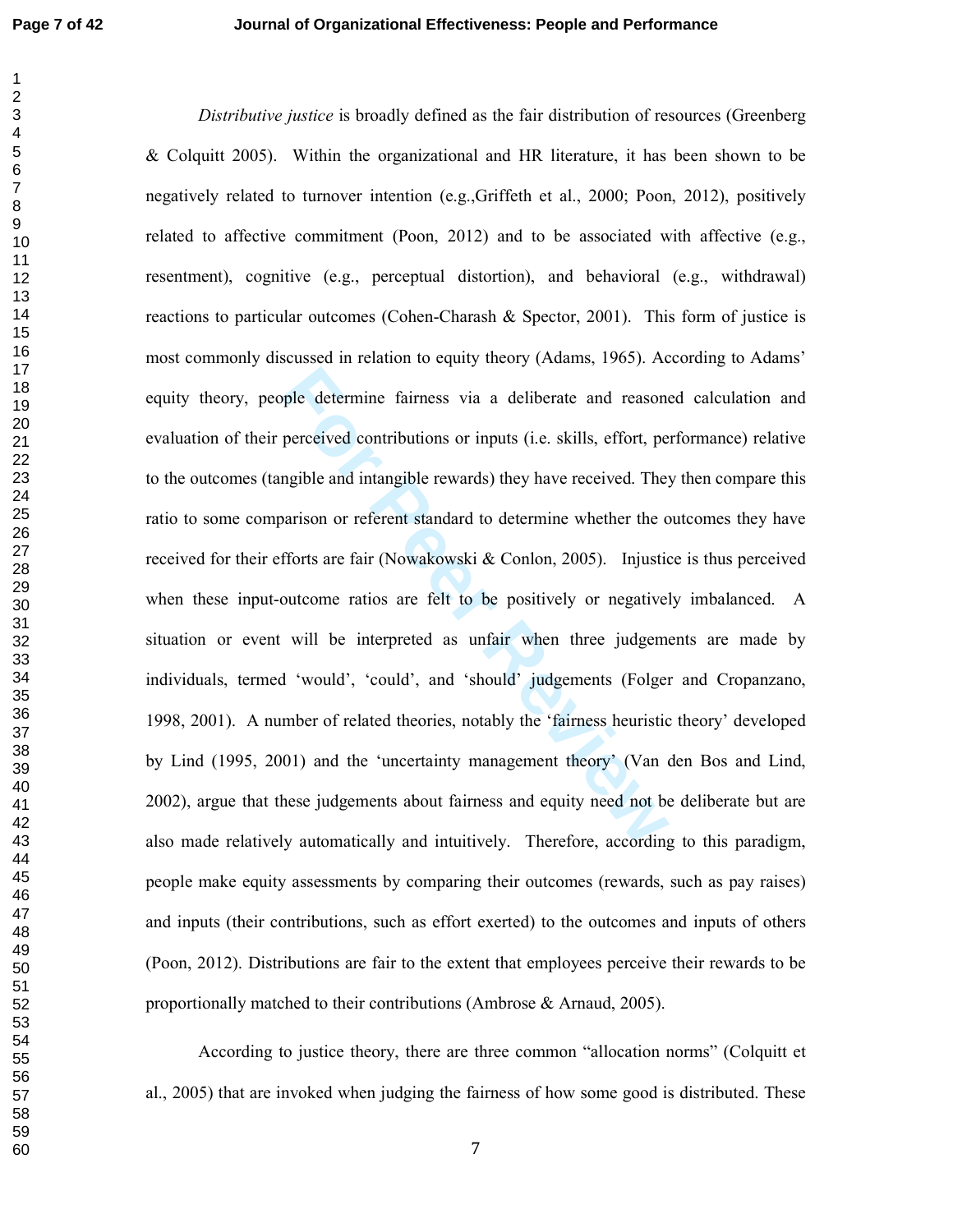For Providingle should be rewarded equally (Young, 1995) and all is, regardless of their individual performance levels. The tion and reduce incidence of disruptive, antagonistic b be dissatisfied under an equity allocation norms are usually termed equity, equality, and need (Deutsch, 1975). Equity-based justice is rooted in the sense of proportion (Adams, 1965) - the sense that the outcomes individuals receive (remuneration, a corner office, or any other valued outcome) should be awarded in proportion to their inputs (how hard they work, how productive they are) (Morand  $\&$ Merriman, 2012). In general, the equity norm is used to foster high levels of task performance (Leventhal, 1976). By reinforcing beneficial inputs, the decision maker is expecting individuals to contribute increasing amounts of such inputs to the organization. The equality rule argues that people should be rewarded equally (Young, 1995) and all participants receive the same outcomes, regardless of their individual performance levels. This norm is used to minimize dissatisfaction and reduce incidence of disruptive, antagonistic behavior on the part of those who might be dissatisfied under an equity allocation rule (Leventhal, 1976). Finally, the need rule argues that people should be rewarded based on their level of need or deprivation (Nowakowski & Conlon, 2005). Equity, equality and need may all be applied in different situations in organizations. For example, salary adjustments are typically made on past performance (equity). However, travel and support budgets may be allocated identically (equality). Choice of office space in a new building may be determined by rank in the organization (another form of equity). Newly hired faculty may receive a large support budget and summer stipend (need). However, there is little consensus regarding when each type of rule is most likely to be used or when each rule is likely to be seen as most fair. Nowakowski and Conlon (2005).

*Procedural Justice* is referred to as the fairness of process used to arrive at decisions (Konovsky, 2000). Within the HRM domain, research has shown positive relationships between HRM practices and procedural justice. For example, Meyer and Smith (2000) found a positive link between promotion, career development and training opportunities, satisfaction with the employee benefits packages, performance appraisal, and perception of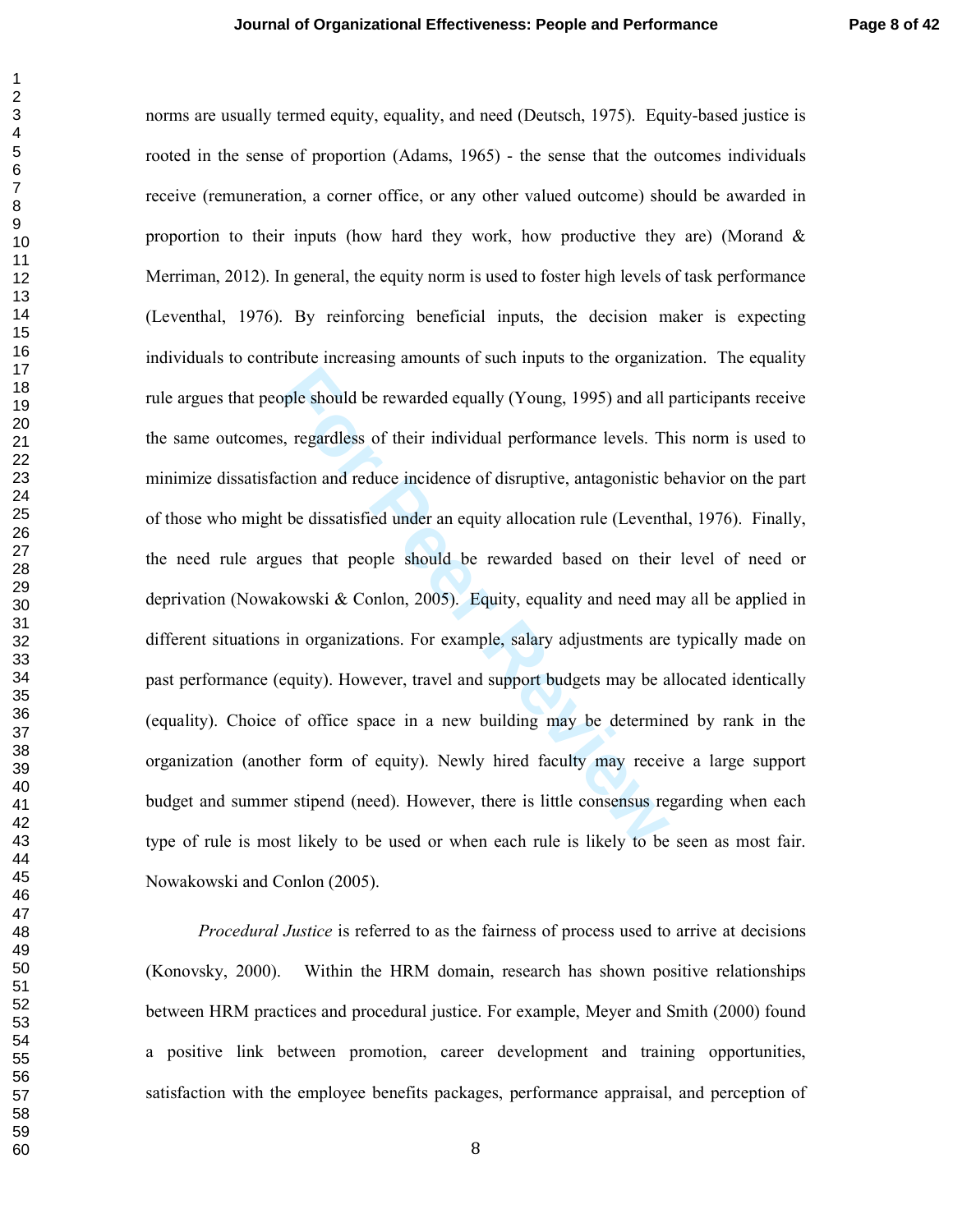procedural justice. Similarly, Paré and Tremblay (2007), in a study of information systems specialists, found that perception of procedural justice was significantly associated with fair rewards practices, skills development, non-monetary rewards and information sharing. Finally, Tremblay, Cloutier, Simard, Chenevert & Vandenberghe (2010), in their research showed that non-monetary reward practices and bottom-up information practices act positively on procedural justice.

Fermenting that antiough this concept is now motional effectiveness literature, it originated within the chers studying law and psychology noted that part es did not merely react to the outcomes that they receive those out It is worth remembering that although this concept is now more commonly used across the organizational effectiveness literature, it originated within the context of legal procedures. Researchers studying law and psychology noted that participants in dispute resolution procedures did not merely react to the outcomes that they received, but also to the process by which they receive those outcomes (Nowakowski  $\&$  Conlon, 2005). Thibaut and Walker (1975) originally developed this construct, describing the disputant reaction to different types of legal procedures in terms of their reactions to both the process used and the outcome received and the amount of influence disputants had in each stage as evidence of process control and decision control. Disputants were willing to give up control in the decision stage as long as they retained control in the process stage. Stated differently, disputants viewed the procedure as fair if they perceived that they had process control (i.e., control over the presentation of their arguments and sufficient time to present their case) (Colquit, Colon, Wessen, Porter & Ng, 2001). This process control effect is often referred to as the "fair process effect" or "voice" effect (e.g., Folger, 1977; Lind & Tyler, 1988). Although Thibaut and Walker (1975) introduced the concept of procedural justice, their work focused primarily on disputant reactions to legal procedures. Other researchers have since then elaborated on Thibaut and Walker's work by suggesting other characteristics of procedural justice.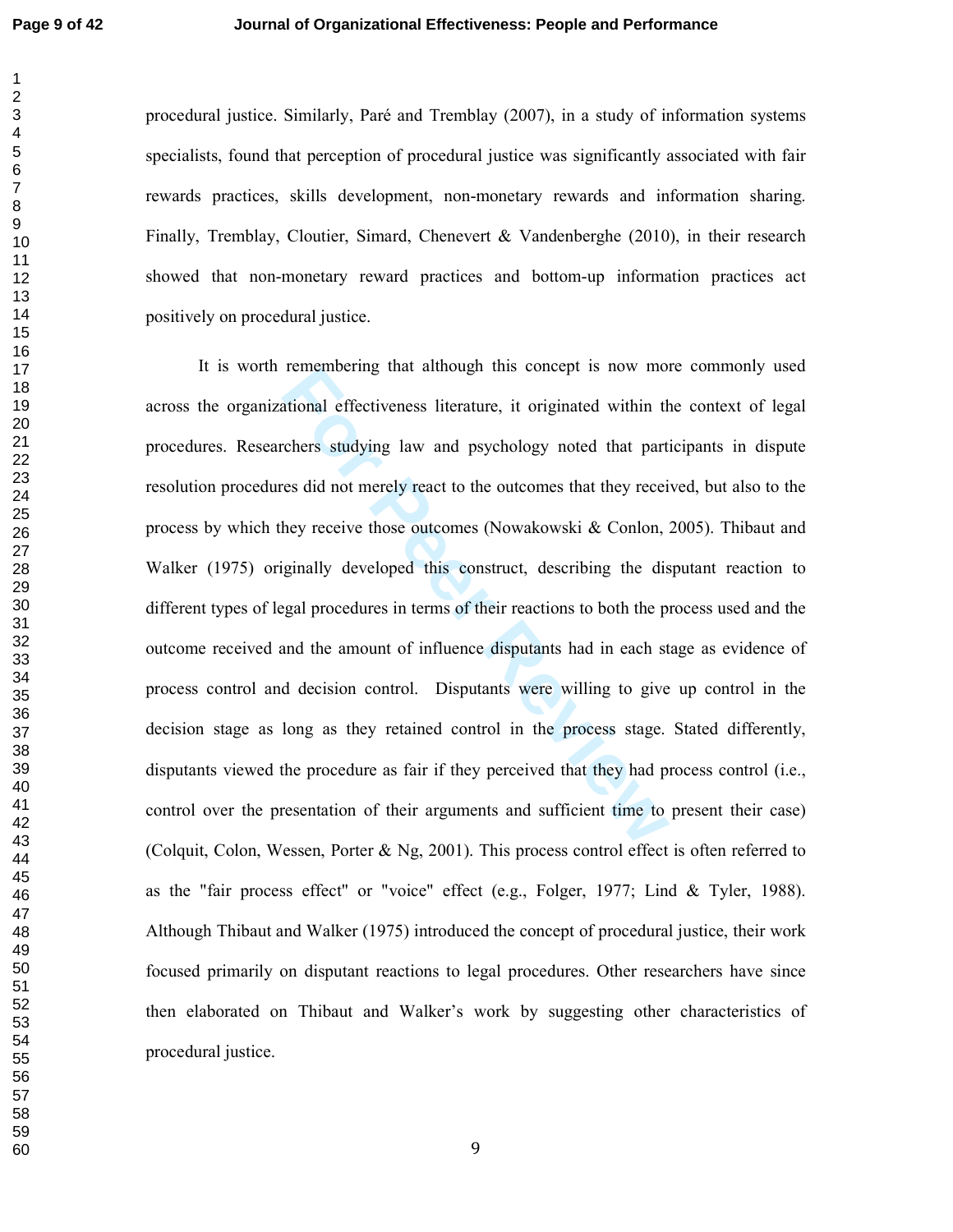**Follow Exercise Solution**. Hence, according to al justice, a fair procedure is one that is applied consiscurate information, has some mechanism for correctin I standards, and gives those affected voice (Colquitt led beca Leventhal and colleagues can be credited for extending the notion of procedural justice into non-legal contexts such as organizational settings (Leventhal, 1980; Leventhal et al., 1980). In doing so, Leventhal and colleagues also broadened the list of determinants of procedural justice far beyond the concept of process control. They suggested a multidimensional approach to procedural justice and argued that procedures were fair to the extent that they met six criteria: procedures need to be (1) accurate; (2) consistent, both temporally and interpersonally; (3) ethical; (4) correctable; (5) able to insure bias suppression; and (6) able to ensure representation. Hence, according to Leventhal's (1980) theory of procedural justice, a fair procedure is one that is applied consistently, is free from bias, is based on accurate information, has some mechanism for correcting wrong decisions, conforms to ethical standards, and gives those affected voice (Colquitt et al., 2001). Fair procedures are valued because they (a) give people some control over decisions and are thus regarded as instrumental for achieving fair outcomes; and (b) communicate to people their standing in a group, with fair procedures signalling that they are respected in the group (Blader & Tyler, 2005). Often the term 'procedural justice', connotes structural features of the decision-making process, such as the amount of employee voice (Nathan, Mohrman, & Milliman, 1991; Folger & Lewis, 1993), the appropriateness of evaluative criteria (Greenberg, 1986, 1987a; Nathan et al., 1991), and the accuracy of the information used to render a decision (Greenberg, 1987b).

The third and final element of justice has been called *Interactional Justice.* This involves the human or social aspect of organizational practices (Chou, 2009). It focuses on the quality of interpersonal treatment (Cropanzano, Prehar & Chen, 2002; Landy & Conte, 2004) and examines how people in charge of allocating resources and rewards in the workplace behave toward the recipients (Kernan & Hanges, 2002). Research has shown that interactional justice is positively related to OCB (e.g. Masterson et al., 2000) and other forms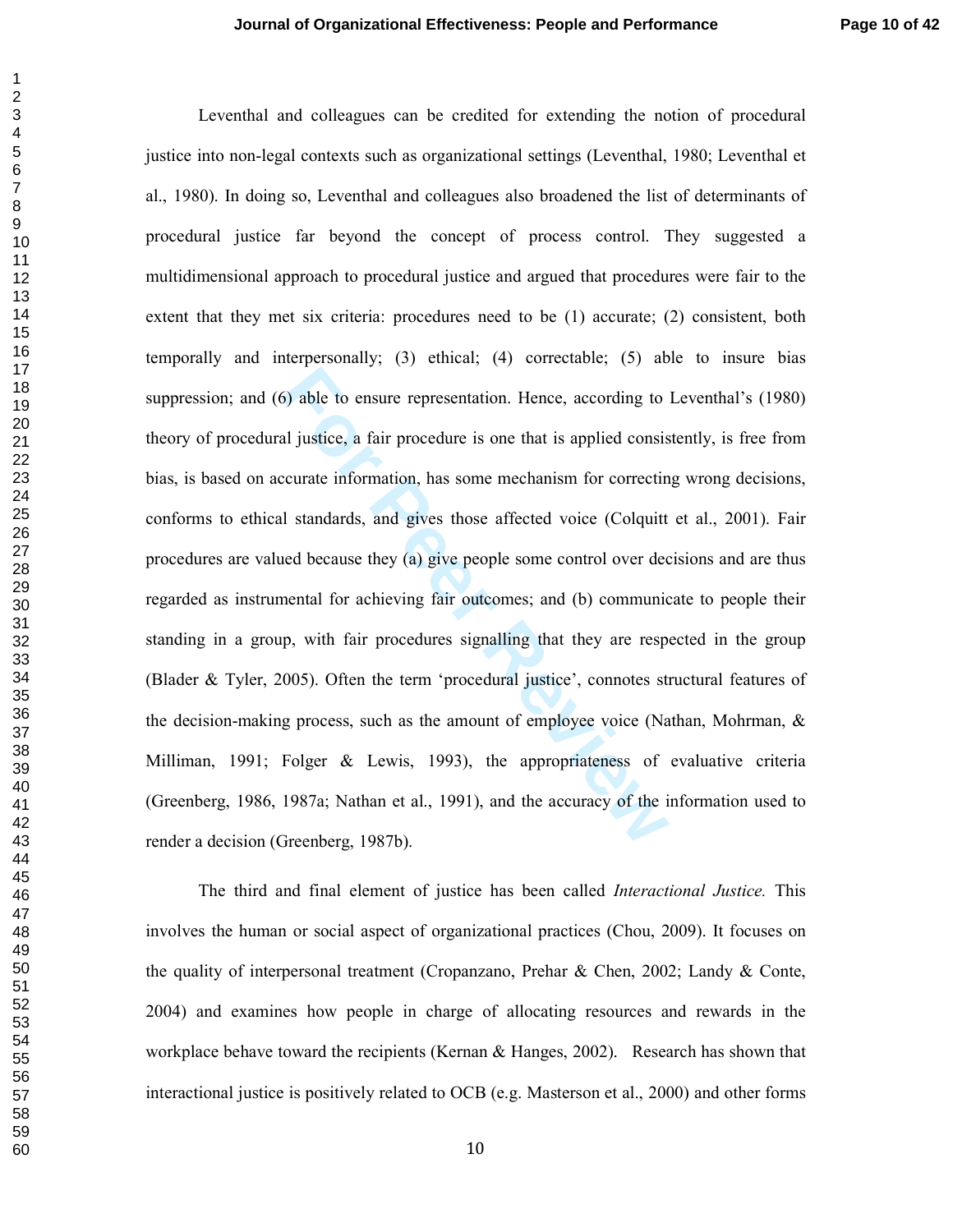tt, 2001). On this basis, some scholars have conceptung two dimensions: interpersonal (capturing the perso (capturing the explanation part) (Greenberg, 1993; Co e relates to how employees are treated during the enact rone' of employee behavior and attitudes. Bies and Moag (1986) introduced this concept in the justice literature by focusing attention on the importance of the quality of the interpersonal treatment people receive when procedures are implemented. When making decisions about interactional justice, employees judge whether their supervisor has treated them with dignity and respect, refrained from making inappropriate remarks, or given them adequate justification for a recent decision (Bies and Moag 1986). It is fostered when people are treated with respect and sensitivity, and the rationale for decisions is explained to them thoroughly (Colquitt, 2001). On this basis, some scholars have conceptualized interactional justice as comprising two dimensions: interpersonal (capturing the personal treatment part) and informational (capturing the explanation part) (Greenberg, 1993; Colquitt et al., 2001). Interpersonal justice relates to how employees are treated during the enactment of procedures (e.g., concern for one's plight; being treated with honesty, respect, and dignity). Informational justice refers to the accuracy and quality of explanations about procedures provided to employees (Colquitt et al., 2001).

## **Limitations to the organizational justice paradigm**

The organizational justice paradigm has had a proud history in the field of HRM and this paradigm has served researchers in the field of HRM well. Overall, research into organizational justice shows that perception of organizational justice has a positive relationship with many desirable work and organizational effectiveness outcomes such as organizational citizenship behaviors, organizational commitment, job satisfaction, trust, turnover intentions, and job performance (Cohen-Charash & Spector, 2001; Colquitt et al., 2001; Nowakowski & Conlon, 2005; Erkutlu, 2011; Whitman, Caleo, Carpenter, Horner, & Bernerth, 2012; Crow, Lee, & Joo, 2012; Afari & Elanain, 2014). The paradigm is also used to formulate ideas around the design of management policies such as employee voice and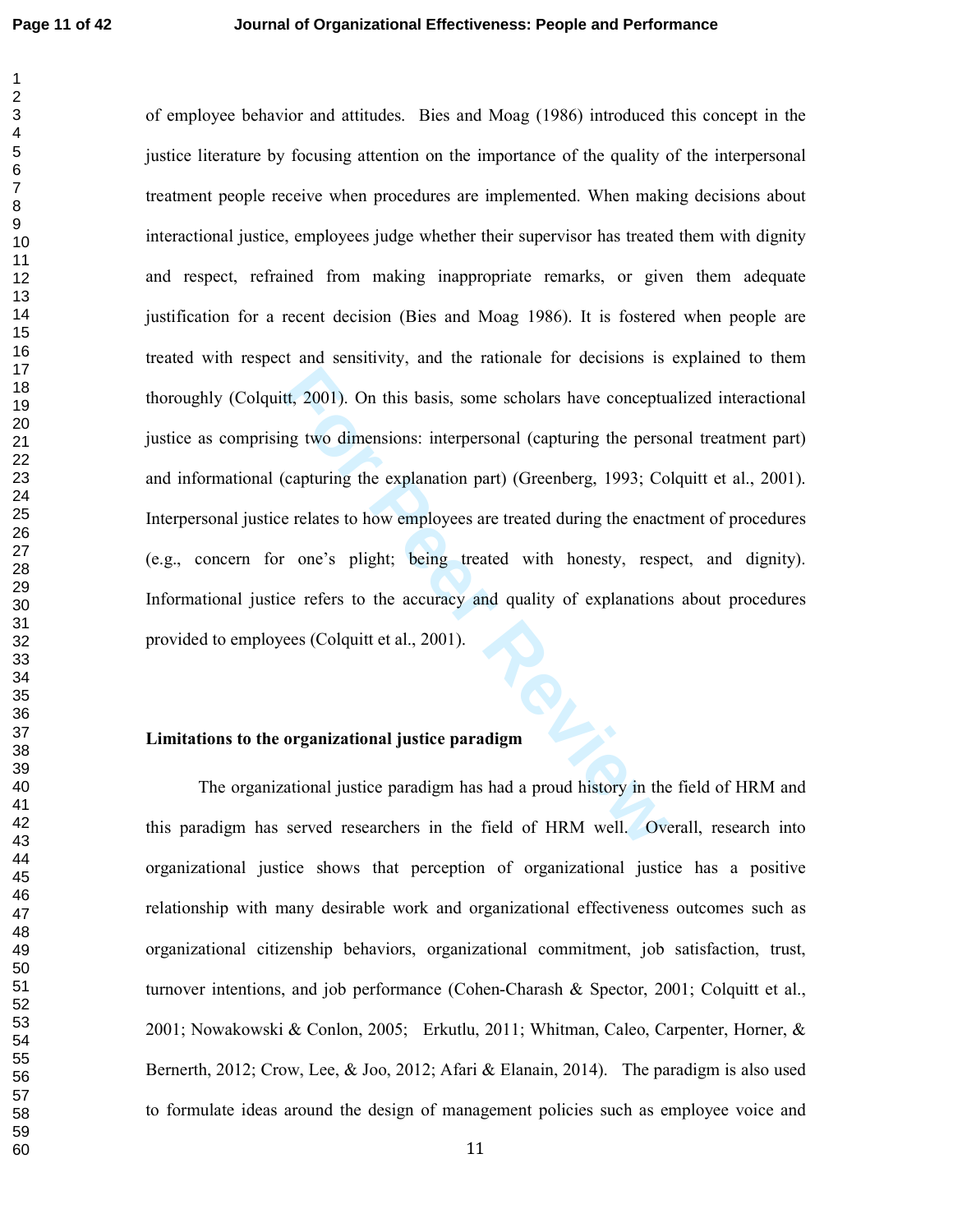employee engagement, or to help formulate key practices such as appraisal and performance management systems. It is used to think about the provision of access to important organizational resources, such as career systems, or information.

#### **Hidden Structures That Preclude the Option For Real Fairness**

nderstanding of the processes through which fairness ju<br>incomplete understanding of the way in which employe<br>e judgements about fairness. The question of how justic<br>idered to be unresolved (Blader & Tyler, 2013) and then<br>u However, despite the insightful findings from these studies, there are still many limitations in our understanding of the processes through which fairness judgements are made. We have an incomplete understanding of the way in which employees, especially in today's world, make judgements about fairness. The question of how justice judgements are formed is still considered to be unresolved (Blader & Tyler, 2013) and there is sparse research into how justice judgements are actually formed. This limits our understanding, especially in a context of significant social change. There is increasing transparency around what happens inside organizations, but also more vociferous social judgment. Moreover, individuals make judgements about fairness not just as employees, but as consumers, parents and citizens. The organizational justice literature does not consider the psychological dynamics underlying the relationship between justice and individuals subsequent attitudes and behaviours. Scholars have noted that models of justice need much better articulation of: the cognitive and emotional processes by which fairness judgements are formulated (Crawshaw et al., 2013), the processes that come into play in the theories of justice as described by Cropanzano et al., (2001), and the psychological processes that underlie the effects of justice (Blader & Tyler, 2013).

A central problem with traditional organizational justice research is that it understates the importance of situations where employees are not equally placed to realise their human capabilities, due to barriers arising from structural inequalities (such as class, race, disability, gender and sexual oppression). In such contexts, not only are the cognitive and emotional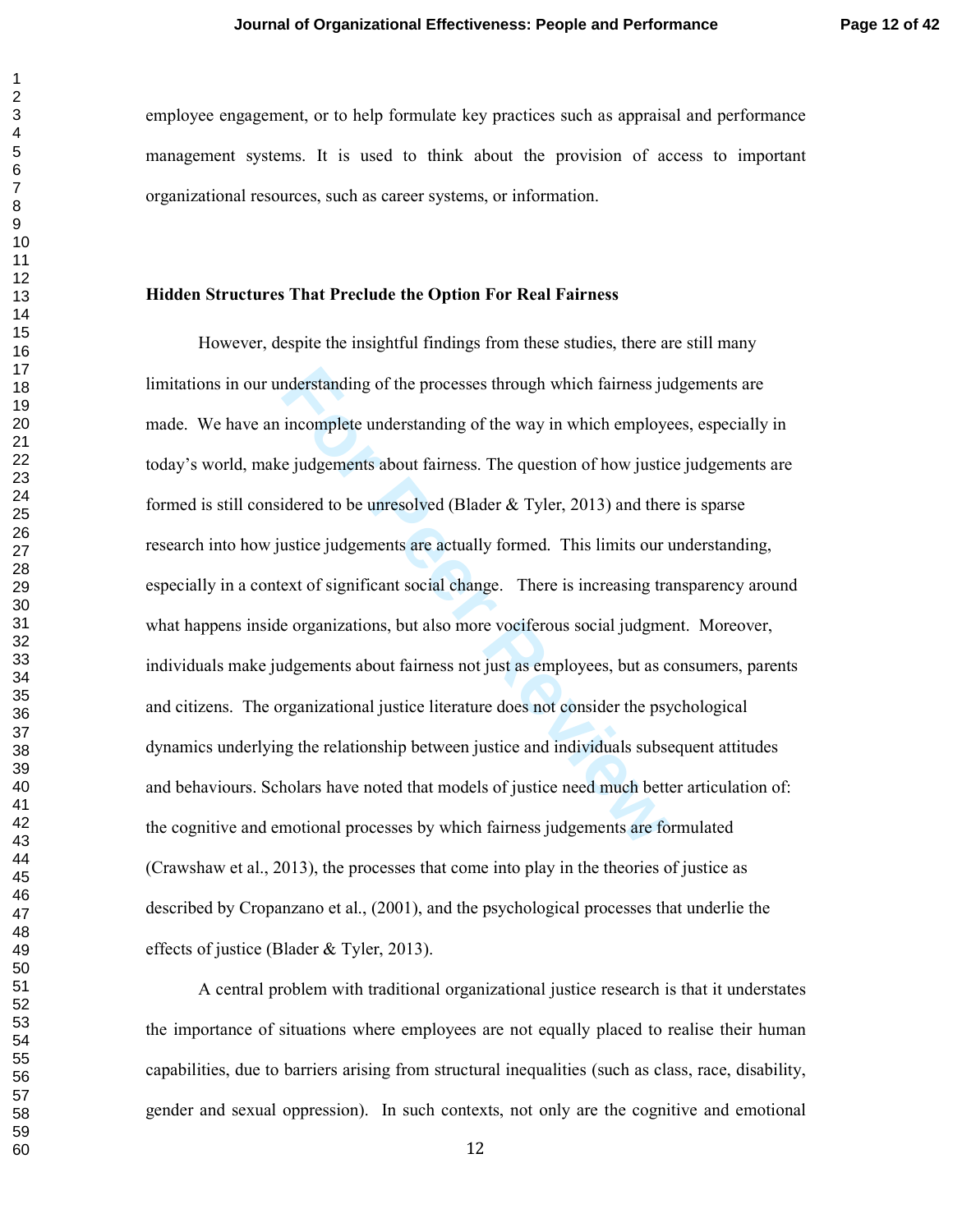$\mathbf{1}$  $\overline{2}$ 

judgements that lead to perceptions of fairness more complex than suggested by organizational justice paradigm, but HR policy responses also have to be broadened. Policy therefore has to intervene to provide the additional assistance some people may require to develop their capabilities and to be transformed. In order to be 'fair', policies have to make opportunities 'real' and feasible, in two ways: they have to ensure access to valued resources in order to give people the substantive freedoms to transform their potential capability; and they have to help make this 'conversion' easier. It is not just a case of putting people into the positions (for example using positive discrimination). You have to ensure people have the holistic opportunity to cope with all the other factors that enable success – there must be no hidden systemic barriers.

## *Capability Theory*

For Peer Review and the other factors that enable success<br>
Friers.<br>
Friers.<br> **For Peer Review and the other factors that enable success**<br>
Friers.<br> **For Peer Review Arection**<br> **For PEA EXECUTE:**<br> **For PEA EXECUTE:**<br> **FOR PE** A second fairness paradigm for HRM researchers to consider then is the capability approach (CA), originally developed by Sen (1999) in *Development as Freedom* and extended by Nussbaum (2000, 2001). This paradigm is fairly common in much social policy research, but is surprisingly rarely evidenced in HRM research.

We briefly lay out the core elements of this perspective in order to explain its principles, and then use the example of women on boards to signal its relevance to HRM research and several aspects of organizational effectiveness. The concept of 'capability' suggests that the wellbeing of the members of a given group should be evaluated by reference to their capacity to achieve a set of subjectively valued states or activities, 'functionings', through which their potential, not just as economic agents but also as citizens, can be realised (Sen, 1999). Departing from utilitarianism and rational choice theory, the Capability Approach's central tenet is that the end of development should be conceptualised in terms of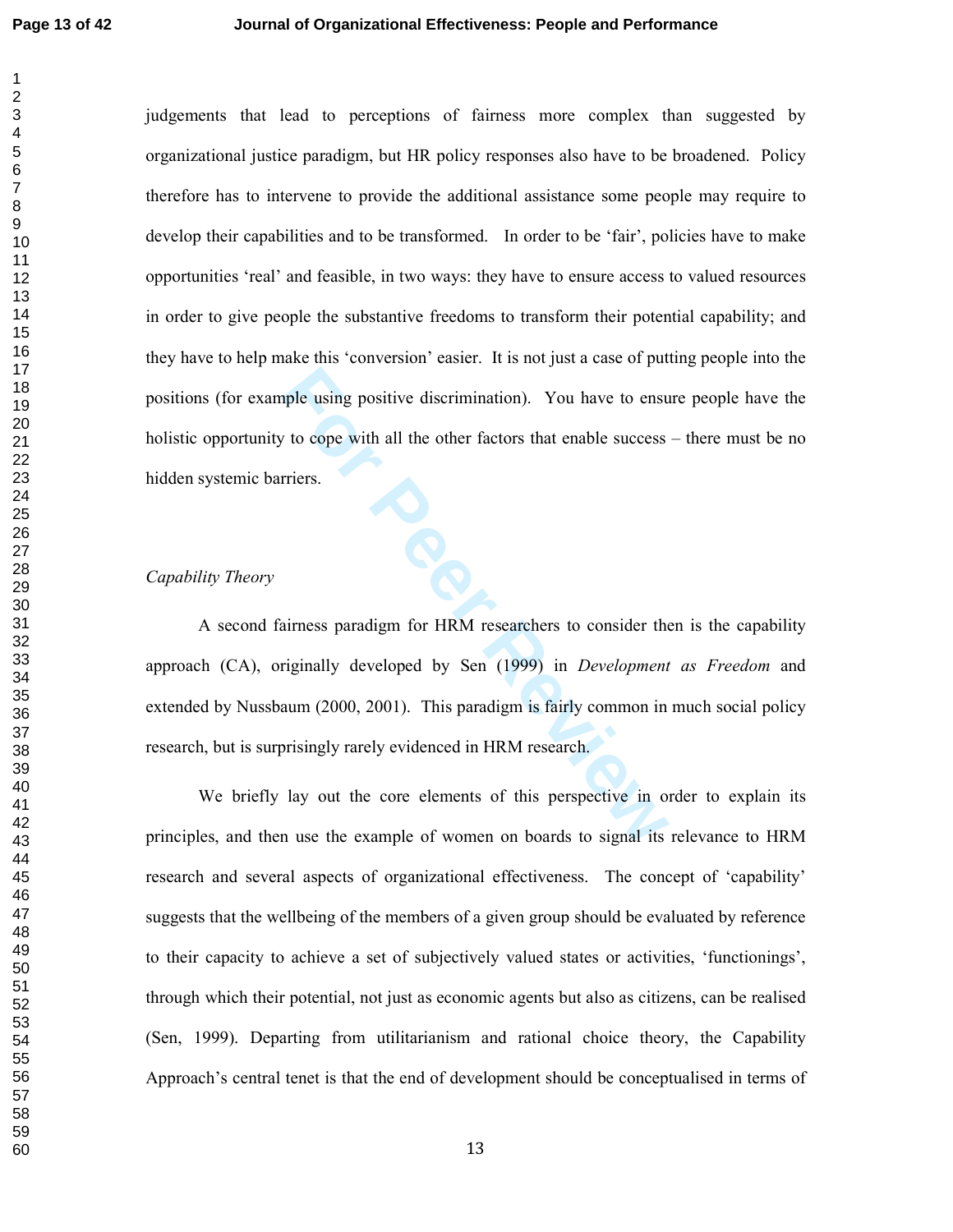individuals' capabilities to achieve a range of subjectively defined functionings. Thus a 'capability' refers to the effective opportunities which a given individual has to undertake, with the resources or commodities that they command, the actions and activities they choose to engage in. The CA identifies a range of 'conversion factors' through which resources or commodities can be transformed into 'capabilities' in this sense. Conversion factors can be derived from aspects of the physical or natural environment, but they may also be found in organizational and institutional dimensions of societal structures (Robeyns, 2005).

reapability approach provides a normative framewor<br> **Exity Exercutional mechanisms** (and the HR function and its p<br>
as of how far they extend the substantive freedom of ac<br> **Fresses central enlightenment themes about how t** Thus the capability approach provides a normative framework for judging the effectiveness of institutional mechanisms (and the HR function and its policies is one such mechanism) in terms of how far they extend the substantive freedom of action of individuals. Essentially CA addresses central enlightenment themes about how to judge human progress, how to reconcile liberty and justice, and how to take account of both procedural and substantive requirements for ensuring social justice. CA does not imply these are easy issues to reconcile, but there is an in-built optimism about the possibilities for rational action and achieving fair results (Carpenter, 2009). More importantly, CA recognises that people are not equally placed to realise their human capabilities, due to barriers arising from structural inequalities of class, "race", disability gender and sexual oppression (Carpenter, 2009).

We argue that the theory needs to be mainstreamed and applied not just in social policy research but moved more centrally into the HRM literature. For example, it is possible to apply capability theory to the 'women of boards' debate. Based on merit alone, there should be many more women represented. However, it is not just the outcome (for example, the percentage of boards who are women) that can be used as a measure of fairness; it is also their access to, and treatment by, a range of HR processes (selection, potential assessment, promotion, development). Many organizations rely too much on the 'representation' measure, and too little on the 'process' measure. Despite the multifaceted nature of positive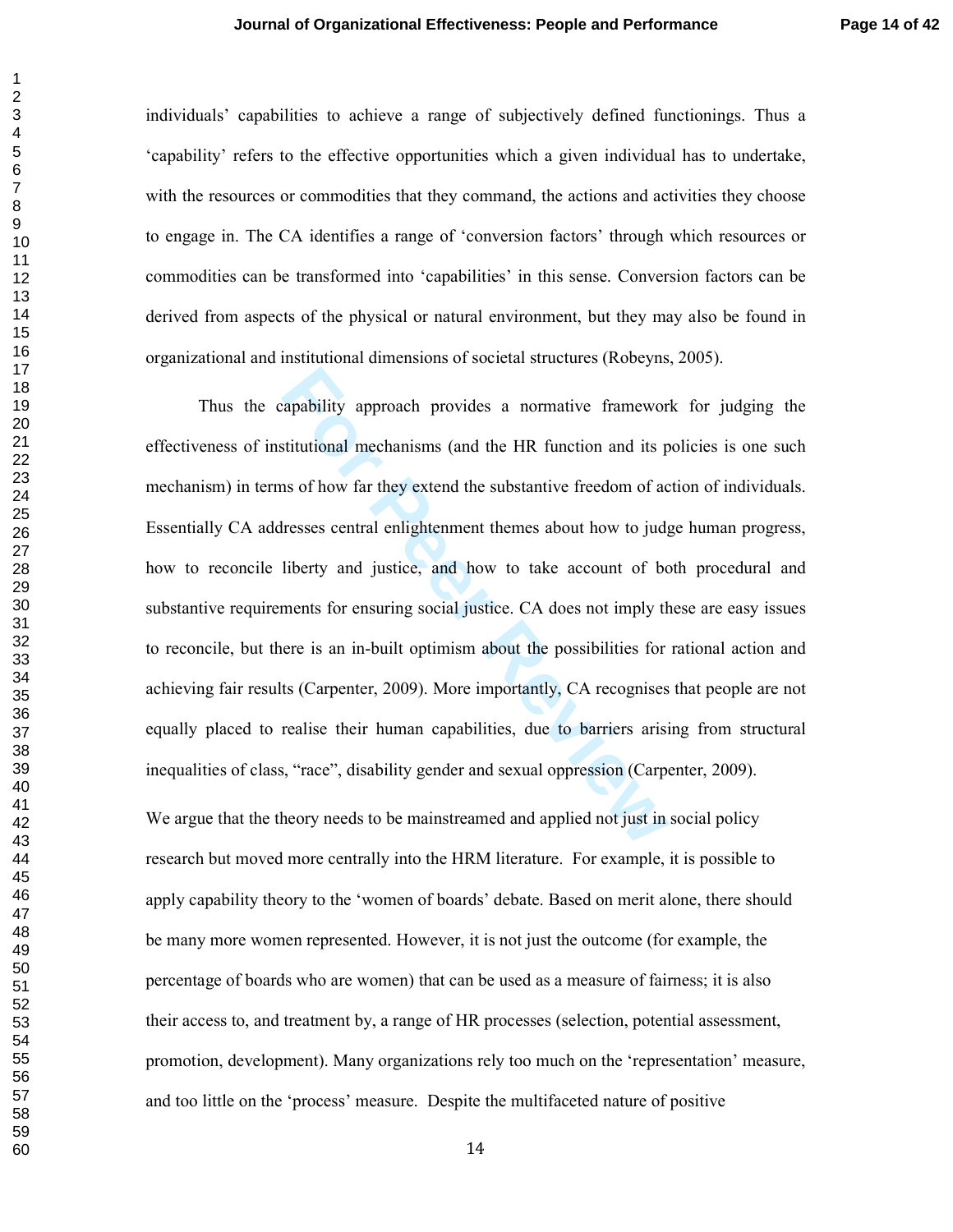restioning about what really represents effective opportunities that must under<br>protonance given to the conversion activities that must under<br>and practice. These questions are particularly importar<br>ple equal opportunities) discrimination, the emancipation of women from systemic injustices justifies the application of a human rights approach to intervening robustly. The capabilities approach looks at all the factors that thwart women's progression and serve to intervene through policy to ensure fairer access to resources and enhance their ability to translate this access and opportunities into desired outcomes. We believe that Capability theory has considerable relevance to many areas of HRM. Its attention on the requisite capacities needed to achieve a set of subjectively valued states or activities, the functionings of individuals implicit in the creation of such capacity, critical questioning about what really represents effective opportunities and resources, and importance given to the conversion activities that must underpin any attempts to improve organizational effectiveness we would argue apply to a number of areas of current interest of research and practice. These questions are particularly important for issues such as diversity (for example equal opportunities), discrimination (for example age, gender, sexual orientation, disability, race discrimination), positive discrimination policies and practices (for example women on boards), the HRM aspects of corporate social responsibility issues (for example child labour, wage exploitation, fair trade and supply chain standards and social mobility).

## *Game Theory and Tournament Theory*

Another of the criticisms levelled against HR functions, beyond adopting too narrow and individual a paradigm when thinking about fairness, has been their apparent inability to influence importance power structures in organizations, thereby allowing institutional forces to create contrary signals to much of their agendas. An example of such critique would be questions being raised about the design of legitimate executive bonuses and rewards incentives. This is another context where there may be hidden structures or unfairnesses that actually mean that the 'game' is in reality not fair. We use Game theory and Tournament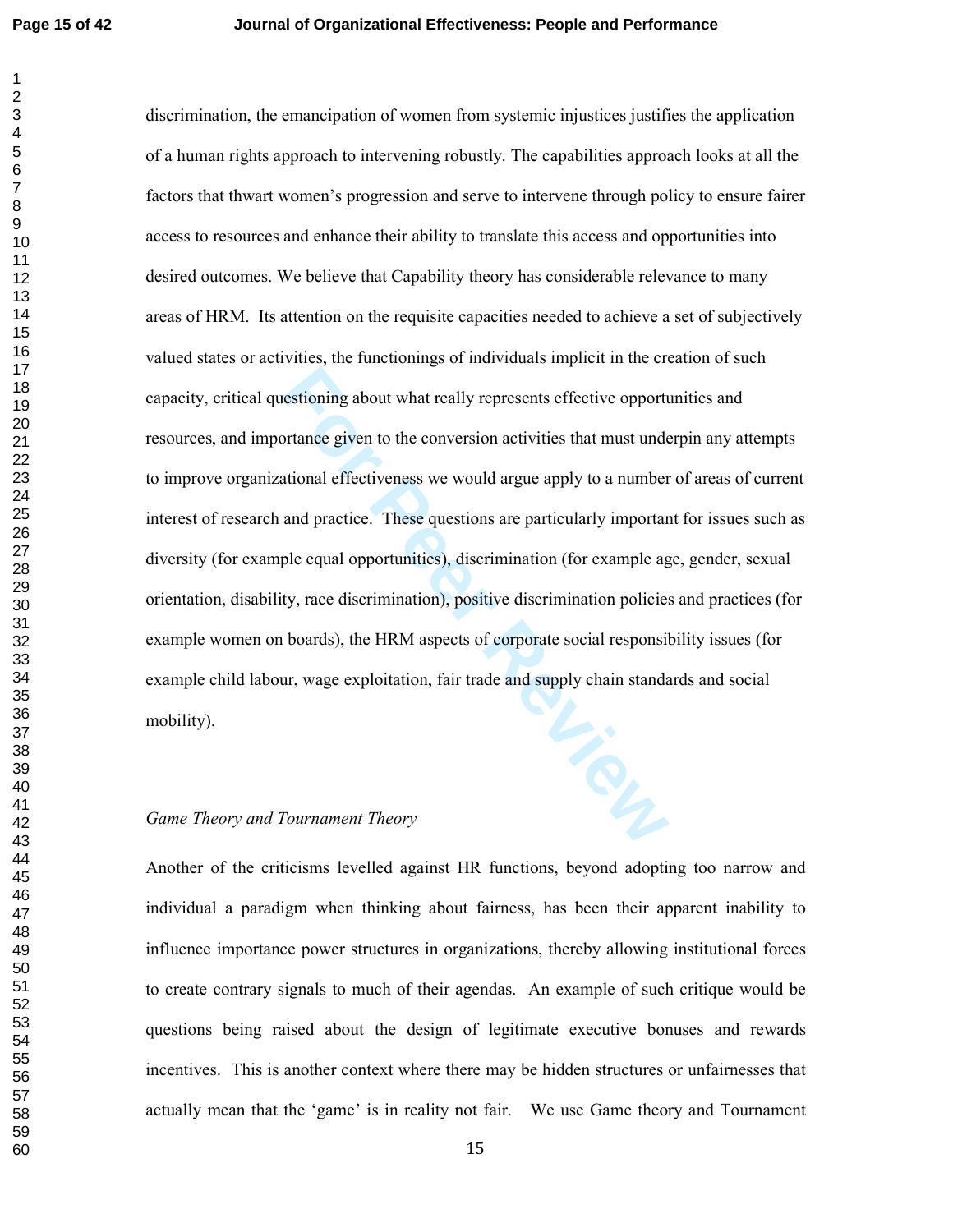theory, popular in economics research about rewards and incentives, to suggest new avenues for HRM research on fairness.

Contracts . They used tournament theory to look at p<br>heory is underwritten by the following assumptions. F<br>more therefore rewards like promotions and raises are dee<br>ons or results. Second, since rewards are mostly based<br>e *Tournament theory* is used in the field of personnel economics to describe certain situations where wage differences are based not on marginal productivity but instead upon relative differences between the individuals (Eriksson, 2009). This theory was invented by economists Edward Lazear and Sherwin Rosen in their 1981 paper 'Rank-Order Tournaments as Optimum Labor Contracts'. They used tournament theory to look at performance related pay. Tournament theory is underwritten by the following assumptions. First, performance is hard to quantify, and therefore rewards like promotions and raises are decided more by luck than by qualifications or results. Second, since rewards are mostly based on luck, they need to be big or people will not want to work hard to get them. Third, overpaying executives motivates others to work hard because they can rise to the same position. Finally, a tournament system is good in cultural terms for the company.

Akerlof and Holden (2012) note that the concept of tournaments, in which relative output and not absolute output determine reward or punishment, have been used to explain many features of firms (and their HRM) associated with organizational effectiveness. There is an implicit prize structure associated within a number of inducement structures, such as within-firm job promotions, wage increases, bonuses, and CEO compensation, and the operation of an efficient market for scarce and valuable executive talent, or with "punishments" such as firings and up-or-out policies. Optimal tournaments typically punish more than they reward, and the prize structure depends crucially upon the distribution of the shocks to the output of organizational actors, the tournament spread (prize differential).

However, despite early attention from HRM researchers (Becker and Huselid, 1992) the development and application of this theory has been left to economists. Becker and Huselid (1992) conducted one of the first empirical assessments of incentives and prize differentials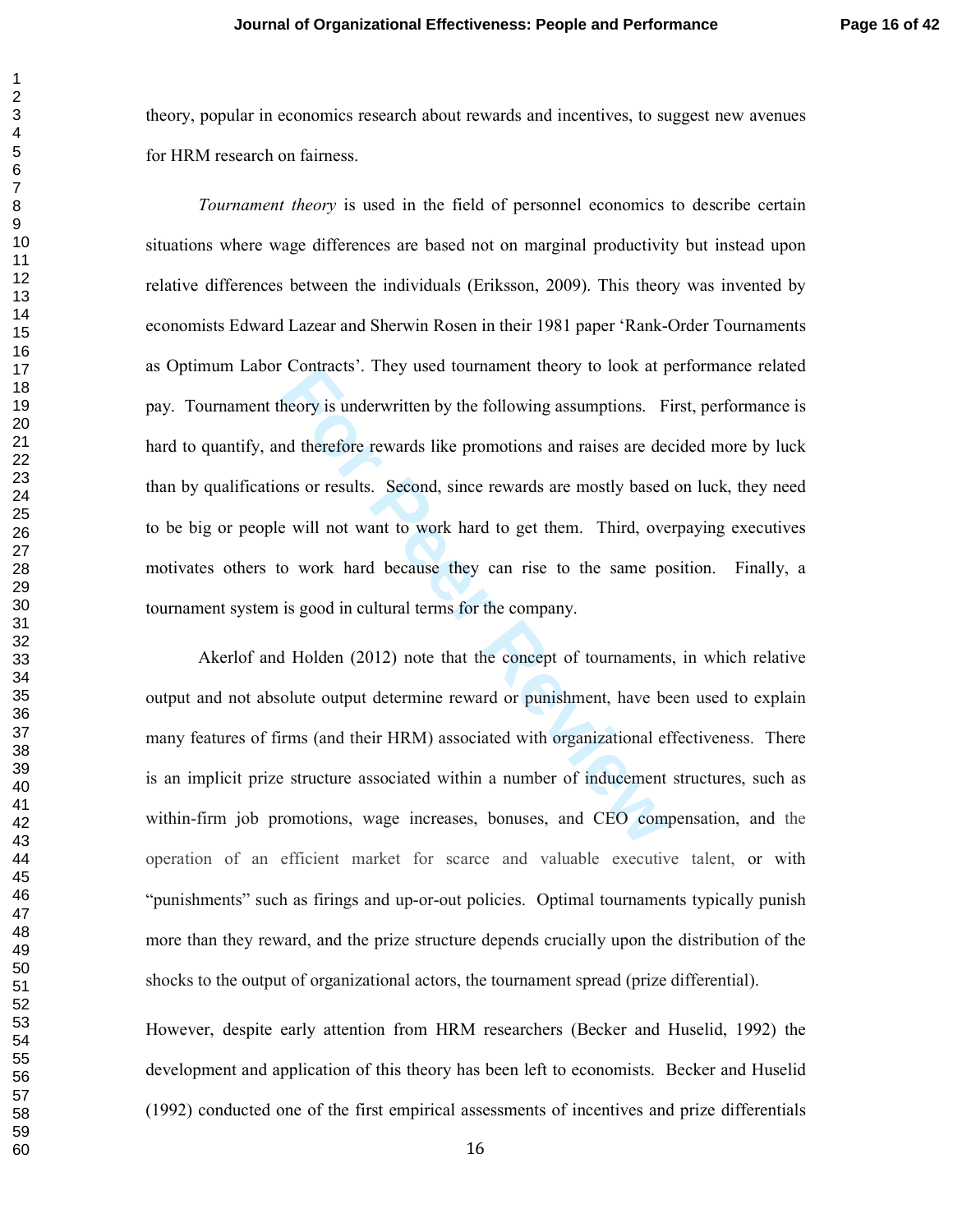If pay disparities in executive compensation and homowide collaborations as opposed to individual or subpotentially that HRM researchers might be blinded to the lively is that the theories and models that are used to justi in the auto racing sector. They found that differentials did have incentive effects on individual performance and driver safety, that these effects peaked when there were higher spreads, but that incentive effects diminished as the spread increased, and the prize distribution had little influence on individual driver performance. Since then most of the research has been conducted outside of HRM, with sporadic attention to important issues, such as Conyon, Peck and Sadler's analysis (2001) of the internal structure of compensation and wage setting in the boardroom and executive incentives, or Siegel and Hambrick's (2005) analysis of vertical pay disparities in executive compensation and horizontal disparities among peers on firmwide collaborations as opposed to individual or subunit achievements. One of the reasons potentially that HRM researchers might be blinded to the best way to deal with this area of policy is that the theories and models that are used to justify 'fairness' by the internal actors who shape policy come from the field of economics and philosophy. More critical arguments seem to have come from a corporate governance and legal perspective, with recent arguments that management-dominated boards have passively allowed powerful executives to extract rent in the form of excessive compensation or perks at the expense of shareholders (Elson and Ferrere, 2013) or that ex ante incentive contracts suppress unselfish prosocial behavior resulting in inefficiencies to the detriment of organizational effectiveness (Stout, 2014).

Another theory that HRM researchers could engage with is *Game theory.* This is the study of mathematical models of conflict and cooperation between intelligent rational decision-makers (Myerson, 1991). One of the first formal works on game theory is the article of the logician Zermelo. However, the groundbreaking work by von Neumann (1928) on zero-sum games was one of the first articles that brought the game theory to light. This article was the basis for the book *Theory of Games and Economic Behaviour* by John von Neumann and Oskar Morgenstern (1944; 1947), by many regarded as the starting point of the game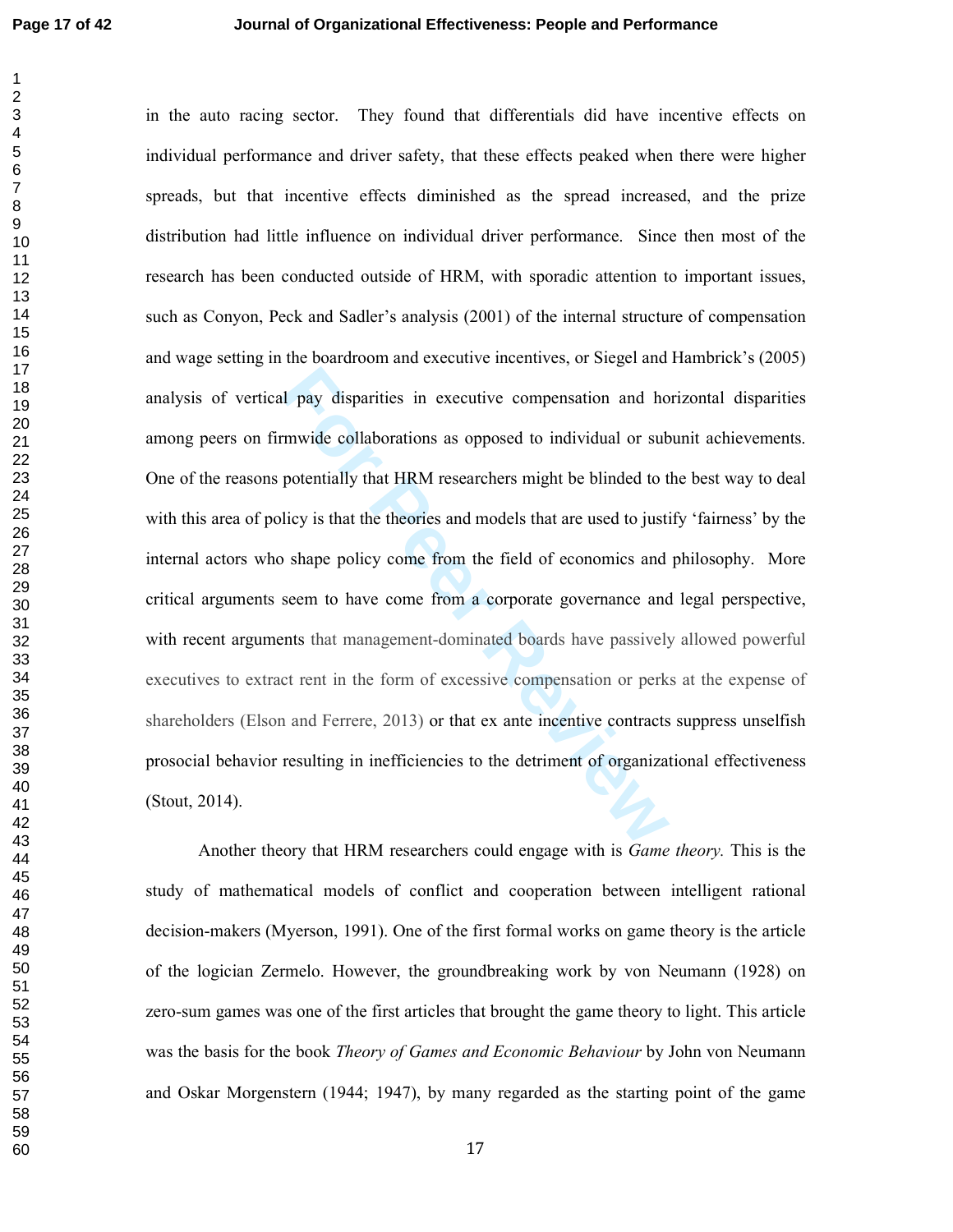theory (Peters, 2008). In this book, the author extended von Neumann's work on zero-sum games and laid the groundwork for the study of cooperative (coalitional) games (Dimand  $\&$ Dimand, 1996). Although developed by economists, game theory has been utilized by mathematicians and scholars from other disciplines. For example, in the fifties and sixties, the further development of game theory was mainly the domain of mathematicians (Peters, 2008), such as Nash's (1950; 1951) work on the Nash equilibrium and on bargaining; Shapley's (1953) work on the Shapley value and the core for games with transferable quality; and the work of Kuhn and Tucker (1950; 1953). More recently, game theory has been used in political science, psychology, as well as logic and biology. Its application ranges from strategic questions in warfare to understanding economic competition, from economic or social problems of fair distribution to behaviour of animals in competitive situations, and from parlour games to political voting systems (Peters, 2008).

the and Tucker (1950; 1953). More recently, game theo<br>
sychology, as well as logic and biology. Its applic<br>
in warfare to understanding economic competition,<br>
fair distribution to behaviour of animals in competit<br>
sto poli Despite early consideration of the need to incorporate fairness into game theory (Rabin, 1993), again, it is interesting that it has been left to legal and corporate governance researchers to use game theory to understand strategic interactions within the firm or between the firm and other actors, with for example studies of inducements through the threat of legislation rather than actual legislation, and the possession of possession of asymmetric information, on organizational behaviour (Halfteck, 2008), socially responsible buying and sourcing applied to the acquisition of human talent (Bouchet, Troilo and Spaniel, 2015), and unprincipled behaviour and agent misconduct in corporate governance reform (Arce, 2015).

Both these theories may be used to identify the typical rules or strategems that 'players in the game' likely wish to follow and the fall-back positions taken. Popular with behavioural economists, they can be used to predict the behaviours that are seen as breaking the rules, and the rational and emotional responses that might likely follow. Game theory is applicable to a wide range of behavioral relations. For example, when the demands or desires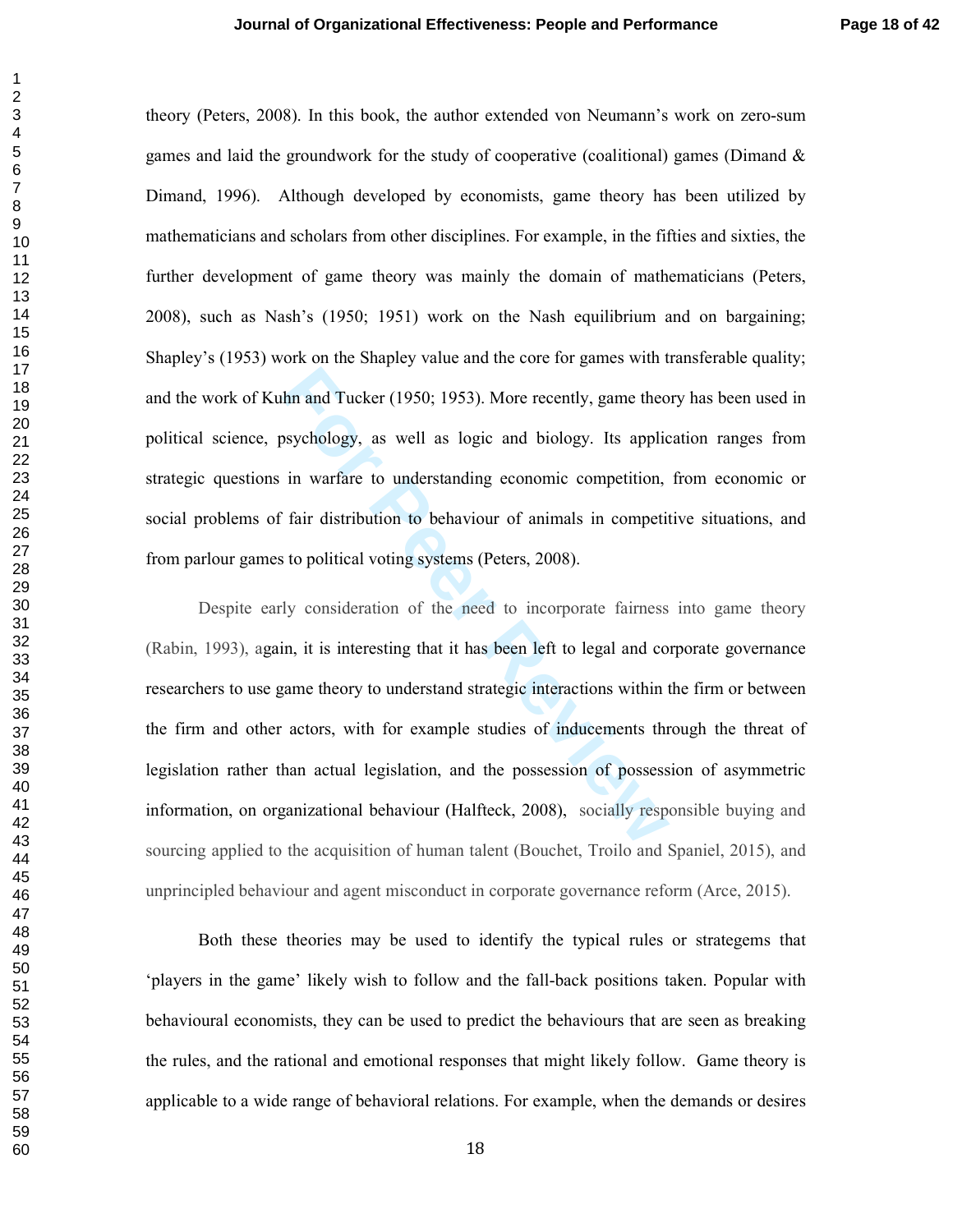The **Formular Concept Contains Contains** (Thiessen & McMahon 2000) and Family-Winner vide win—win solutions to participants in disputes (Ab).<br>The applicability of these two theories within the A number of questions might b of one party are in conflict with those of another - be it a divorce, a labour-management negotiation, or an international dispute - no one wants to be treated unfairly. With the increasing number of disputes either within or about organizations, it is worth considering how mathematics (e.g. Game theory) might help in the search for procedures that can ensure fair and equitable resolutions of such conflicts. Research has shown the relevance of game theory in solving the issues of fairness in the distribution of goods and conflict resolution. For example many Negotiation Support Systems such as Adjusted-Winner (Brams & Taylor 1996), Smart-settle (Thiessen & McMahon 2000) and Family-Winner use bargaining and game theory to provide win–win solutions to participants in disputes (Abrahams, Bellucci  $\&$ Zeleznikow, 2012).The applicability of these two theories within the HRM domain is potentially broad. A number of questions might be addressed when using game theory in relation to executive pay: what is fair pay in today's corporate world? What is socially just reward? What creates imbalanced, dysfunctional or socially harmful incentives? By applying this theory, it would be possible to assess how specific stakeholders, or identities, impact such assessments. It could further be used to identify the typical rules or stratagems that 'players in the game' will likely first wish to follow, and the fall-back positions taken. This paradigm could be used to assess whether the game theory assumptions (the integrity of the game) are considered to have been fairly met, if such judgements differ across stakeholder groups, whether individuals as employees versus individuals as consumers make similar judgements of fairness. It could be used to establish or predict the behaviours that are seen as breaking the rules, of interest to regulators and behavioural economists, and the rational and emotional responses that might likely follow.

Tournament theory could also help streamline understanding of the fairness/ unfairness of pay systems in general, and not just elite rewards. Pay in a number of economies is now seen to be unevenly distributed, and the gap between the top 1% and the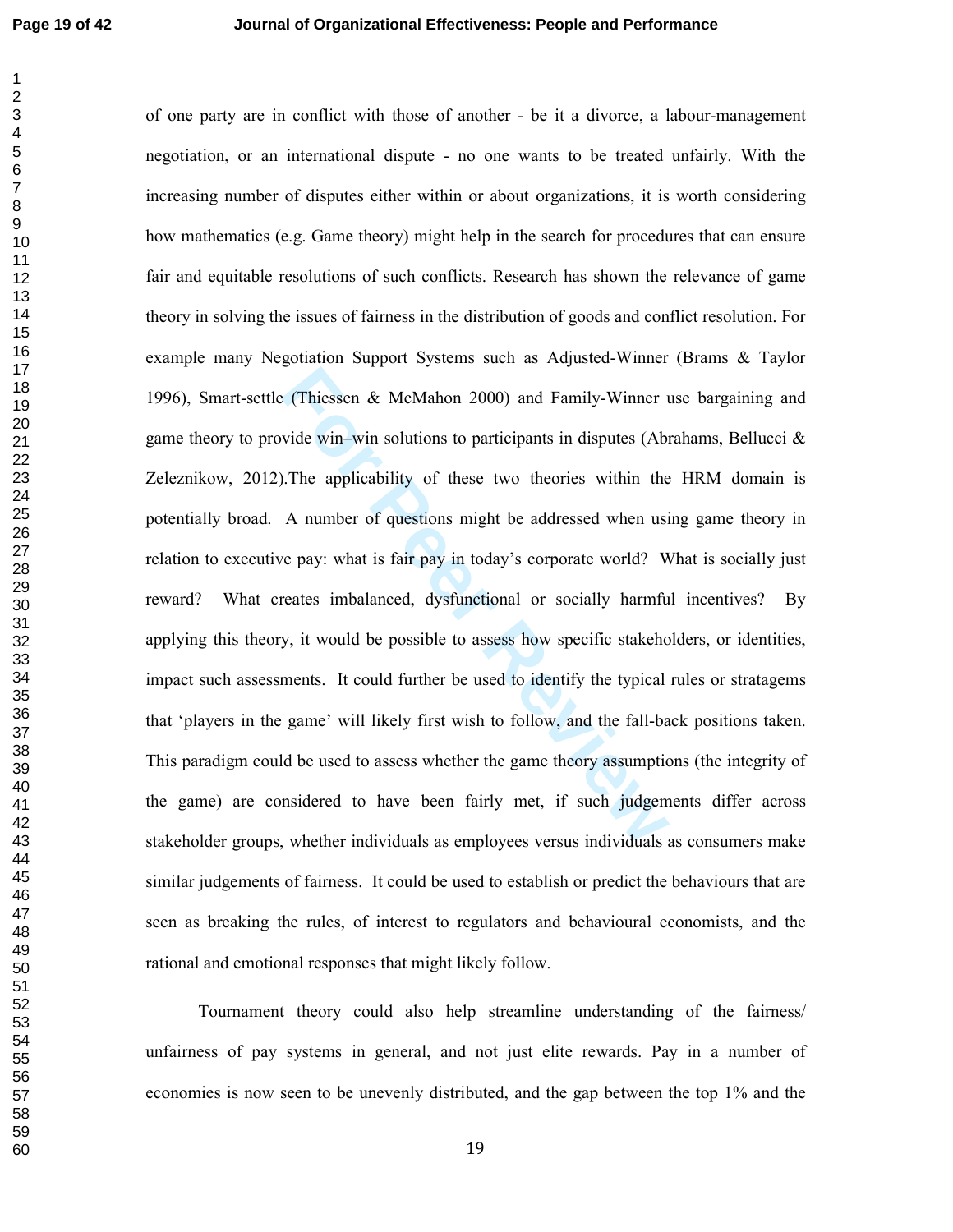Intributions and choices, and the way in which the influces has been minimised. Fairness also requires that p fair. Fair pay must therefore be proportional to an indivity determination processes. The value of individuals' rest of the population has been widening steadily over the last decade. Substantial and growing pay inequality poses a serious challenge to society and government, and various reviews, such as the Hutton Review of Fair Pay in the UK, have taken place (Hutton 2010). How might we address whether it is fair in this domain? Do high-earners deserve such large rewards, and how might acceptable differentials be argued? In making decisions on pay, managers note that fairness cannot be understood as simply about equality of outcomes. In practice we make judgements about an individual's 'due dessert', and this will vary according to their differing contributions and choices, and the way in which the influence of chance and external circumstances has been minimised. Fairness also requires that processes as well as outcomes must be fair. Fair pay must therefore be proportional to an individual's contribution and set by fair pay determination processes. The value of individuals' contributions will reflect both the weight of their particular posts and their actions and efforts within them. Some form of proportionality of treatment – whether in respect of need, or merit, or a mixture of both, implies limits on pay dispersion. A maximum pay multiple would be one mechanism for maintaining those limits. As well as being morally desirable, fair pay brings instrumental benefits to organizations by supporting greater employee engagement and morale, and to society as a whole by helping to avoid inequality traps and assisting social mobility and incentives to productive work.

## **New Variables and Dimensions Being Added to the Consideration of Fairness and Organizational Justice**

If the first research problem is to better understand how justice judgements are formed, and the cognitive and emotional processes through which fairness judgements are formulated and that underlie its effects, then the second is to understand some of the new variables that should now be added to our considerations of organizational justice. Over the past decade or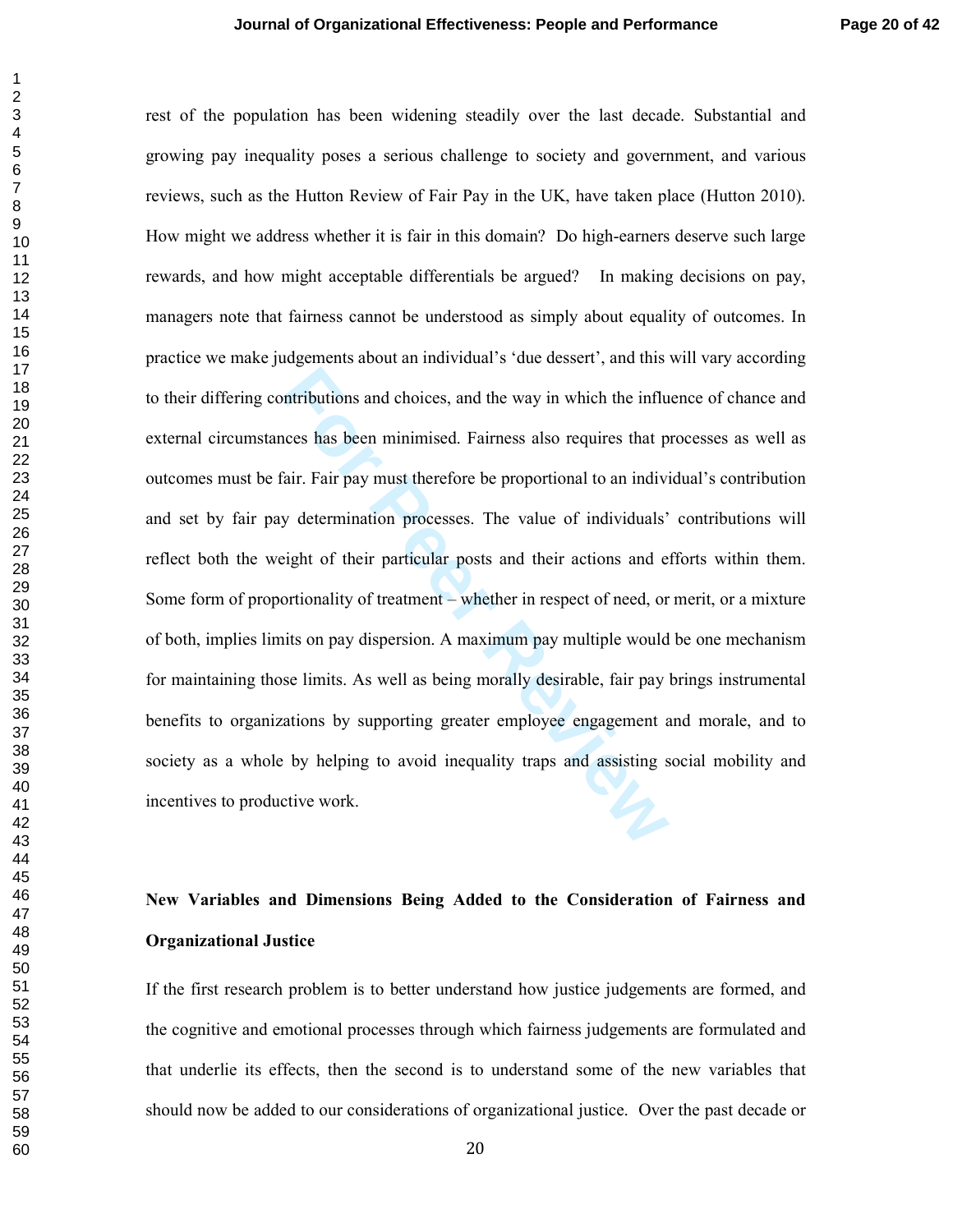two, the generational gap within organizations has become more prevalent, maybe due to the aging population. Workplaces are becoming increasingly age diverse (Cogin, 2012), and HR managers are beginning to understand that the differences in generations could have an impact on the effectiveness of the organization. They are now being forced to ask challenging questions of their HR policy. How do we ensure fairness from one generation to another by fairly passing the baton from one to another over time? What do we owe to people who don't yet exist, or to the future existence of those who are now born? These questions feature not just in the use of sovereign funds and how to deal with levels of debt (national, corporate, personal), but in many aspects of HRM policy, such as discussions about pension funds, corporate social responsibility, corporate governance and the long-term viability of the organization, sustainable business models, and human rights.

the use of sovereign funds and how to deal with level<br> **Formular**), but in many aspects of HRM policy, such as discuss<br>
cial responsibility, corporate governance and the long-t<br>
nable business models, and human rights.<br>
ev In short, it is bow evident that we need to see organizational justice through a Temporal Perspective if we are to better understand how concepts of fairness might be applicable, or become challenged, over time. Once more, HRM researchers could co-opt theory from some other disciplines. A temporal paradigm has come from either a legal perspective (with attention to how to avoid irretrievably compromising implicit rights and obligations embedded in constitutions or other legal instruments over time) or from an environmental management perspective (through attention to provision of the same resources, access to these resources, and the same freedoms of choice and action across generations i.e. avoiding borrowing against someone else's future?). There are two component theories that have come to dominate the temporal paradigm: inter-generational equity; and burden sharing.

*Intergenerational Fairness* has its roots in John Rawls book, *A Theory of Justice* (1971) in which one of the subjects dealt with was justice between the generations. Rawls reflects on the original position from the perspective of multiple generations, and discusses intergenerational justice under the aspect of the "just savings" principle, whereby capital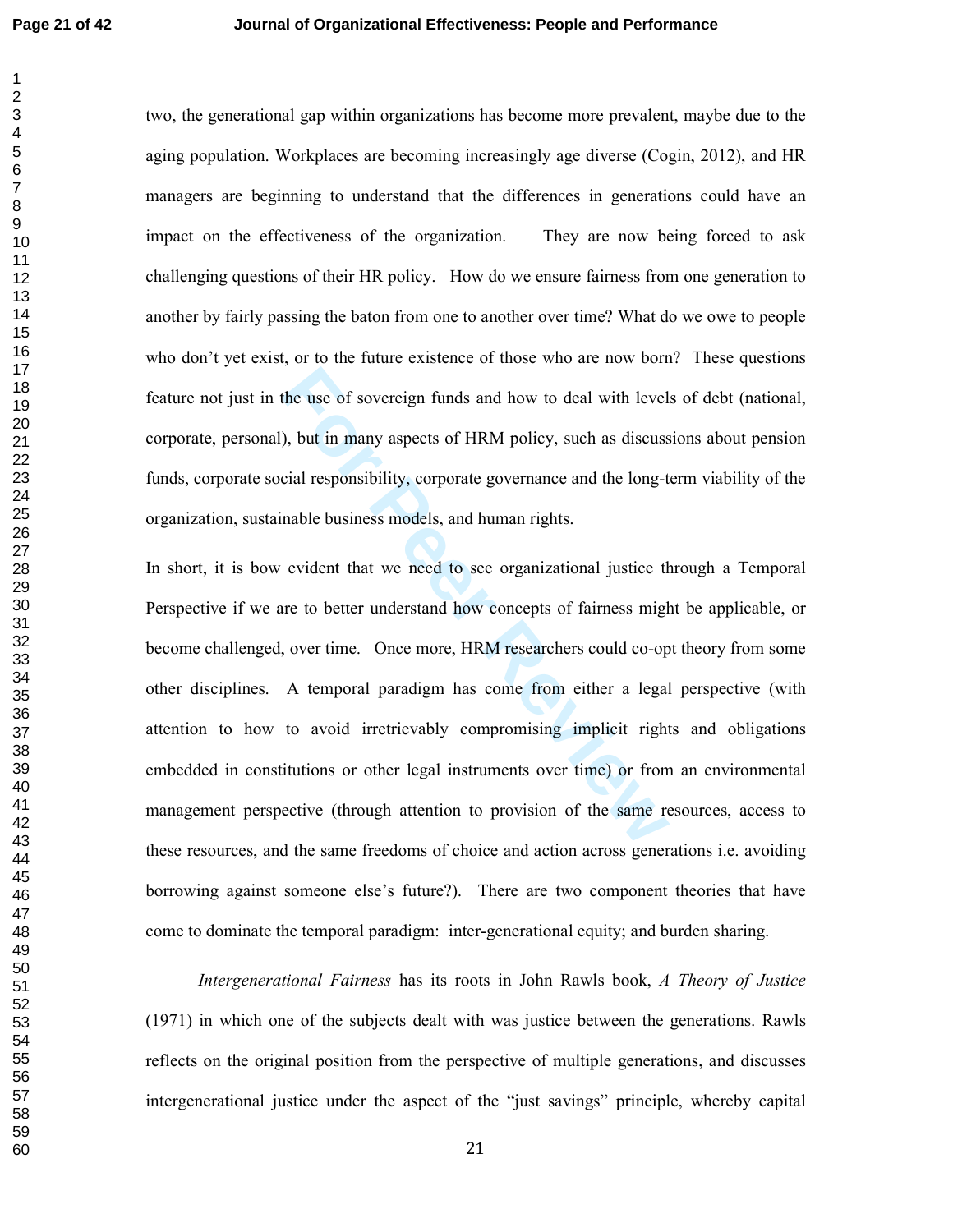accumulation serves the purpose of establishing and maintaining a just system over time. Rawls (1971) views intergenerational equity as a policy issue necessitating governmental intervention to manage "social saving and investment" for the benefit of the least advantaged generation. In his 1923 essay on the Problem of Generations Karl Mannheim defined a generation as a group that shares both a particular span of birth years and a set of worldviews grounded in defining social or historical events that have occurred during the generation's formative development years (Mannheim, 1952). A generation is also defined as a 'group of people or cohorts who share birth years and experiences as they move through time together, influencing and being influenced by a variety of critical factors (Brown-Weiss, 1989). These factors include shifts in society wide attitudes, changes in social, economic and public policy and major events.. According to Mannheim, generational cohorts share a common consciousness and develop collective ideas, slogans, and experiences.

who share birth years and experiences as they move throug influenced by a variety of critical factors (Brown-W<br>the in society wide attitudes, changes in social, economical conducts<br>develop collective ideas, slogans, and ex Studies suggest that today's workforce includes at least four generations spanning more than 60 years in age: Traditionalists, Baby Boomers, Generation X, and Generation Y (Smola and Sutton 2002; Wallace 2006); there are differences in expectations, values and motivators across generational cohorts (e.g. Smith and Clurman, 1997; Stelzl and Seligman, 2009; Twenge, Campbell, Hoffman and Lance, 2010); and that in today's workplace, the likelihood that an older employee will report to a younger manager is increasing (Cogin, 2012). Supporters of the notion of multigenerational theory argue that people who grow up in different time periods have very different sets of beliefs, values, attitudes, and expectations, which in turn impact their behaviour generally and in the workplace (Inglehart 1997; Glass 2007). There are of course many criticisms that can be levelled at simply using age cohort as a proxy for generation and there is continued debate within the HRM literature about the power of generations as an explanatory variable. On the one hand Costanza, Badger, Fraser, Severt and Gade (2012) argue that whilst generational differences can be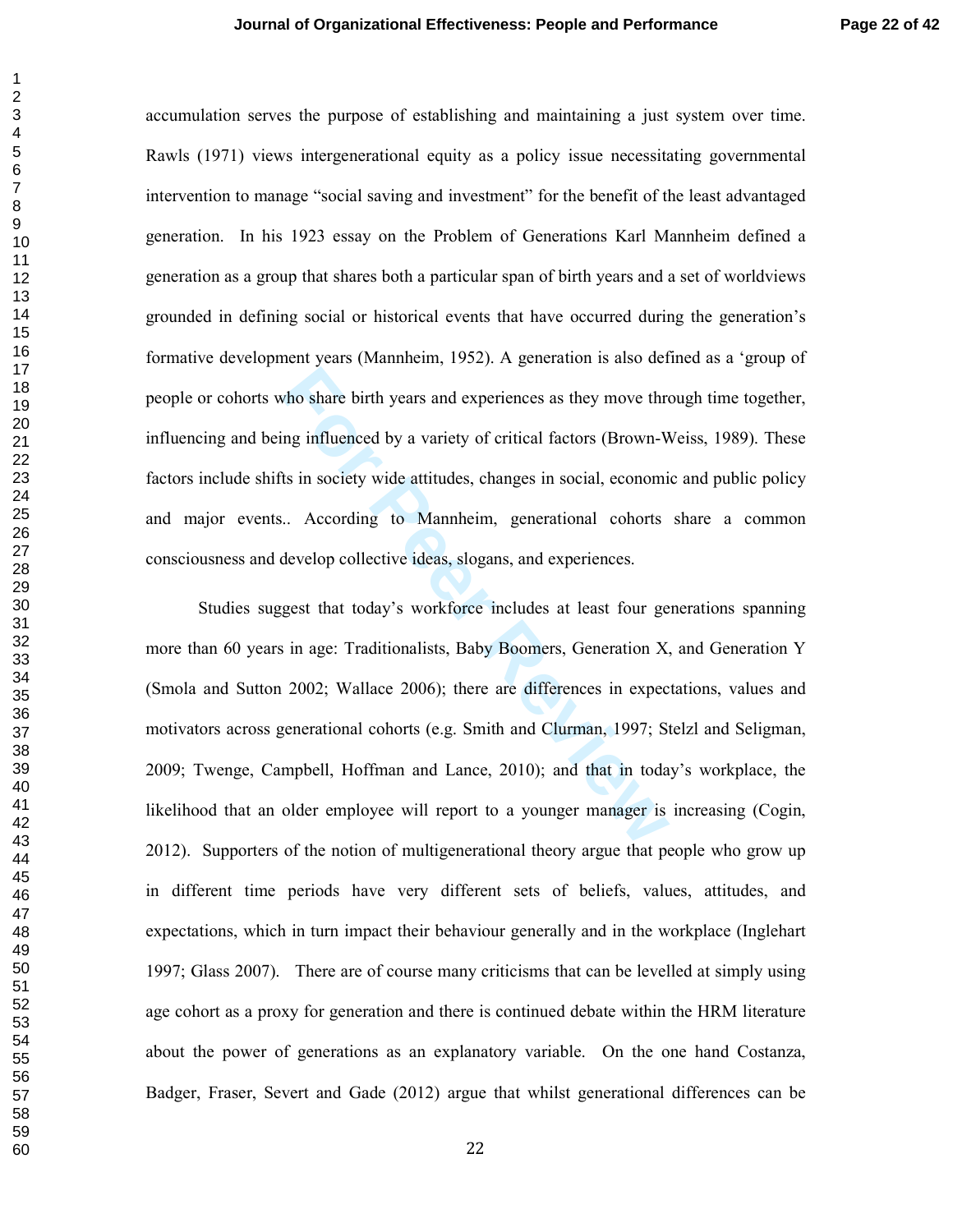observed in attitudes and values (and they are generally easy to find), they can be explained by way of being explained by life stages and general maturation. Their meta-analysis of generational differences on three work-related criteria of job satisfaction, organizational commitment, and intent to turnover found only moderate to small relationships. Against this Cogin (2012) found generational differences in protestant work ethic when the effects of culture (country) and life stage were controlled for, and Susaeta, Pin, Idrovo, Espejo, Belizón, Gallifa, Aguirre and Pedrozo (2013) found significant differences between generations and cultures, particularly when focusing on the life project.

by when focusing on the life project.<br> **Example 15 to a second perspective which has potential implic<br>** *For Peer Review* **and a 'logic of expected consequences' (informed<br>
other based on a 'logic of appropriateness' (inform**  This has led to a second perspective which has potential implications for fairness, which is *Burden sharing.* Political sociology identifies two principal approaches to burdensharing, one based on a 'logic of expected consequences' (informed by a cost-benefit rationale) and the other based on a 'logic of appropriateness' (informed by a norm-based rationale) (March and Olsen, 1998). On this basis, some of the most important issues in society today affect multiple generations of people in ways not seen before such that intergenerational relations may now be conducted in ways in which the interests of present and future generations are not always aligned. This perspective on intergenerational fairness based on ideas of sustainable development, defined as development that meets the needs of the present without compromising the ability of future generations to meet their own needs. It has mainly been looked at within the context of climate change and environmental sustainability, arguing that future generations of people may endure much of the burden from major global-scale changes in the environment involving delayed effects (such as ozone depletion, species extinction, and global warming) while gaining minimal benefits from and contributing little (or not at all) to the creation of such problems (Wade-Benzoni, Hernandez, Medvec & Messick, 2008). However, recent issues within organizations such as pension provision, questions of reward, careers across different age groups, global sourcing of work,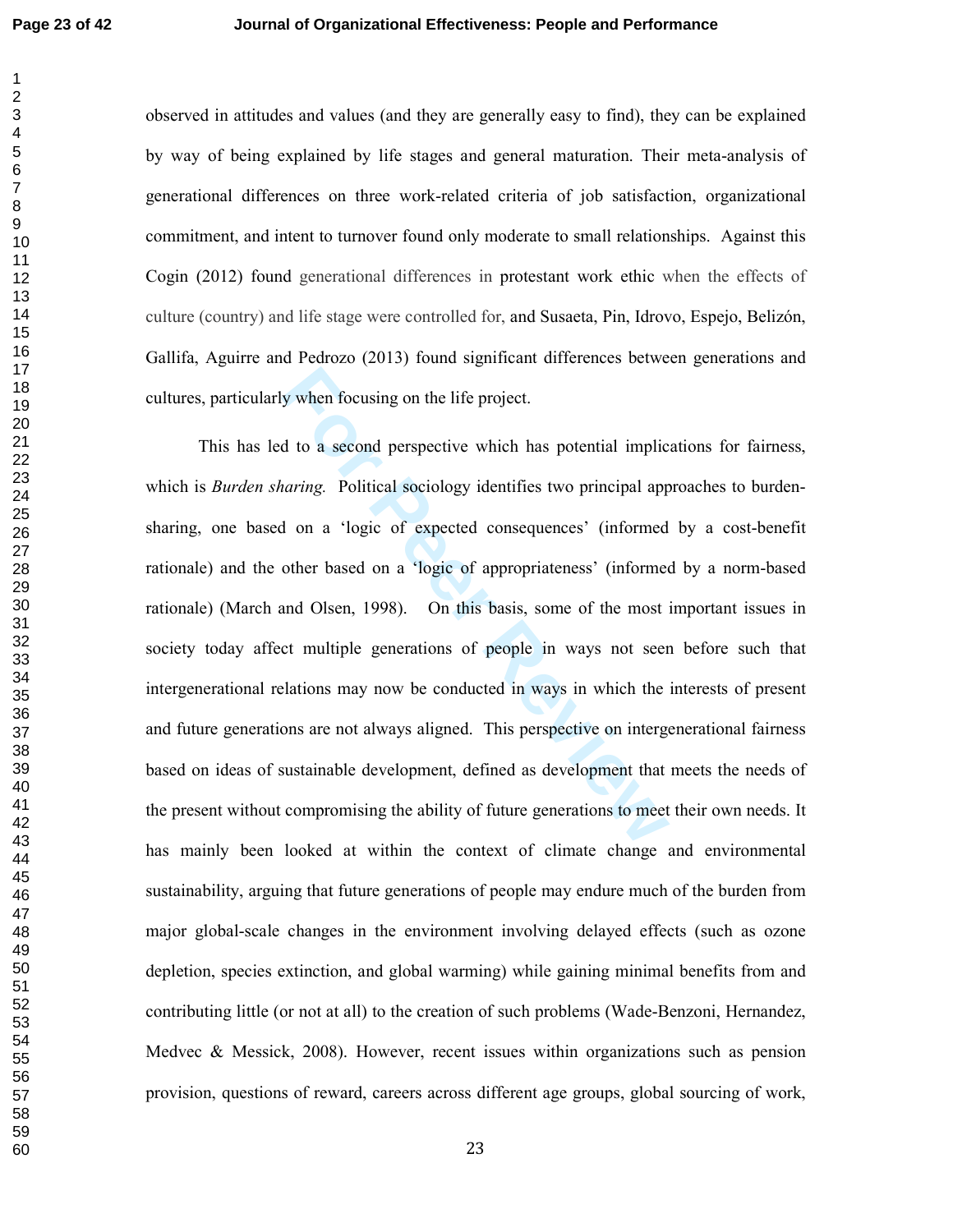social mobility etc., have impacts across generational groups and across different internal employee segments and are becoming more important.

It is more equitably, but how we do this, and whether we<br>to more equitably, but how we do this, and whether we<br>ne cost of one part of the problem (for example age<br>another (for example fertility rates). If the costs of pens A good example of a topical HR issue which a temporal paradigm can help us understand is that of pensions. When asking whether the Baby Boom generation should pay more for their pensions surfaces problems of intergenerational fairness, the fundamental issue is one of the distribution of the burdens of population ageing, lower fertility rates, rising life expectancy, and how we face up to the financial consequences. It is not just whether we can redistribute the costs more equitably, but how we do this, and whether we can look at which generation bears the cost of one part of the problem (for example ageing and pensions) without looking at another (for example fertility rates). If the costs of pension promises made to sets of individuals historically, and at the time on a basis to be considered legitimate, are to be met in full, what are the adjustments to be made? Given it is important that pensions are sustainable and affordable over the long term, an intergenerational 'lens' on 'fairness' triggers the following sorts of questions that need resolving: societally: how can we be reassured that shared costs and contributions are being contained, that the revenues taken from current and future contributors used to fund a pay-as-you-go pension benefit, match the pension benefits of the no-longer contributors? Is the degree and balance of fairness between the employee and the taxpayer based on sustainable principles over time? Are we paying fairly for the benefits that are being offered? If we withdraw these benefits, are we being fairer to the next generation or denying them rights their predecessors fought for?

#### *Equity Sensitivity Theory*

Inter-generational equity research, then, argues that we may infer intergenerational differences in both the perception and interpretation of fairness, i.e. the way in which people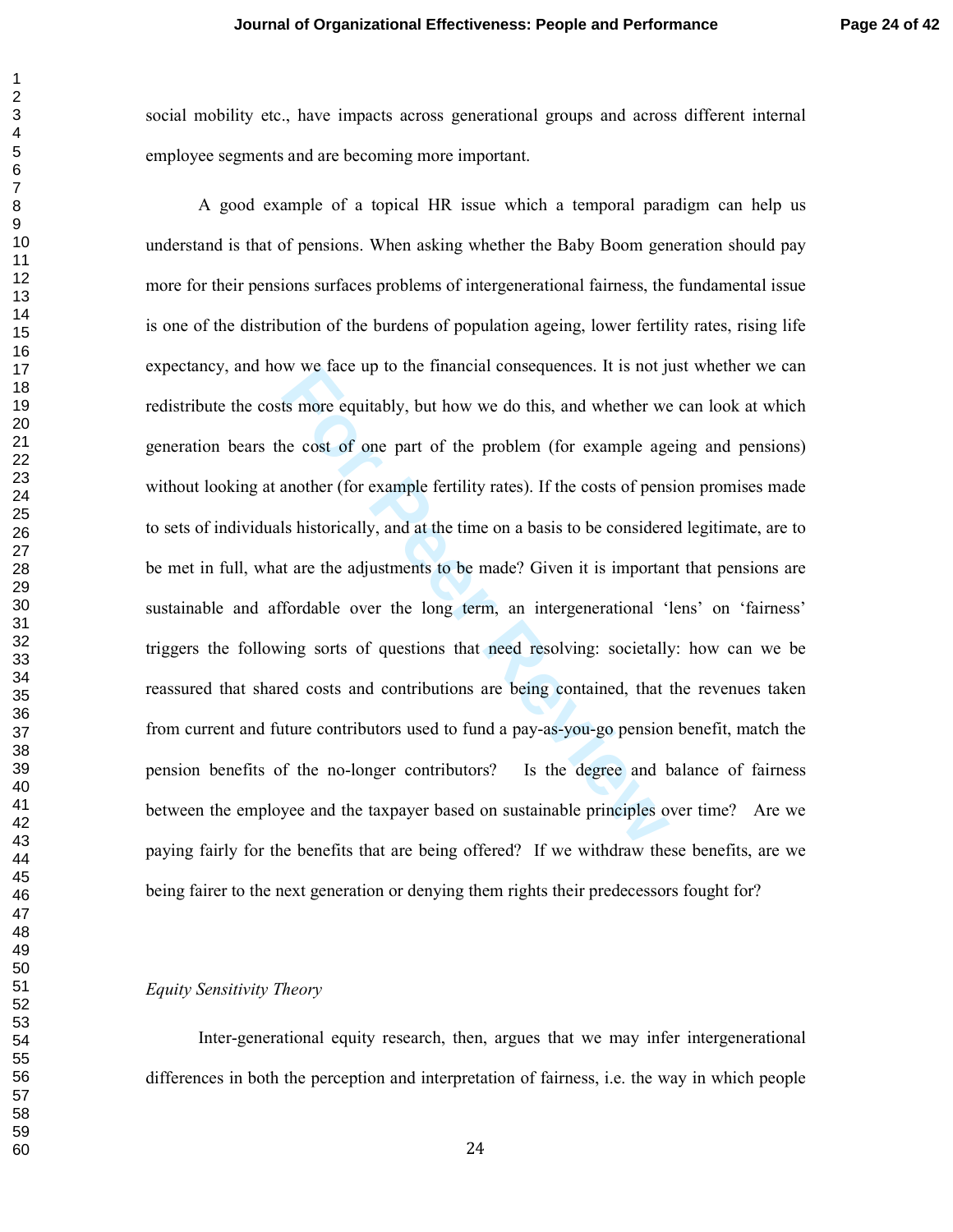$\mathbf{1}$  $\overline{2}$ 

als and as employees, we are concerned with how much<br>w much we contribute (inputs). We then compare thi<br>to determine whether the situation is equitable.<br>Pratios are unequal, we are motivated to bring this<br>Kluemper & Sauley from one generation perceive fairness, and that this may well impact the cognitive and emotional responses associated with this. Somewhat related to this perspective of different framing across generations is the notion that such differences in framing are in fact more of an individual difference and that organizational justice research over-generalizes responses to inequity. Equity Sensitivity is defined as the personality trait by means of which individuals calculate their outcome/input ratios and compare them to those of others (Huseman et al., 1987). Equity sensitivity originated from Adams (1965) equity theory. According to equity theory, as individuals and as employees, we are concerned with how much we get (outcomes) in proportion to how much we contribute (inputs). We then compare this ratio with that of another individual to determine whether the situation is equitable. When things are inequitable and the ratios are unequal, we are motivated to bring this equation back into balance (Taylor, Kluemper & Sauley, 2009). Despite the widespread acceptance and application of Adams's theory, Huseman et al. (1985) were among the first to challenge its basic tenets. They questioned the notion that all individuals are equally sensitive to equity. Rather, they believed that individuals have different perceptions of and reactions to inequity. Consequently, Huseman and colleagues classified individuals into one of three categories based on their preferences for equity: Benevolents, Entitleds, and Equity Sensitives.

Such observations drive many of our assumptions about what creates employee engagement and is used to think about employee segmentation – and also how organizations will create and then market different and individualised sets of rewards and benefits to groups of employees in return for their performance at the workplace – called 'employee value propositions'. The concept of 'equity sensitivity' suggests significant differences in individual notions of fairness, and distinguishes between 'benevolents' (givers) and 'entitleds' (takers). Huseman et al. (1987) expounded the equity sensitivity construct, which "…suggests that individuals react in consistent but individually different ways to both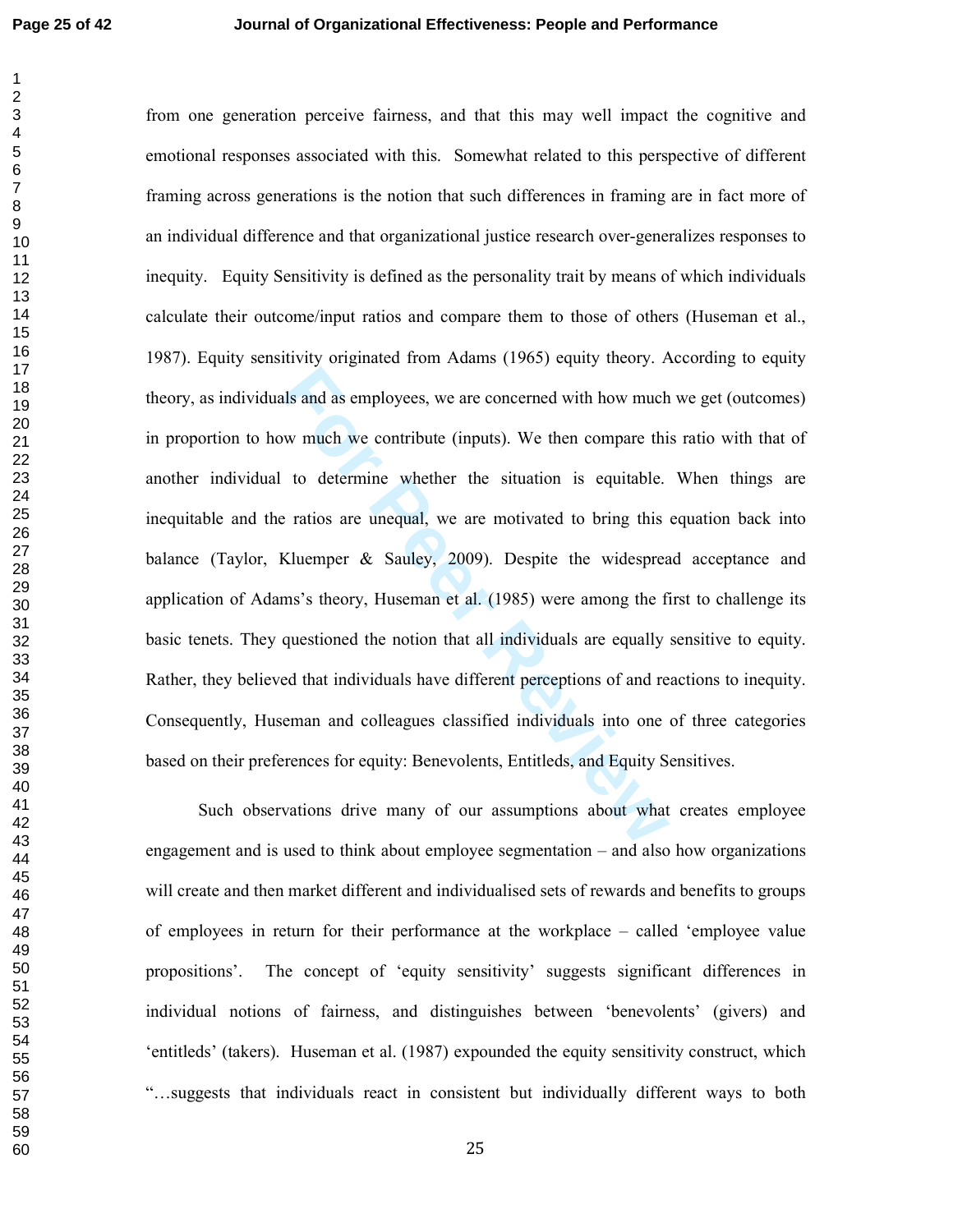sitives, benevolents and entitleds may be attracted<br>to-inputs ratios, and thus not adhere to an equity non<br>are 'givers' who relatively are untroubled by unfair tre<br>eturn for their inputs. Entitleds, in contrast are 'takers perceived equity and inequity because they have different preferences for (i.e., are differentially sensitive to) equity'" (p. 223). Individuals do not necessarily share similar interpretations of fairness and justice; however, their interpretations are based on which category they fall under. Members of the *equity sensitive* group are presumed to follow the precepts of classical equity theory (Adams, 1963), which proposes that individuals assess the ratio of their outcomes from and inputs to a relationship against those of comparison other. If these ratios are seen as unequal, inequity exists (Mudrack, Mason & Stepanski, 1999). Unlike, equity sensitives, benevolents and entitleds may be attracted to situations with unequal outcomes-to-inputs ratios, and thus not adhere to an equity norm (Mudrack et al., 1999). Benevolents are 'givers' who relatively are untroubled by unfair treatment and may be content with little return for their inputs. Entitleds, in contrast are 'takers'. They seek a better deal than other and may incorporate a broad array of strategies such as shyness, charm, temper or intimidation to get their way (Husemam et al., 1987)

The importance of equity sensitivity may be enhanced in ambiguous contexts in which the definition of suitable behaviour is somewhat unclear (cf. Greenberg, 1990). Ambiguity, or even conflict as to what is ethically appropriate seems to characterise an increasing number of organizations and their constituents, thus pointing to the key role of equity sensitivity in shaping responses in situations possessing ethnical overtones (Mudrack et al., 1999).

#### **Conclusions and Directions for Future Research**

Employees use several everyday words to mean the same as fairness - equitable, impartial, unprejudiced, unbiased, objective and dispassionate. They may disagree about whether something is fair or not - they may *see it differently* - but that is not necessarily the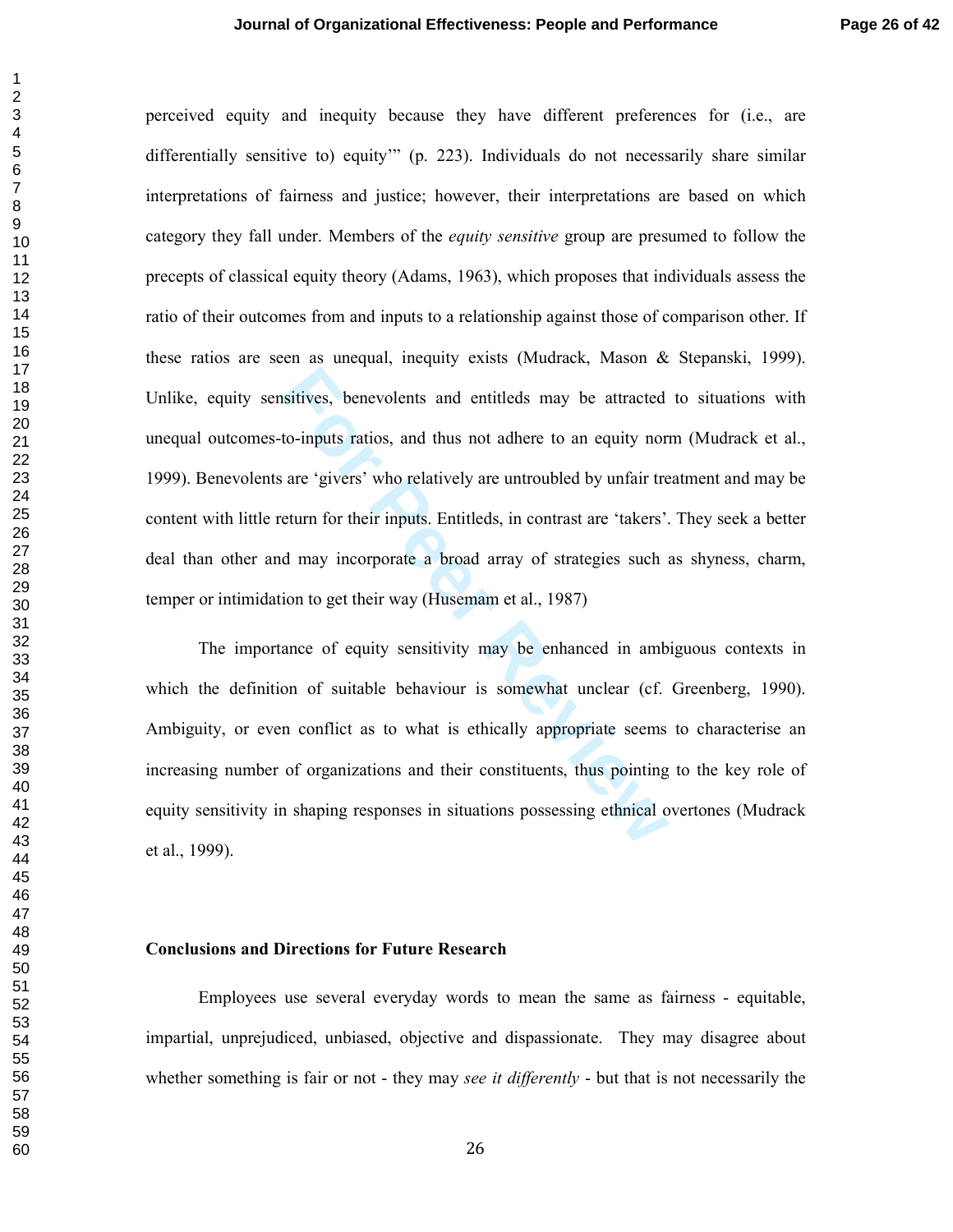same as the situation actually *being* fair or unfair. It is difficult to equate fairness with justice, or either of these with moral rightness. HR professionals face two problems: their actions may be good for some people but bad for others; and some actions which are required by certain duties or rights may still harm (in a general sense) some people. Whatever solution that HR professionals arrive at may be perceived to be fair to some but unfair to others, hence the temptation to fall back on what is perceived to be the most "reasonable" solution, which is to have some kind of equitable (impartial and just) decision process – fair to all parties in that it is dictated by reason, conscience and conformity to legitimate rules or standards.

It is dictated by reason, conscience and conformity to<br>
y HRM scholars have used an organizational justice pare<br>
ebates around a number of issues that are important to l<br>
pensions, the sharing of job opportunities and the Traditionally HRM scholars have used an organizational justice paradigm to deal with this. However, debates around a number of issues that are important to HRM researchers – such as reform of pensions, the sharing of job opportunities and the quality of work across generational groups, balancing rewards and incentivisation of senior leaders with the delivery of valued performance, the shape of talent investments across global boundaries, the number of women at board level and use of quotas, and so forth – demonstrates the importance both of the need to understand and incorporate hidden dimensions to fairness into our research, as well as some novel and additional variables. As such, we believe that research into fairness, and an understanding of its consequences for organizational effectiveness, needs now to become more cross-disciplinary.

In laying out the complexities of fairness, and the need now to move beyond the organizational justice paradigm that has dominated much HRM research, we have laid out a range of ideas from across a range of disciplines. Our argument rests on the assumption that individual judgments about fairness, and understanding the contexts on which such judgments are based, will increasingly matter. Whilst fairness is subjective, we need to deconstruct *how* people are framing their judgments of fairness, if we are to have a better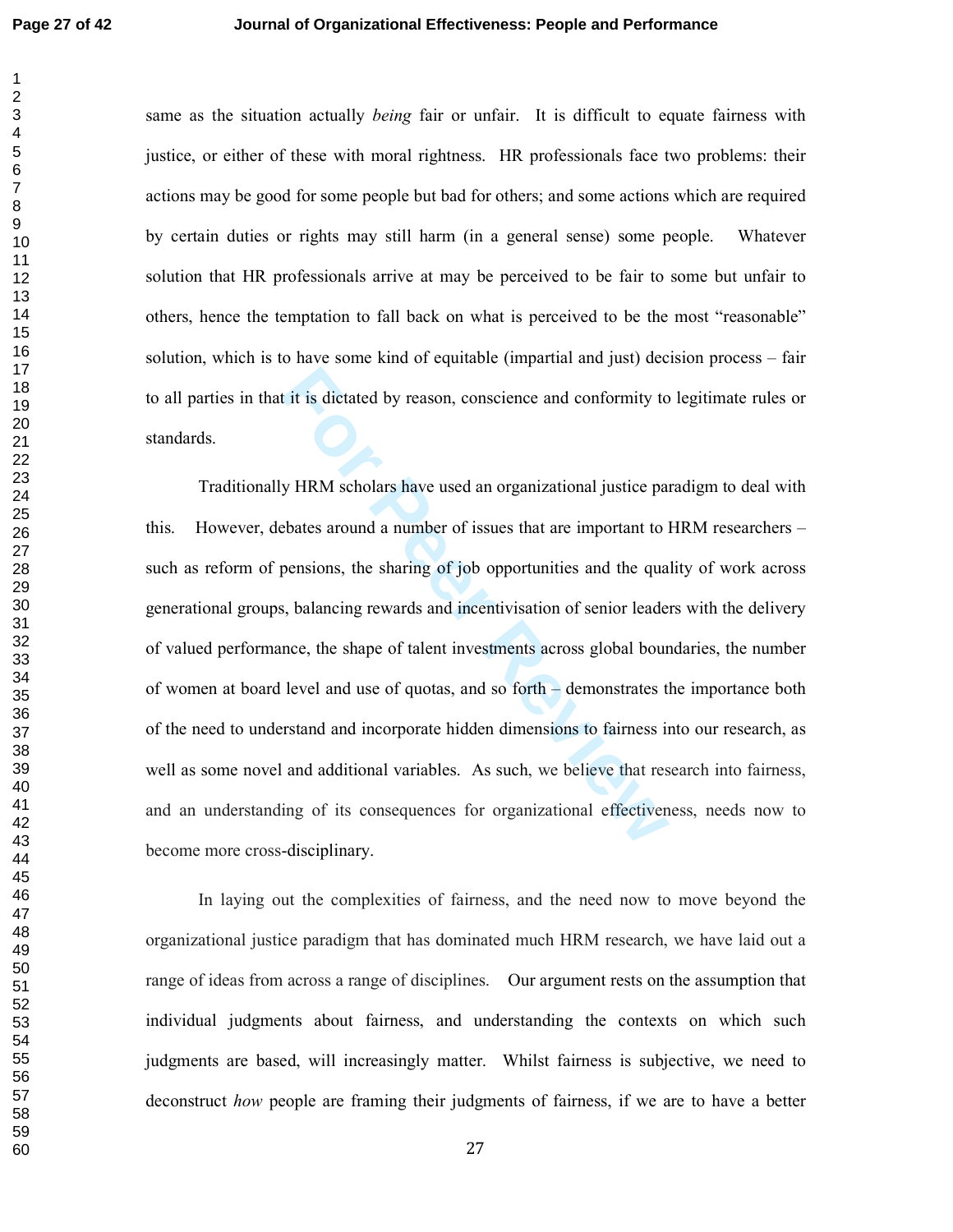mitive process behind unfairness judgments, the frameworks or subjects We need better understanding.<br>
Reference to a cognitive process within the assessme<br>
ress framework in this context, should make possible a<br>
on about t chance of managing and shaping positive outcomes at the individual and organizational level. By constructing debate more openly in ways that acknowledges different frames for fairness, should result in more positive (or less harmful) individual and organizational level outcomes. We do not argue that fairness should be seen as an outcome in HRM research. It is rather best viewed as a cognitive frame to serve as an input to organizational decision making and judgements about organizational effectiveness. The research and managerial task at hand is to examine whether the quality of this decision making may be improved by examining the cognitive process behind unfairness judgments, the frames deployed, and whether particular contexts or subjects We need better understanding of the judgment processes in action. Reference to a cognitive process within the assessment of fairness, and the use of our fairness framework in this context, should make possible a more balanced but realistic conversation about the source of potential feelings of unfairness.

### **References**

Abrahams, B., Bellucci, E., & Zeleznikow, J. (2012), "Incorporating fairness into development of an integrated multi-agent online dispute resolution environment", *Group Decision and Negotiation*, Vol. 21 No. 1, pp. 3-28.

Adams, J. S. (1965), "Inequity in social exchange", in Berkowitz, L. (Ed.), *Advances in experimental social psychology Volume 2*, New York: Academic Press. pp. 267–299

Adams, J.S. (1963), "Toward an understanding of inequity", *Journal of Abnormal and Social Psychology,* Vol. 67 No. 5, pp. 422–36.

Akerlof, R. J. and Holden, R. T. (2012), "The nature of tournaments", *Economic Theory*, Vol. 51, pp. 289-313.

 $\mathbf{1}$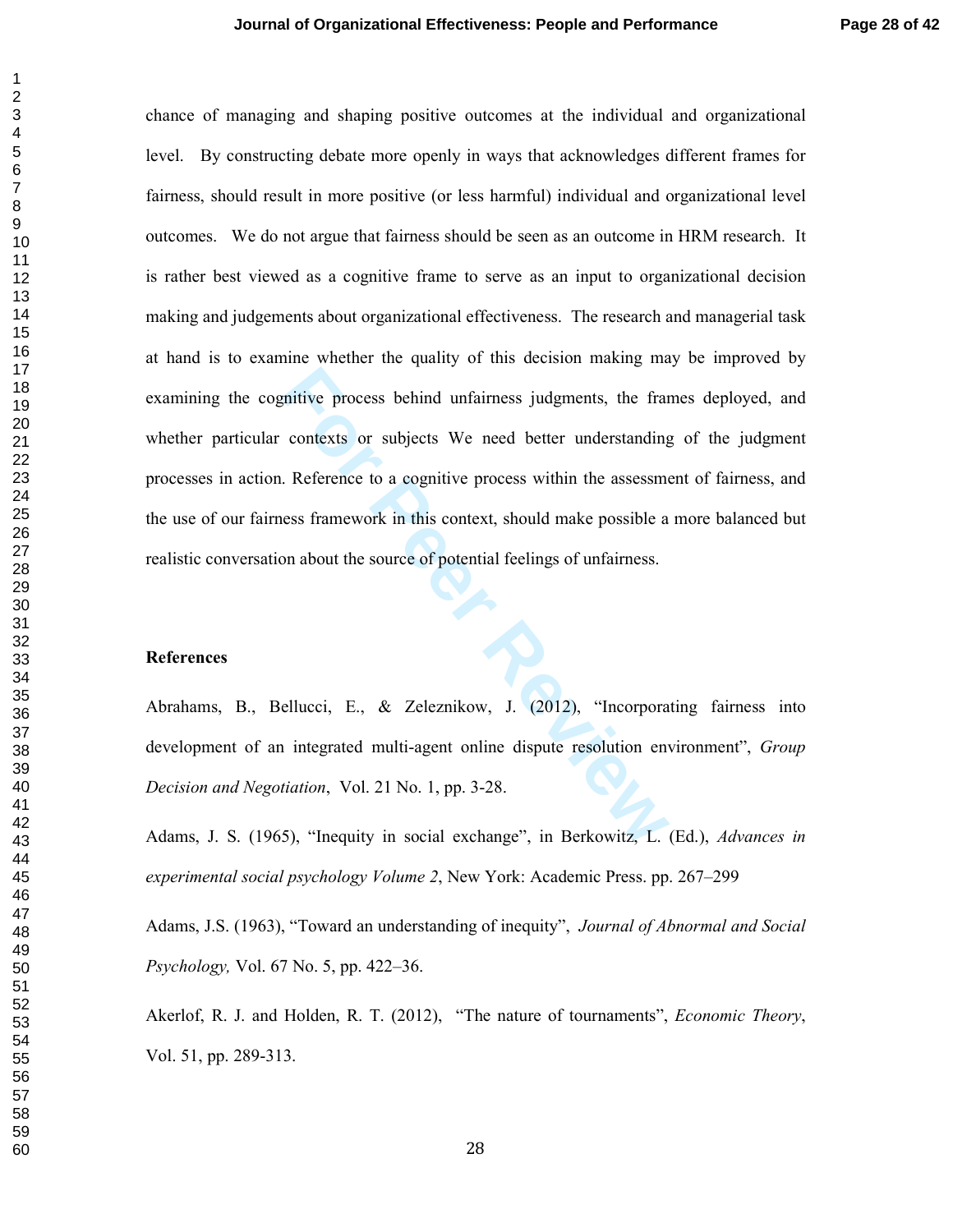Al Afari, T.S. and Elanain, H.M.A. (2014), "Procedural and distributive justice as mediators of the relationship between interactional justice and work outcomes: an empirical study of the UAE public health care sector", *Journal of Applied Business Research*, Vol. 30 No. 4, pp. 1091-1107.

Ambrose M. L. (2002), "Contemporary justice research: A new look at familiar questions", *Organizational Behavior and Human Decision Processe s*, Vol. 89 , No. 1, pp. 803–812.

Ambrose, M. L., and Arnaud, A. (2005), "Are procedural justice and distributive justice conceptually distinct?", in Greenberg, J. & Colquitt, J.A. (Eds.), *Handbook of organizational justice*, Mahwah, NJ: Lawrence Erlbaum, pp. 59–84.

Arce, D. G. (2015), "Integrity, unprincipled agents and corporate governance reform", *European Journal of Law and Economics*, Vol. 39:, pp.539-551.

Becker, B. E. and Huselid, M. A. (1992), "The incentive effects of tournament compensation systems", *Administrative Science Quarterly*, Vol. 37, No. 2, 336-350.

and Arnaud, A. (2005), "Are procedural justice and<br>
Formal control. J. A. (Eds.), *Handboo*<br>
F. Lawrence Erlbaum, pp. 59–84.<br>
5), "Integrity, unprincipled agents and corporate government of Law and Economics, Vol. 39., pp. Bies, R. J., and Moag, J. F. (1986), "Interactional justice: Communication criteria of fairness", in Lewicki, R.J., Sheppard,B.H. & Bazerman, M.H. (Eds.), *Research on negotiations in organizations Volume 1*, Greenwich, CT: JAI Press, pp. 43-55.

Blader, S. L. and Tyler, T. R. (2003), "A four component model of procedural justice: Defining the meaning of a "fair" process", *Personality and Social Psychology Bulletin,* Vol. 29, pp. 747-758.

Blader, S. L., and Tyler, T. R. (2005), "How can theories of organizational justice explain the effects of fairness?", in Greenberg, J. & Colquitt, J.A. (Eds.), *Handbook of organizational justice*, Mahwah, NJ: Lawrence Erlbaum, pp. 329–354.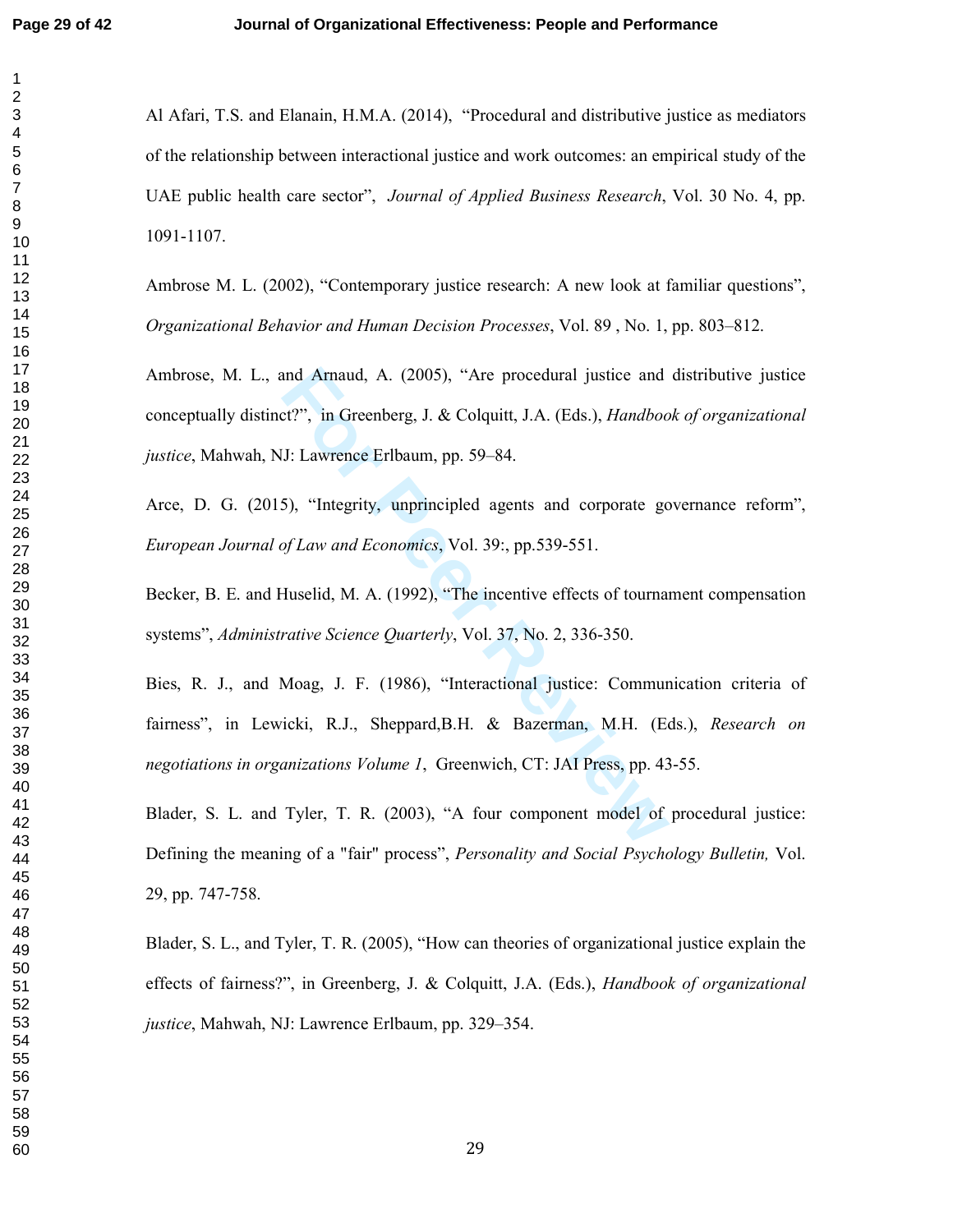Bouchet, A., Troilo, M., and Spaniel, W. (2015), "International sourcing, social responsibility, and human assets: a framework for labor procurement negotiations in baseball's talent supply chain", *Corporate Governance*, Vol. 15 No. 2, pp. 228-214.

Brams, S. J., and Taylor, A. D. (1996), *Fair Division: From Cake-Cutting to Dispute Resolution,* Cambridge University Press, Cambridge.

Brown-Weiss, E (1989), *In Fairness to Future Generations: International Law, Common Patrimony and Intergenerational Equity,* Dobbs Ferry, NY: Transitional Publishers, Inc.

Carpenter, M. (2009), "The capabilities approach and critical social policy: lessons from the majority world?", *Critical Social Policy,* Vol. 29 No. 3, pp. 351–73.

rgenerational Equity, Dobbs Ferry, NY: Transitional P<br>9), "The capabilities approach and critical social polic<br>Critical Social Policy, Vol. 29 No. 3, pp. 351–73.<br>9), "Organizational justice and turnover intention: A s<br>livi Chou, R. J-A. (2009), "Organizational justice and turnover intention: A study of direct care workers in assisted living facilities for older adults in the United States", *Social Development Issues*, Vol. 31 No. 1, pp. 69-85.

Cogin, J. (2012), "Are generational differences in work values fact or fiction? Multi-country evidence and implications", *International Journal of Human Resource Managemen*t, Vol. 23 No. 11, pp. 2268-2294.

Cohen-Charash, Y. and Spector, P. (2001), "The role of justice in organizations: A metaanalysis", *Organizational Behavior and Human Decision Processes*, Vol. 86 No. 2, pp. 278– 321.

Colquitt J. A. (2001), "On the dimensionality of organizational justice: a construct validation of a measure", *Journal of Applied Psychology*, Vol. 86, pp. 386–400.

Colquitt, J. A., Conlon, D. E., Wesson, M. J., Porter, C. O. L. H., and Ng, K. Y. (2001), "Justice at the millennium: A meta-analytic review of 25 years of organizational justice research", *Journal of Applied Psychology*, Vol. 86, pp. 425–445.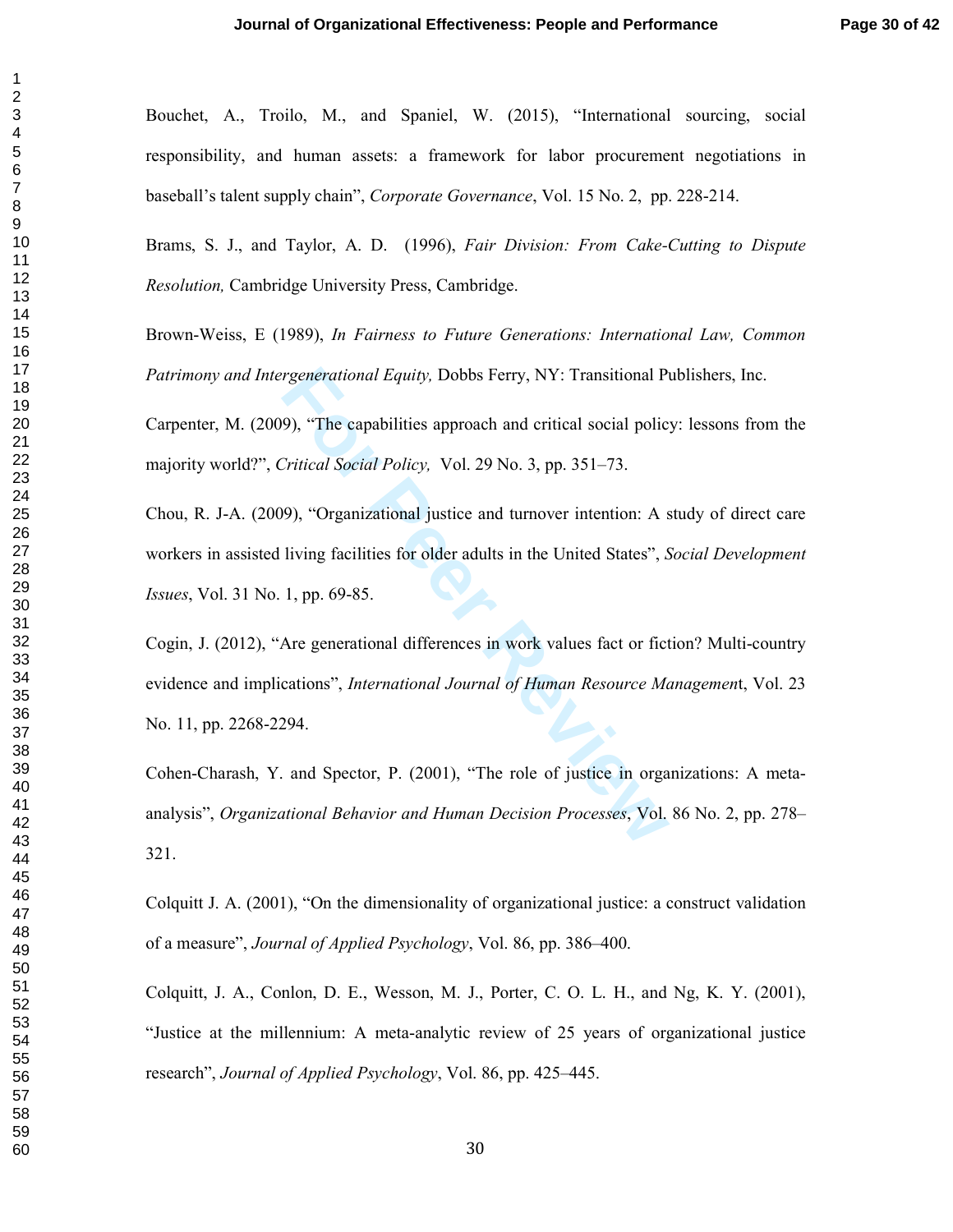Colquitt, J. A., Greenberg, J., and Scott, B. A. (2005), "Organizational justice: Where do we stand?", In Greenberg, J. & Colquitt, J.A. (Eds.), *Handbook of organizational justice*. London: Erlbaum, pp. 589–620.

Conyon, M. J., Peck, S. I. and Sadler, G. V. (2001), "Corporate tournaments and executive compensation: evidence from the UK", *Strategic Management Journal*, Vol. 22, pp. 805- 815.

Costanza, D.P., Badger, J.M., Fraser, R.L., Severt, J.B., and Gade, P.B. (2012), "Generational Differences in Work-Related Attitudes: A Meta-analysis", *Journal of Business Psychology,* Vol. 27, pp. 375–394.

Crawshaw, J. R., Cropanzano, R., Bell, C. M., Nadisic, T. (2013), "Organizational justice: New insights from behavioural ethics", *Human Relations*, Vol. 66, pp. 885–904.

Badger, J.M., Fraser, R.L., Severt, J.B., and Ga<br>ferences in Work-Related Attitudes: A Meta-analy<br>gy, Vol. 27, pp. 375–394.<br>Cropanzano, R., Bell, C. M., Nadisic, T. (2013), "Org<br>behavioural ethics", *Human Relations*, Vol. Crawshaw, J. R., Van Dick, R. and Brodbeck, F. C. (2012), "Opportunity, fair process and relationship value: Career development as a driver of proactive work behavior", *Human Resource Management Journal*, Vol. 22 , No. 1, pp. 4–20.

Cropanzano, R. and Greenberg, J. (1997), "Progress in organizational justice: Tunnelling through the maze", in Cooper, C. and Robertson, I. (eds.) *International Review of Industrial and Organizational Psychology*, *Volume 12,* Chichester: Wiley & Sons Ltd, pp. 317–372.

Cropanzano, R., Byrne, Z. S., Bobocel, D. R. and Rupp, D. E. (2001), "Moral virtues, fairness heuristics, social entities, and other denizens of organizational justice", *Journal of Vocational Behavior*, Vol. 58 No. 2, pp. 164–209.

Cropanzano, R., Prehar, C. A., & Chen, P. Y. (2002), "Using social exchange theory to distinguish procedural from interactional justice", *Group and Organizational Management,*  Vol. 27, pp. 324-351.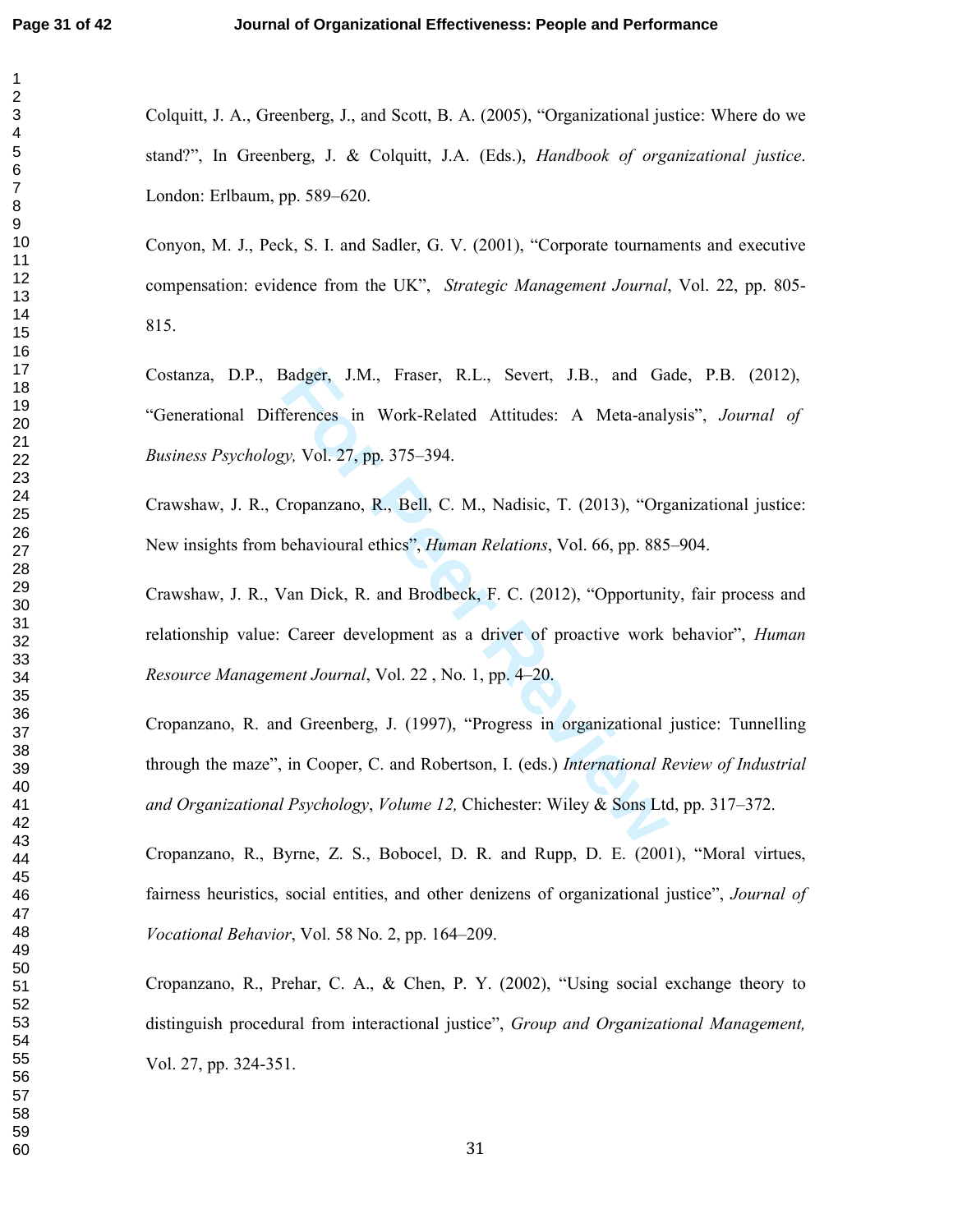Crow, M. S., Lee, C., and Joo, J. (2012), "Organizational justice and organizational commitment among South Korean police officers", *Policing: An International Journal of Police Strategies and Management*, Vol. 35 No. 2, pp. 402-423.

De Cremer, D. (2005), "Procedural and distributive justice effects moderated by organizational identification.", *Journal of Managerial Psychology*, Vol. 20 No. 1, pp. 4–13.

Deutsch, M. (1975), "Equity, equality and need: What determines which value will be used as the basis for distributive justice?", *Journal of Social Issues*, Vol. 31 No. 3, pp. 137-149.

Dimand, M.A. and Dimand, R.W. (1996), *A history of game theory, volume 1: from the beginnings to 1945*, London: Routledge.

Elson, C. M. and Ferrere, C. (2013), "Executive superstars, peer groups, and overcompensation: cause, effect and solution", *Journal of Corporation Law*, Vol. 38 No. 3, pp. 487-531.

ributive justice?", *Journal of Social Issues*, Vol. 31 No<br>
1 Dimand, R.W. (1996), *A history of game theory, v*<br>
1 London: Routledge.<br>
Indepertence, C. (2013), "Executive superstars, 1<br>
cause, effect and solution", *Journ* Eriksson, T. (2009), "Tournaments", in Durlauf, S.N. and Blume L.E. (eds.), *The New Palgrave Dictionary of Economics. Online edition*, Basingstoke: Palgrave Macmillan. Lazear, E.P. and Rosen, S. (1981), "Rank-order tournaments as optimum labor contracts", *Journal of Political Economy,* Vol. 89 No. 5, pp. 841–64.

Erkutlu, H. (2011), "The moderating role of organizational culture in the relationship between organizational justice and organizational citizenship behaviors", *Leadership and Organization Development Journal*, Vol. 32 No. 6, pp. 532-554.

Folger, R. (1977), "Distributive and procedural justice: Combined impact of "voice" and improvement on experienced inequity", *Journal of Personality and Social Psychology*, Vol. 35, pp.108-119.

Folger, R. and Cropanzano, R. (1998), *Organizational Justice and Human Resource Management*, London: Sage.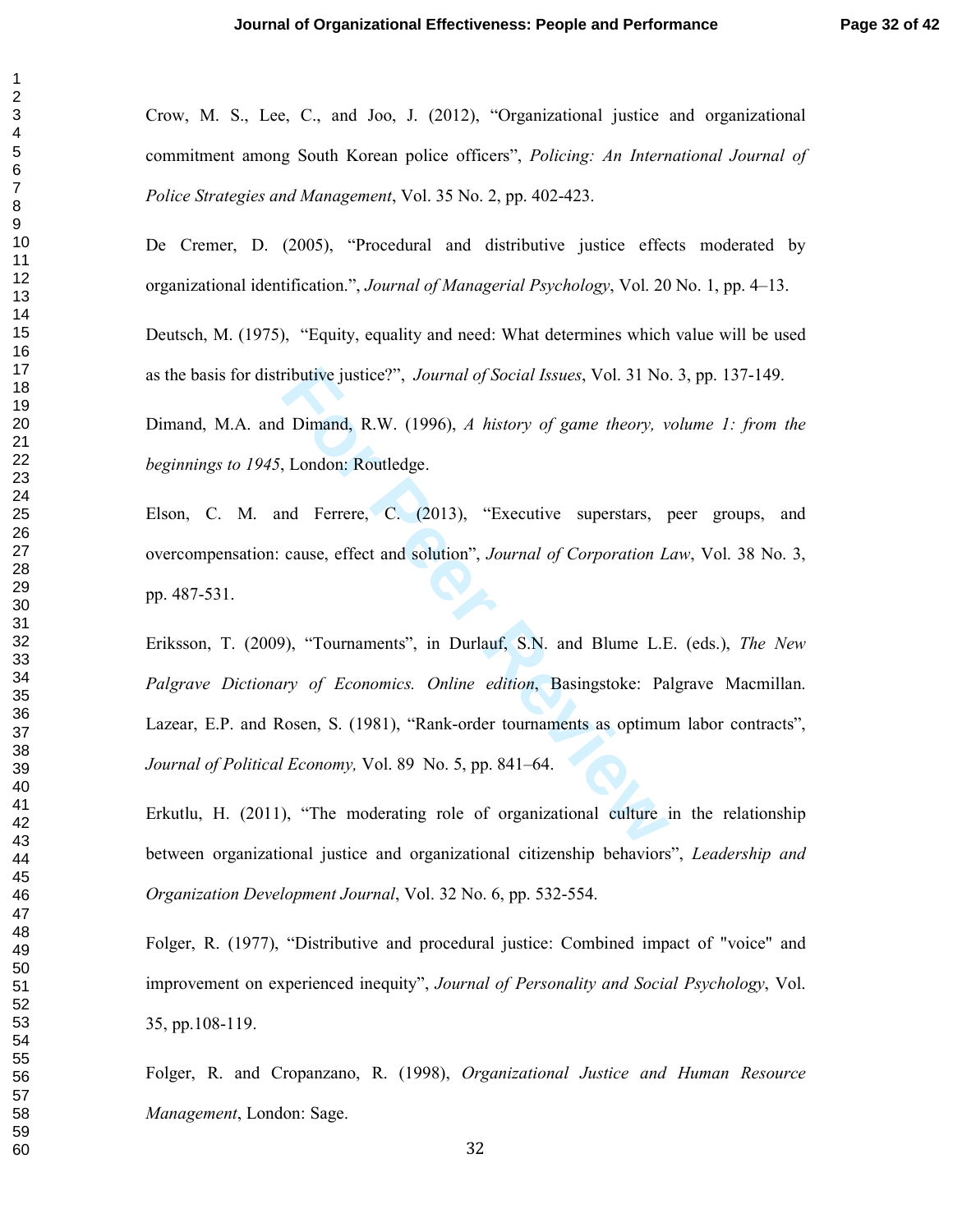Folger, R. and Cropanzano, R. (2001), "Fairness theory", in Greenberg J and Cropanzano R (eds.), *Advances in Organizational Justice*. Stanford, CA: Stanford University Press, pp. 1– 53.

Folger, R., and Lewis, D. (1993), "Self-appraisal and fairness in evaluations", in Cropanzano, R. (Ed.), *Justice in the workplace: Approaching fairness in human resource management*. Hillsdale, NJ: Lawrence Erlbaum. pp. 107-131.

Franch 1, 1907), "The social side of fairness: interpersonal and infor<br>
ice", in Cropanzano, R. (ed.), *Justice in the Workp*<br> *Resource Management*, Hillsdale, NJ: Erlbaum, pp. 79<br>
36), "Determinants of perceived fairness Greenberg J. (1993), "The social side of fairness: interpersonal and informational classes of organizational justice", in Cropanzano, R. (ed.), *Justice in the Workplace: Approaching Fairness in Human Resource Management*, Hillsdale, NJ: Erlbaum, pp. 79–103.

Greenberg, J. (1986), "Determinants of perceived fairness of performance evaluations", *Journal of Applied Psychology*, Vol. 71, pp.340-342.

Greenberg, J. (1987a), "Reactions to procedural injustice in payment distributions: Do the ends justify the means?", *Journal of Applied Psychology*, Vol. 72, pp.55-61.

Greenberg, J. (1987b), "Using diaries to promote procedural justice in performance evaluations', *Social Justice Research*, Vol. 1, pp.219-234.

Greenberg, J. (1987c), "A taxonomy of organizational justice theories", *Academy of Management Review,* Vol. 12, pp. 9-22.

Greenberg, J. (1990), "Organizational justice: yesterday, today, and tomorrow", *Journal of Management*, Vol. 16, pp.399-432.

Greenberg, J. and Colquitt, J. A. (2005), *Handbook of organizational justice*, Mahwah, NJ: Lawrence Erlbaum.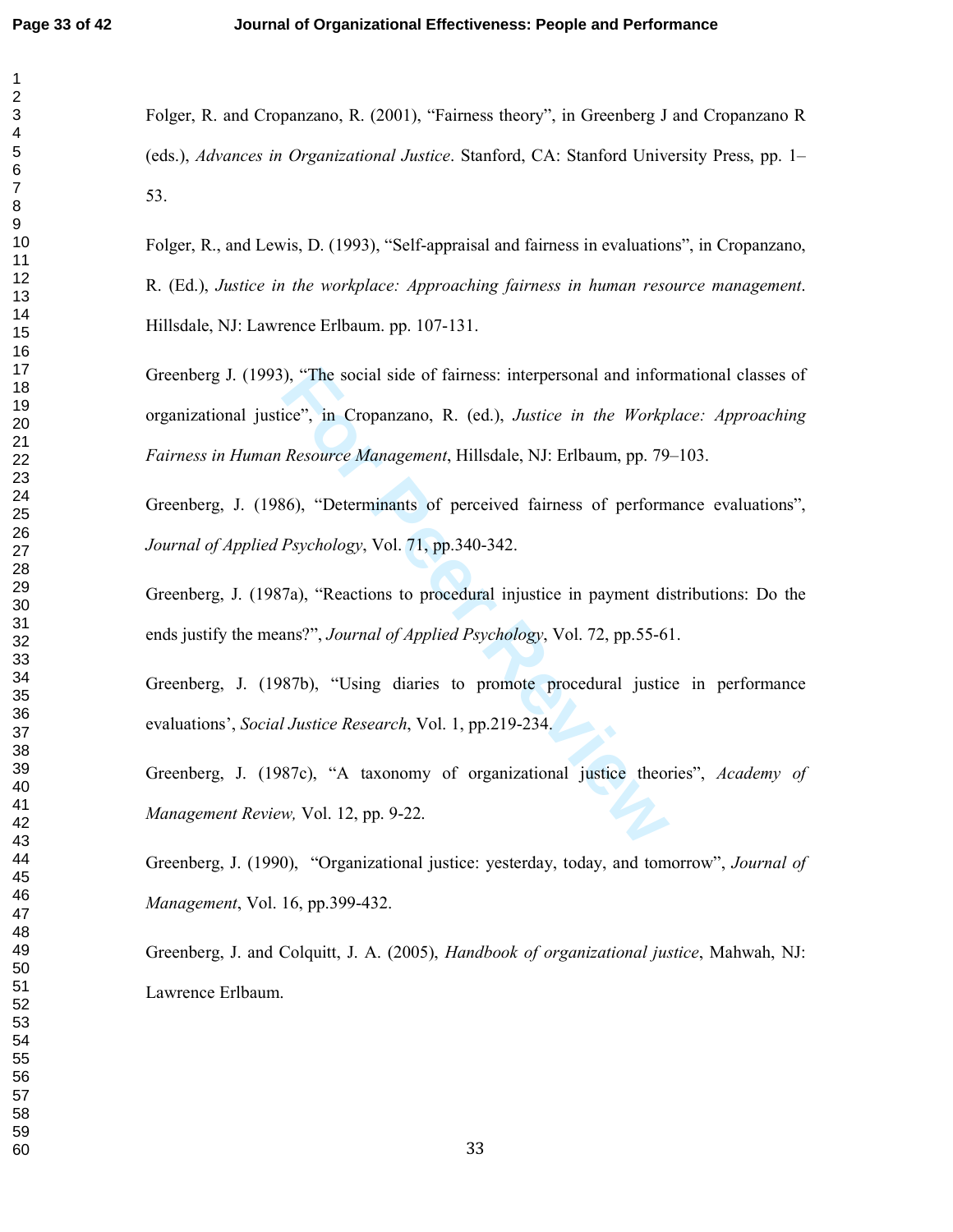Griffeth, R. W., Hom, P. W., and Gaertner, S. (2000), "A meta-analysis of antecedents and correlates of employee turnover: Update, moderator tests, and research implications for the next millennium", *Journal of Management*, Vol. 26, pp. 463–488.

Halfteck, G. (2008), "Legislative threats", *Stanford Law Review*, Vol. 61 No. 3, pp. 629- 710.

Huseman, R.C., Hatfield, J.D. and Miles, E.W. (1987), "A new perspective on equity theory: the equity sensitivity construct", *Academy of Management Review,* Vol. 12 No. 2, pp. 222– 34.

Hutton, W. (2010), *Hutton review of fair pay in the public sector,* Interim report, London: HM Treasury.

Inglehart, R. (1997), *Modernization and Postmodernization*, Princeton University Press.

*For Fortian Hutton review of fair pay in the public sector,* Interaction *For Fortian II*, *Hutton review of fair pay in the public sector,* Interaction *For Portian II* Hanges, P. J. (2002), "Survivor reactions to reorga Kernan, M. C., and Hanges, P. J. (2002), "Survivor reactions to reorganization: Antecedents and consequences of procedural, interpersonal, and informational justice", *Journal of Applied Psychology*, Vol. 87 No. 5, pp. 916– 928.

Konovsky, M. (2000), "Understanding procedural justice and its impact on business organizations", *Journal of Management*, Vol. 26 No.3, pp. 489-511.

Kuhn, H.W. and Tucker, A.W. (1950), (eds) *Contributions to the theory of games, volume I.*  Annals of Mathematics Studies, No 24. Princeton, NJ: Princeton University Press.

Kuhn, H.W. and Tucker, A.W. (1953), (eds) *Contributions to the theory of games, volume II.*  Annals of Mathematics Studies, No 28. Princeton, NJ: Princeton University Press.

Landy, R. J., and Conte, J. M. (2004). *Work in the 21st century*, New York: McGraw Hill.

Leventhal, G. S. (1976), "The distribution of rewards and resources in groups and organizations", in Berkowitz, L. & Walster, W. (Eds.), *Advances in experimental social psychology Volume 9,* New York: Academic Press, pp. 91-131.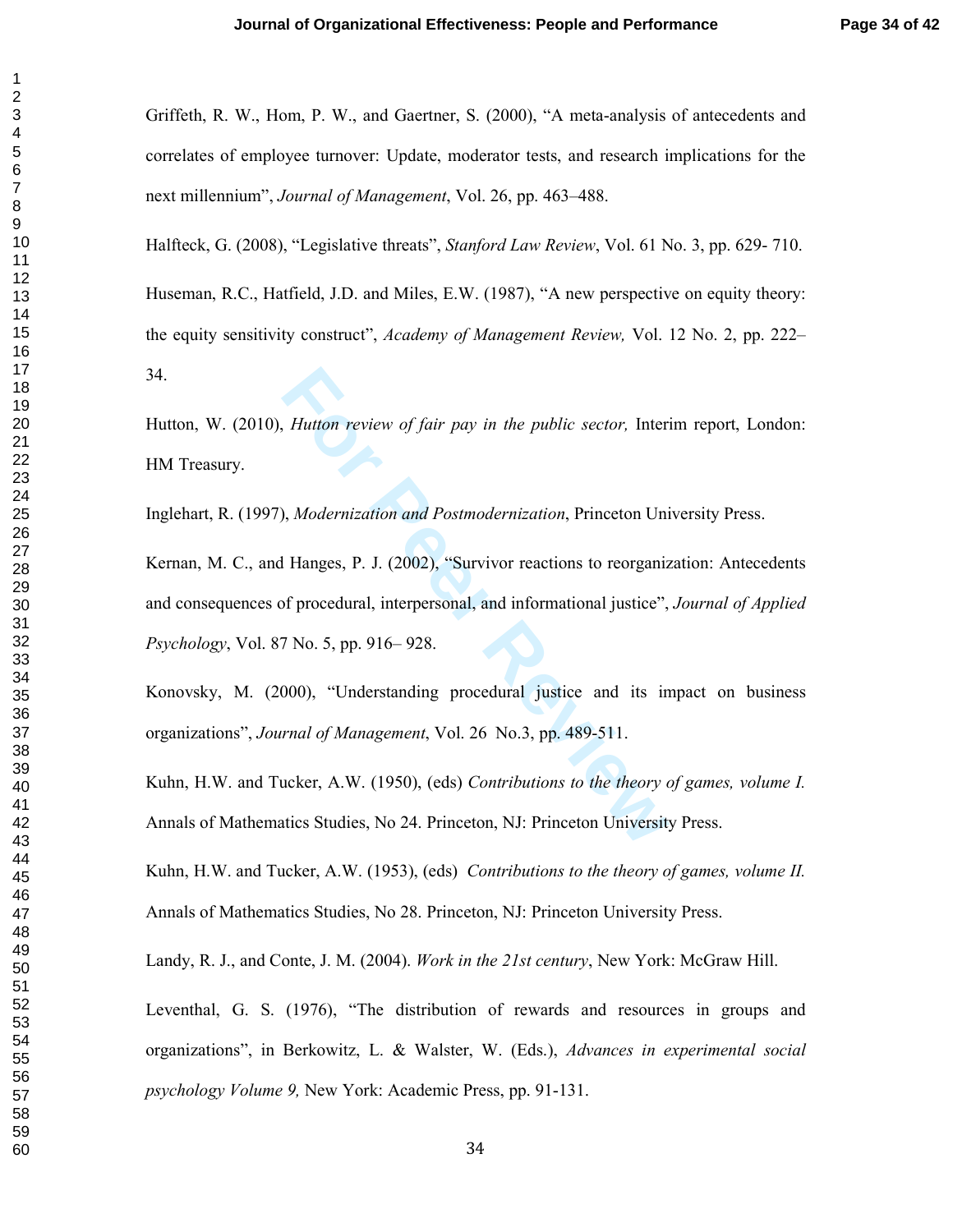Leventhal, G. S. (1980), "What should be done with equity theory? New approaches to the study of fairness in social relationships", in Gergen, K., Greenberg, M. & Willis, R. (Eds.), *Social exchange: Advances in theory and research*, New York: Plenum, pp. 27-55

Leventhal, G. S., Karuza, J., and Fry, W. R. (1980), "Beyond fairness: A theory of allocation preferences", In Mikula, G. (Ed.), *Justice and social interaction*, New York: Springer-Verlag, pp. 167-218.

Fustice and authority relations in organizations", in<br> **For Peer Allence, Messingn Politics**, Justice, and Support: Machine Messings, Dustice, and Support: Machine Messing, Westport, CT: Quorum Books, pp. 83–96.<br> **Follow**: Lind, E. A. (1995), "Justice and authority relations in organizations", in Cropanzano R and Kacmar M.K. (eds) *Organizational Politics, Justice, and Support: Managing the Social Climate of the Workplace*, Westport, CT: Quorum Books, pp. 83–96.

Lind, E. A. (2001), "Fairness heuristics theory: Justice judgments as pivotal cognitions in organizational relations", in Greenberg, J. and Cropanzano, R. (eds.), *Advances in Organizational Justice*, Stanford, CA: Stanford University Press, pp. 56–88.

Lind, E. A., and Tyler, T. R. (1988), *The social psychology of procedural justice*, New York: Plenum.

Mannhein, K. (1952), "The Problem of Generations", in Kecskemeti, P. (ed.), *Essays on the Sociology of Knowledge by Karl Mannheim*, New York: Routledge & Kegan Paul.

March, J.G. and Olsen, J.P. (1989*), Rediscovering institutions: the organizational basis of politics*, New York: Free Press.

Meyer, J.P., and Smith, C.A. (2000), "HRM Practices and Organizational Commitment: Test of a Mediation Model", *Canadian Journal of Administrative Sciences*, Vol. 17, pp. 319–331.

Morand, D. A., and Merriman, K. K. (2012), "Equality Theory as a Counterbalance to Equity Theory in Human Resource Management", *Journal of Business Ethics*, Vol. 111 No. 1, pp. 133-144.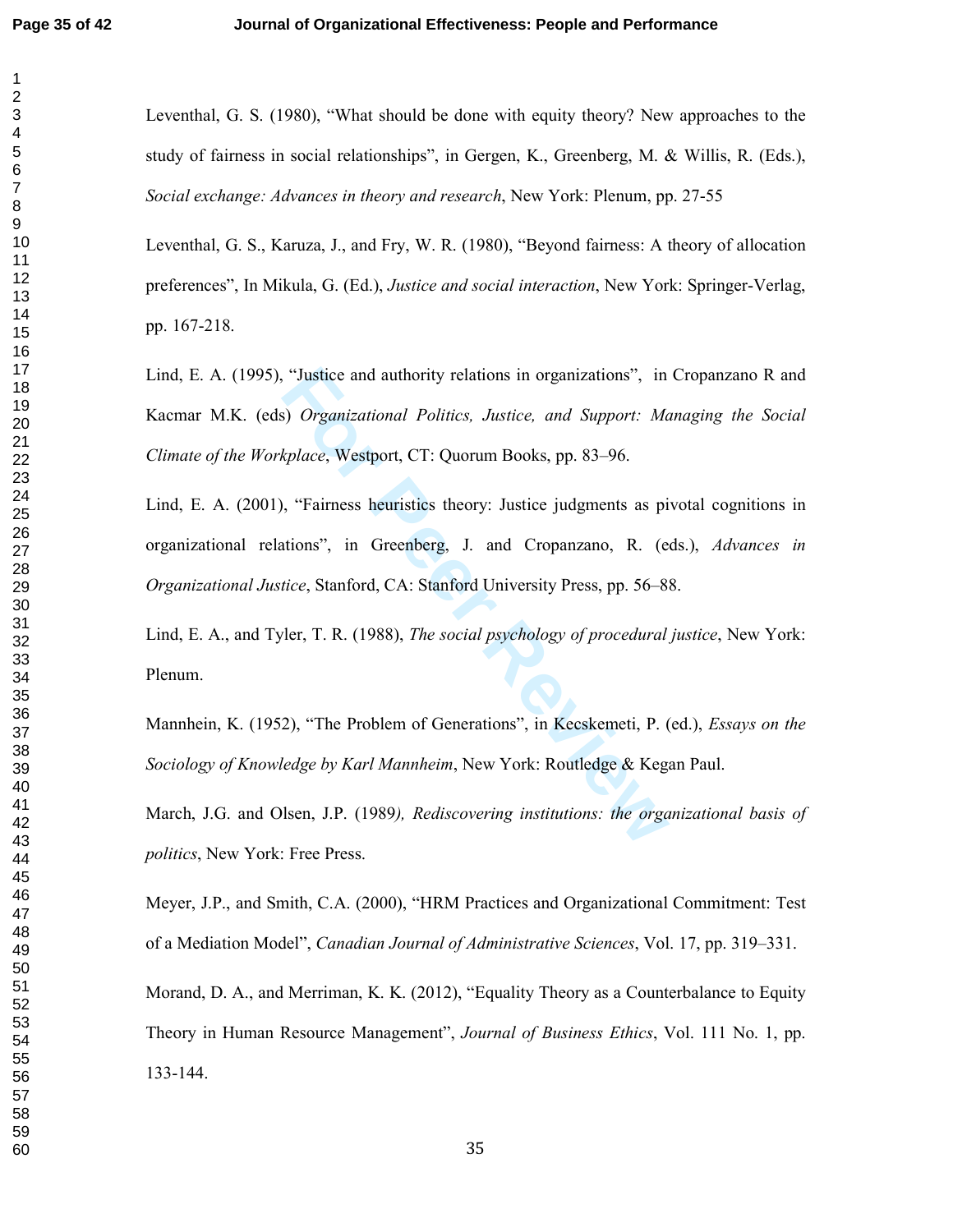Mudrack, P.E., Mason, E.S. and Stepanski, K. (1999), "Equity Sensitivity and Business Ethics", *Journal of Occupational and Organizational Psychology*, Vol. 72 No. 4, pp. 539- 560.

Myerson, R.B. (1991), *Game theory, analysis of conflict*, Cambridge, MA: Harvard University Press.V

Nash, J.F. (1950), "The bargaining problem", *Econometrica.* Vol. 18 No. 2, pp.155–62.

Nash, J.F. (1951), "Non-cooperative games", *Annals of Mathematics,* Vol. 54 No. 2, pp. 286– 95.

**From-cooperative games**", *Annals of Mathematics*, Vol.<br>
hrman, A. M., Jr., and Milliman, J. (1991), "Interpers<br>
cts of appraisal interviews on performance and satisfact<br>
f Management Journal, Vol. 34, pp.352-369.<br>
4., an Nathan, B. P., Mohrman, A. M., Jr., and Milliman, J. (1991), "Interpersonal relations as a context for the effects of appraisal interviews on performance and satisfaction: A longitudinal study", *Academy of Management Journal*, Vol. 34, pp.352-369.

Nowakowski, J. M., and Conlon, D. E. (2005), "Organizational justice: Looking back, looking forward", *The International Journal of Conflict Management,* Vol. 16, pp. 2–49.

Nussbaum, M. (2001), *Upheavals of thought: the intelligence of emotions*, Cambridge New York: Cambridge University Press.

Nussbaum, M.C. (2000), *Women and human development: the capabilities approach*, Cambridge: Cambridge University Press.

Otaye, L. and Wong, W. (2014), "Mapping the contours of fairness: The impact of unfairness and leadership (in)action on job satisfaction, turnover intention and employer advocacy", *Journal of Organizational Effectiveness: People and Performance*, Vol. 1 No. 2, pp. 191-204.

Paré, G., and Tremblay, M. (2007), "The Impact of Human Resource Management Practices on IT Personnel Commitment, Citizenship Behaviors, and Turnover Intentions", *Group and Organization Management*, Vol. 37 No. 3, pp. 326–357.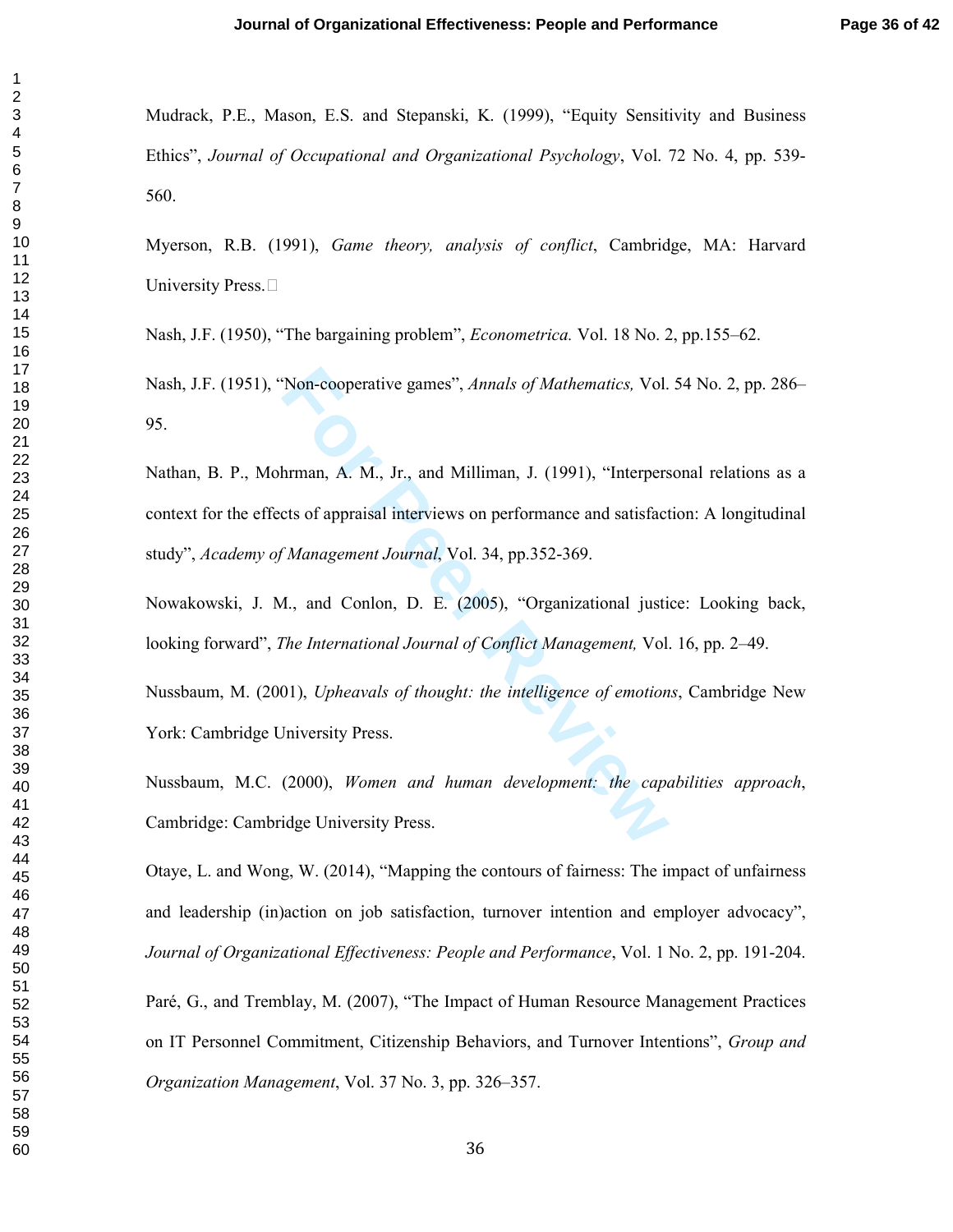Peters, H. (2008), *Game theory: A Multi-leveled approach*, Springer Science & Business Media.

Poon, J.M. (2012), "Distributive justice, procedural justice, affective commitment, and turnover intention: a mediation-moderation framework", *Journal of Applied Social Psychology,* Vol. 42 No. 6, pp. 1505-1532.

Rabin, M. (1993), "Incorporating fairness into game theory and economics.",*American Economic Review*, Vol. 83 No. 5), pp.1281–1302.V

Rawls, J. (1971), *A theory of justice*, Cambridge, MA: Belknap Press of Harvard University Press.

Robeyns, I. (2005), "The capability approach: a theoretical survey", *Journal of Human Development*, Vol. 6 No.1, pp. 93–114.

Vol. 83 No. 5), pp.1281–1302.V<br> *I theory of justice*, Cambridge, MA: Belknap Press of 1<br>
), "The capability approach: a theoretical survey", .<br>
6 No.1, pp. 93–114.<br>
R., Jones, K., and Liao, H. (2014), "The utility of a mi Rupp, D. E., Shao, R., Jones, K., and Liao, H. (2014), "The utility of a multifoci approach to the study of organizational justice: A meta-analytic investigation into the consideration of normative rules, moral accountability, bandwidth-fidelity, and social exchange", *Organizational Behavior and Human Decision Processe s*, Vol. 123, pp.159-185.

Sen, A. (1999), *Development as freedom*, Oxford: Oxford University Press.

Siegel, P. A. and Hambrick, D. C. (2005), "Pay Disparities Within Top Management Groups: Evidence of Harmful Effects on Performance of High-Technology Firms", *Organization Science*, Vol. 16 No. 3, pp.259-274.

Smith, J. W., & Clurman, A. (1997), *Rocking the Ages: The Yankelovich Report on Generational Marketing,* New York: Harper Business.

Smola, K.W. and Sutton, C.D. (2002), "Generational differences: revisiting generational work values for the millennium", *Journal of Organizational Behavior,*, Vol. 23, pp.363-382.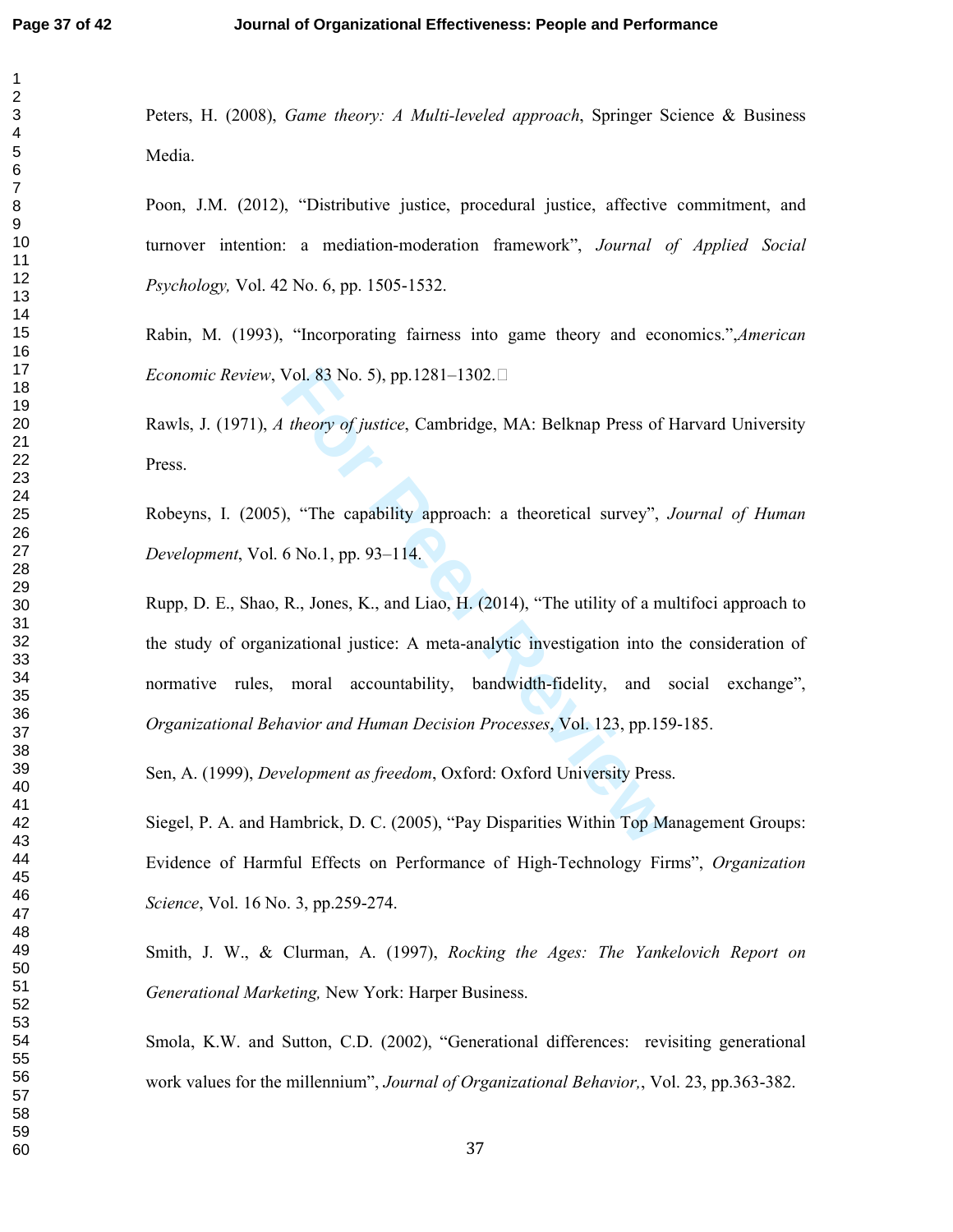Stelzl, M. and Seligman, C. (2009), "Multiplicity across cultures: multiple national identities and multiple value systems", *Organization Studies*, Vol. 30 No. 9, pp.959-973.

Stout, L. A. (2014), "Killing conscience: the unintended behavioral consequences of "pay for performance", *Journal of Corporation Law*, Vol. 39 No. 3, pp. 525-561.

Susaeta, L., Pin, J.R., Idrovo, S., Espejo, A., Belizón, M., Gallifa, A., Aguirre, M., and Pedrozo, E.A. (2013), "Generation or culture? Work attitude drivers: an analysis in Latin America and Iberian countries", *Cross Cultural Management*, Vol. 20 No. 3, pp.321-360.

m countries", *Cross Cultural Management*, Vol. 20 No.<br>
Hute, A. B., and Lieberman, M. D. (2008), "The sunn<br>
activates reward circuitry (and disregarding unfair<br> *Psychological Science*, Vol. 19, pp. 339-347.<br>
mper, D. & S Tabibnia, G., Satpute, A. B., and Lieberman, M. D. (2008), "The sunny side of fairness: Preference fairness activates reward circuitry (and disregarding unfairness activates selfcontrol circuitry)", *Psychological Science*, Vol. 19, pp. 339-347.

Taylor, S.G., Kluemper, D. & Sauley, K.S. (2009), "Equity sensitivity revisited: contrasting unidimensional and multidimensional approaches", *Journal of Business Psychology*, Vol. 24, pp. 299-314.

Thibaut, J. W., and Walker, L. (1975), *Procedural justice: A psychological perspective,*  Hillsdale, NJ: Erlbaum.

Thiessen, E. M. and McMahon, J. P. (2000), "Beyond Win-Win in Cyberspace", *Ohio State Journal on Dispute Resolution,* Vol. 15, pp. 643.

Tremblay, M., Cloutier, J., Simard, G., Chenevert, D., and Vandenberghe, C. (2010), "The role of HRM practices, procedural justice, organizational support and trust in organizational commitment and in-role and extra-role performance", *International Journal of Human Resource Management*, Vol. 21, pp. 405-433.

Twenge, J.M., Campbell, S.M., Hoffman, B.J. and Lance, C.E. (2010), "Generational differences in work values: leisure and extrinsic values increasing, social and intrinsic values decreasing", *Journal of Management*, Vol. 36 No. 5, pp. 1117-1142.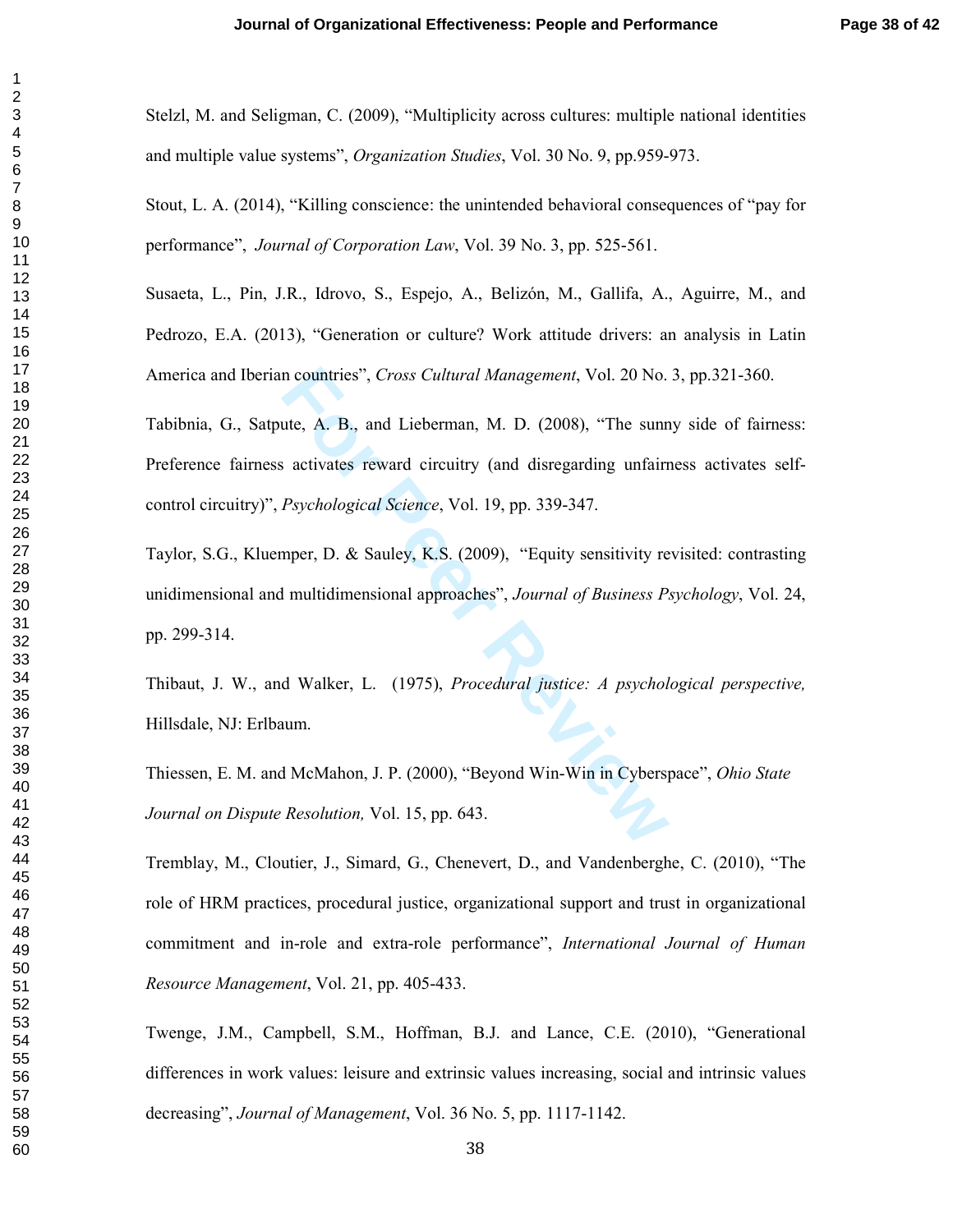Tyler, T. R., and Bies, R. J. (1990), "Beyond formal procedures: The interpersonal context of procedural justice", in Carroll, J.S. (Ed.), *Applied social psychology in business settings*. Hillsdale, NJ: Erlbaum, pp. 77-98.

Van den Bos, K. and Lind, E. A. (2002), "Uncertainty management by means of fairness judgments", *Advances in Experimental Social Psychology*, Vol. 34, pp.1–60.

Von Neumann, J. (1928), "Zur Theories der Gesellschaftsspiele, Mathematische Annalen", 100, pp. 295-320. English translation by S. Bergmann in Luce, R.D. and Tucker, A.W. (eds.), *Contributions to the Theory of Games IV* (1959), Princeton U. Press, pp. 13-42,

von Neumann, J. and Morgenstern, O. (1944, 1947), *Theory of games and economic behavior*,VPrinceton, NJ :V Princeton University Press.

English translation by S. Bergmann in Luce, R.D. and T<br> *E Theory of Games IV* (1959), Princeton U. Press, pp. 12<br>
and Morgenstern, O. (1944, 1947), *Theory of gan*<br>
on, NJ : V Princeton University Press.<br>
A, Hernandez, M. Wade-Benzoni, K.A, Hernandez, M., Medvec, V., & Messick, D. (2008), "In fairness to future generations: The role of egocentrism, uncertainty, power, and stewardship in judgments of intergenerational allocations", *Journal of Experimental Social Psychology,* Vol. 44, pp. 233-245*.* 

Wallace, D. (2006), "Women's Time: Women, Age, and Intergenerational Relations in Doris Lessing's the Diaries of Jane Somers", *Studies in the Literary Imagination*, Vol. 39 No. 2, pp. 43-59.

Whitman, D. S., Caleo, S., Carpenter, N. C., Horner, M. T., and Bernerth, J. B. (2012), "Fairness at the collective level: A meta-analytic examination of organizational justice climate", *Journal of Applied Psychology*, Vol. 97 No. 4, pp. 776-791.

Young, H. P. (1995), "The economics of convention", *Journal of Economic Perspectives*, Vol. 10, pp.105-122.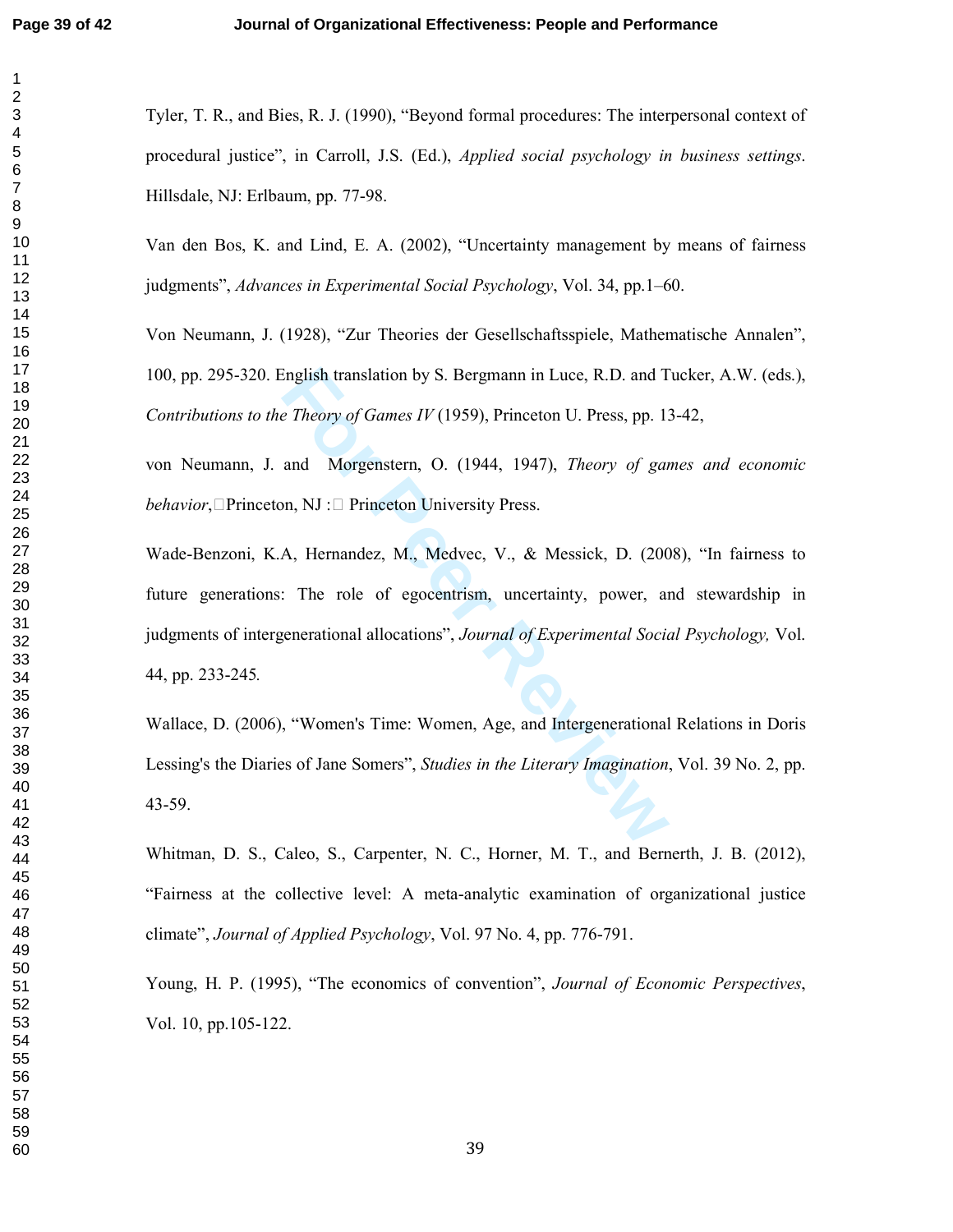

49

1